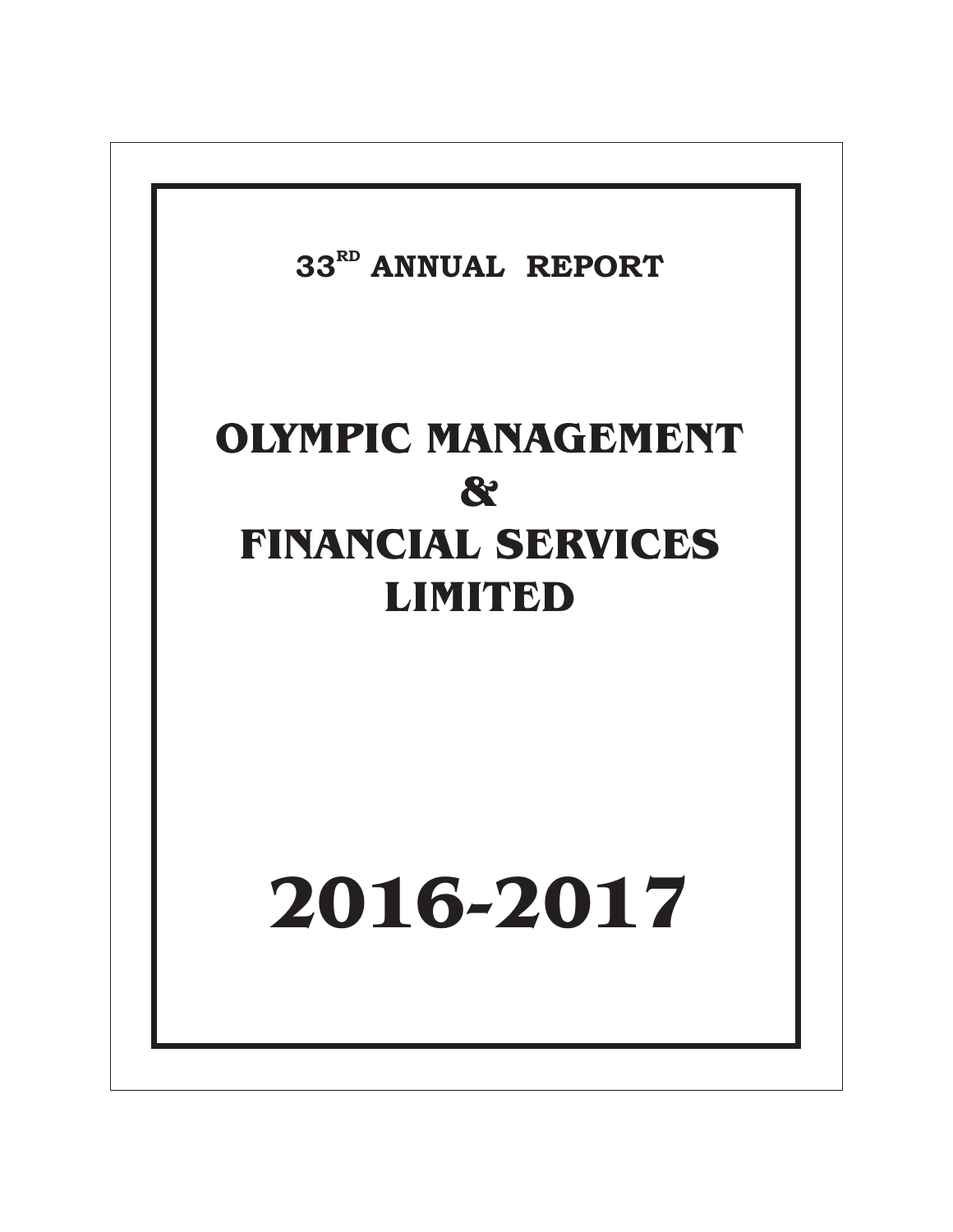#### **BOARD OF DIRECTORS**

MR. PAWAN KR AGARWAL CHAIRMAN MR. S. N. AGARWAL WHOLE TIME DIRECTOR MS. PRITI VIRKAR DIRECTOR

MR. L. N. BHOLA **INDEPENDENT DIRECTOR** MR. HEMANT MEHTA **INDEPENDENT DIRECTOR** MR. PRAFULLA SHIRKE INDEPENDENT DIRECTOR

#### **REGISTRAR & SHARE TRANSFER AGENT**

SHAREX DYNAMIC (INDIA) PVT. LTD UNIT NO. 1, LUTHRA INDUSTRIAL PREMISES, ANDHERI KURLA ROAD, SAFED POOL, ANDHERI (E), MUMBAI – 400 072

#### **AUDITORS**

M/S R. K. KHANDELWAL & CO CHARTERED ACCOUNTANTS 107/110, TRINITY, S.S. GAIKWAD MARG, (A.P.MARKET), DHOBI TALAO, MUMBAI – 400 002 (FR NO.: 105054W)

#### **REGISTERED OFFICE**

42, GOPAL BHAVAN, 3RD FLOOR 199 PRINCESS STREET, MUMBAI – 400 002

#### **DATE, TIME AND VENUE OF AGM**

28TH DAY OF September, 2017 AT 10.30 A.M. AT SILK MERCHANT ASSOCIATION, 480 KALBADEVI ROAD, MUMBAI – 400 002.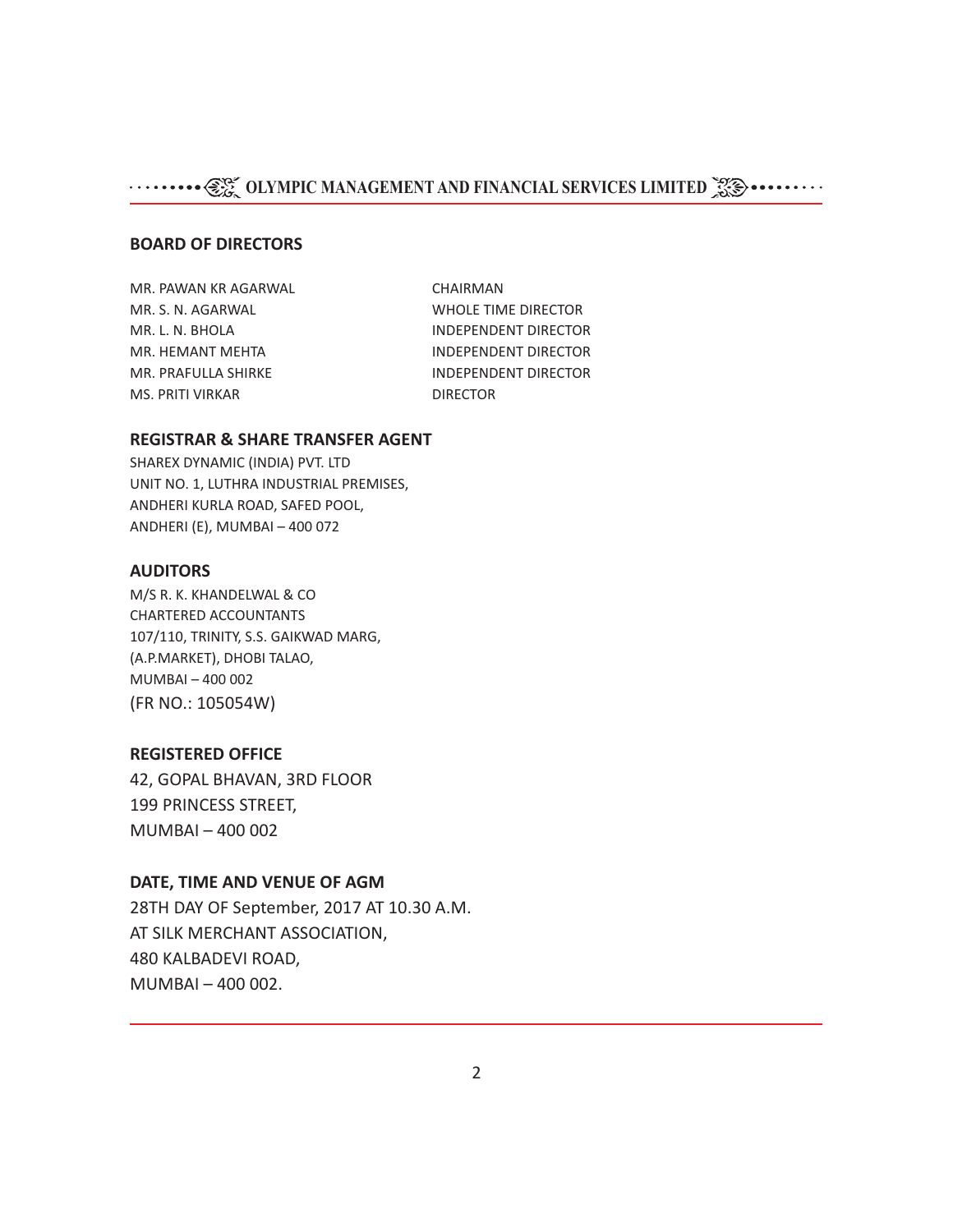#### **NOTICE OF ANNUAL GENERAL MEETING**

**NOTICE** is hereby given that the 33rd Annual General Meeting of the Members of **OLYMPIC MANAGEMENT AND FINANCIAL SERVICES LTD** will be held at Silk Merchant Association, 480, Kalbadevi Road, Mumbai - 400 002 on Thursday, September 28, 2017 at 10:30 A.M. to transact the following business:

#### **ORDINARY BUSINESS :**

1. To consider and adopt:

(a) The Audited Financial Statements of the Company for the Financial Year ended March 31, 2017, the reports of the Board of Directors and Auditors thereon;

- 2. To appoint a Director in place of MR. S. N. AGARWAL (DIN: 01764628), who retires by rotation at this Annual General Meeting and being eligible has offered himself for re-appointment.
- 3. To appoint Statutory Auditors and fix their remuneration and in this regard to consider and if thought fit, to pass, with or without modification(s), the following resolution as an **Ordinary Resolution:**

**"RESOLVED THAT** pursuant to the provisions of Section 139 and any other applicable provisions of the Companies Act, 2013 and the Companies (Audit and Auditors) Rules, 2014 and pursuant to the recommendation of the Audit Committee of the Board of Directors, M/s R. K. Khandelwal & Co, Chartered Accountants (Firm Registration No. 105054W), be and are hereby re-appointed as Statutory Auditors of the Company and they shall hold their office from the conclusion of this Annual General Meeting till the conclusion of the next Annual General Meeting of the Company subject to approval of members in Annual General Meeting at such Remuneration as may be mutually agreed between the Board of Directors of the Company and the Auditors."

> **By order of the Board of Directors** Sd/- Pawan Ramdhan Agarwal Director

**Place :** Mumbai **Date :** 11.08.2017

R**egistered Office :**  42,Gopal Bhawan 199, Princess Street, Mumbai - 400002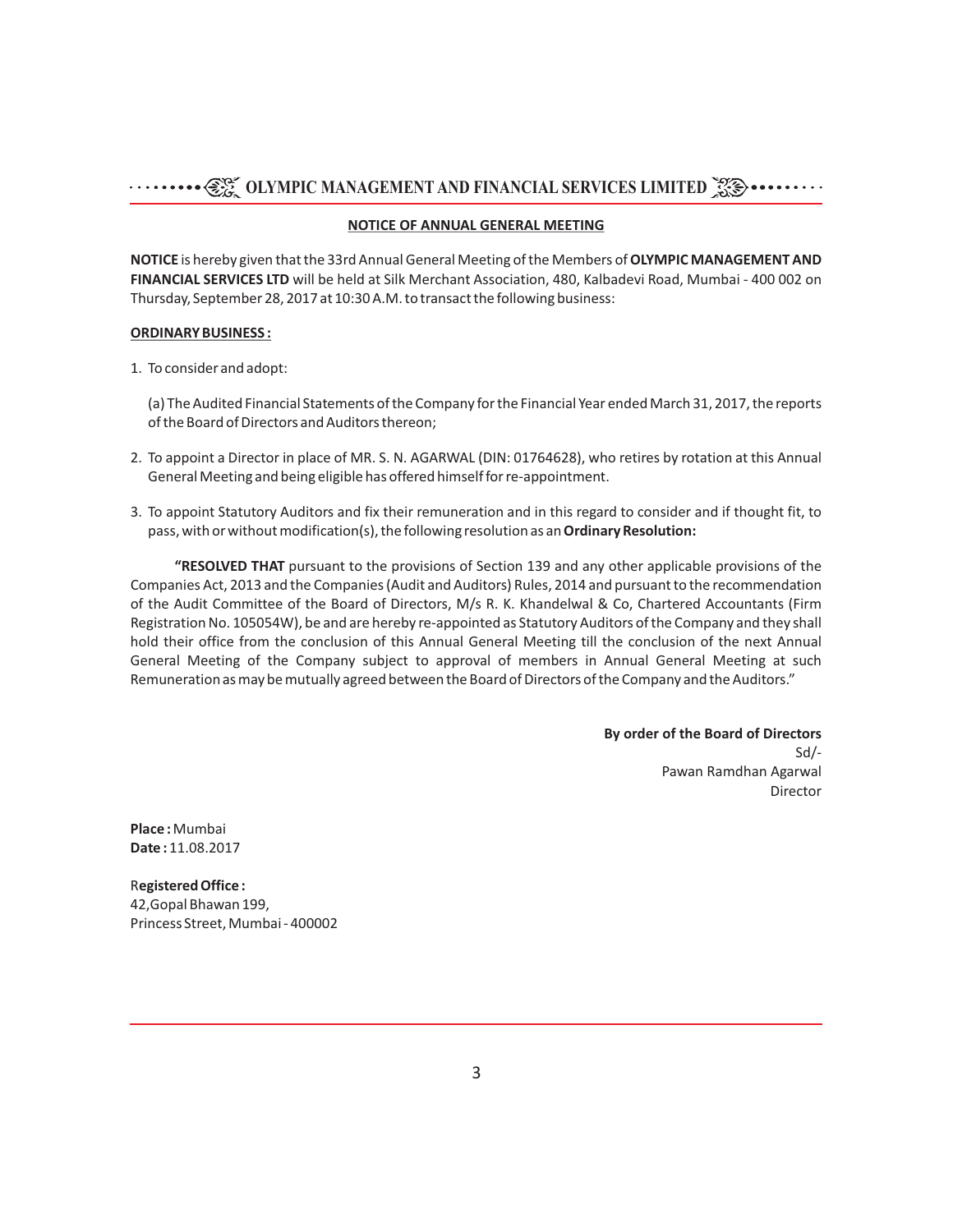#### **NOTES :**

1. A member entitled to attend and vote at the Annual General Meeting (the "Meeting") is entitled to appoint a proxy to attend and vote on a poll instead of himself and the proxy need not be a member of the Company. The instrument appointing the proxy should, however, be deposited at the registered office of the Company not less than 48 (forty-eight) hours before the commencement of the Meeting.

A person can act as a proxy on behalf of members not exceeding fifty and holding in the aggregate not more than ten percent of the total share capital of the Company carrying voting rights. A member holding more than ten percent of the total share capital of the Company carrying voting rights may appoint a single person as proxy and such person shall not act as a proxy for any other person or shareholder.

- 2. Corporate Members intending to send their authorized representatives to attend the Meeting pursuant to Section 113 of the Companies Act, 2013 are requested to send to the Company, a certified copy of the relevant Board Resolution together with their respective specimen signatures authorizing their representative(s) to attend and vote on their behalf at the Meeting.
- 3. In terms of section 152 of the Companies Act, 2013 MR. S. N. AGARWAL (DIN: 01764628), Director of the Company, retires by rotation at the Meeting and being eligible, offers himself for reappointment. The Board of Directors of the Company recommend him re-appointment. The brief profile of MR. S. N. AGARWAL (DIN: 01764628), Director is given below and forms part of this Notice.
- 4. Members are requested to bring their attendance slips duly completed and signed mentioning therein details of their DP ID and Client ID/ Folio No. along with their copy of Annual Report to the Meeting.
- 5. In case of joint holders attending the Meeting, only such joint holder who is higher in the order of names will be entitled to vote.
- 6. The Company has notified closure of Register of Members and Share Transfer Books from Thursday 21st September, 2017 to Thursday 28th September, 2017 (both days inclusive).
- 7. Relevant documents referred to in the accompanying Notice and the Explanatory Statement shall be open for inspection at the Registered Office of the Company during normal business hours on all working days except, Saturdays, upto and including the date of the Annual General Meeting of the Company.
- 8. Members holding shares in electronic form may note that bank particulars registered against their respective depository accounts will be used by the Company for payment of dividend, if any the Company or its Registrars and Transfer Agents, M/s. Sharex Dynamic (India) Pvt. Ltd cannot act on any request received directly from the members holding shares in electronic form for any change of bank particulars or bank mandates. Such changes are to be advised only to the Depository Participant by the members.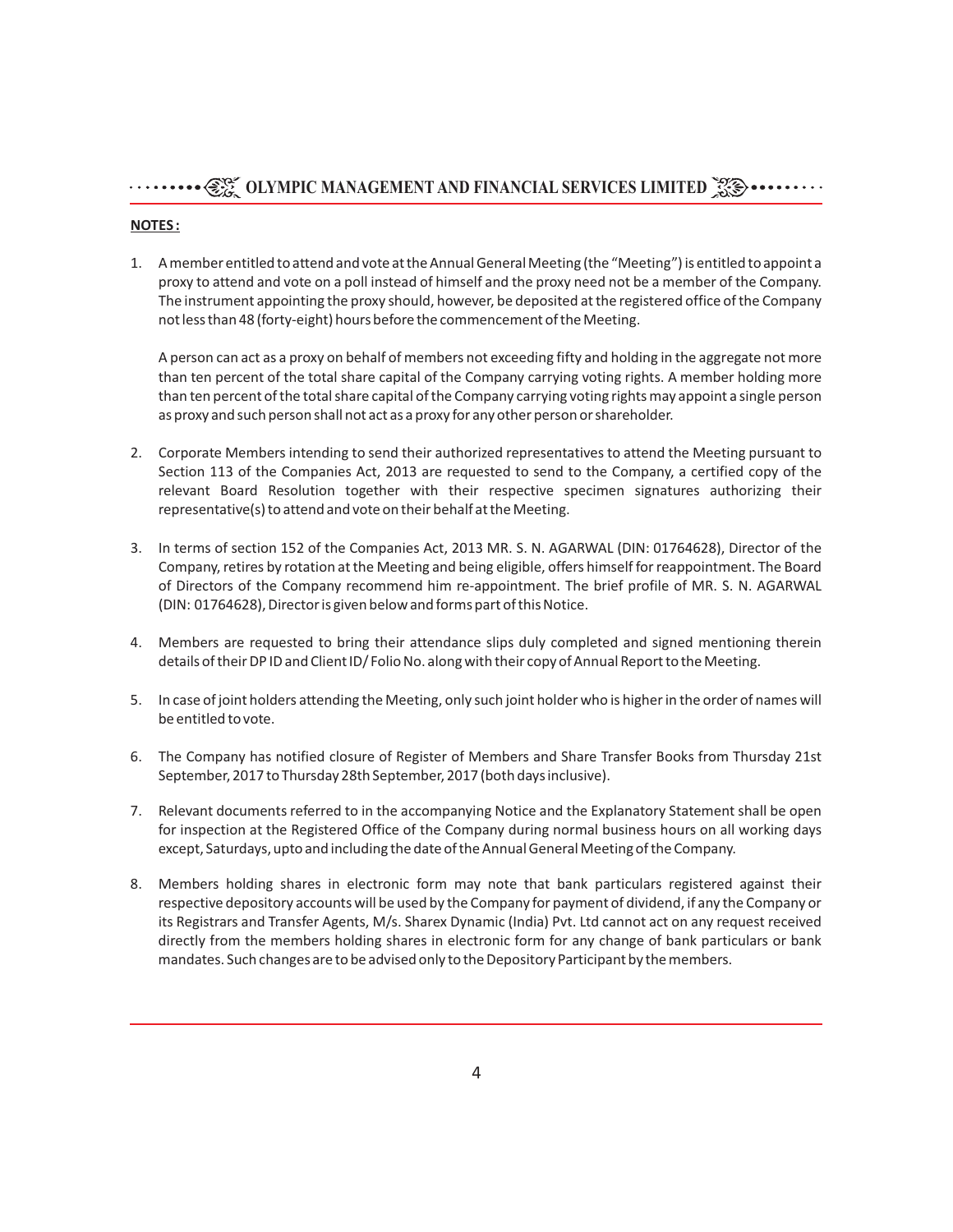- 9. Members holding shares in electronic form are requested to intimate immediately any change in their address or bank mandates to their Depository Participants with whom they are maintaining their demat accounts. Members holding shares in physical form are requested to advise any change in their address or bank mandates immediately to the Company or M/s. Sharex Dynamic (India) Pvt. Ltd.
- 10. The Securities and Exchange Board of India (SEBI) has mandated the submission of Permanent Account Number (PAN) by every participant in securities market. Members holding shares in electronic form are, therefore, requested to submit their PAN to their Depository Participants with whom they are maintaining their demat accounts. Members holding shares in physical form can submit their PAN to the Company or M/s. Sharex Dynamic (India) Pvt. Ltd
- 11. Members holding shares in single name and physical form are advised to make nomination in respect of their shareholding in the Company.
- 12. Members who hold shares in physical form in multiple folios in identical names or joint holding in the same order of names are requested to send the Share Certificates to M/s Sharex Dynamic (India) Pvt. Ltd, for consolidation into a single folio.
- 13. Non-Resident Indian Members are requested to inform M/s. Sharex Dynamic (India) Pvt. Ltd., Immediately of:

(a) Change in their residential status on return to India for permanent settlement.

(b) Particulars of their bank account maintained in India with complete name, branch, account type, account number and address of the bank with pin code number, if not furnished earlier.

- 14. Members who have not registered their e-mail addresses so far are requested to register their e-mail address for receiving all communication including Annual Report, Notices, Circulars, etc. from the Company electronically.
- 15. Members desiring any information relating to the accounts are requested to write to the Company well in advance so as to enable the management to keep the information ready.
- 16. The instructions for Members for voting electronically are as under:

#### **INSTRUCTIONS FOR E-VOTING**

Pursuant to provisions of Section 108 of the Companies Act, 2013 and Rule 20 of the Companies (Management and Administration) Rules, 2014, as amended by the Companies (Management and Administration) Amendment Rules, 2015 and Listing Regulations, the Company is pleased to provide members facility to exercise their right to vote by electronic means and the business may be transacted through e-Voting Services. The facility of casting the votes by the members using an electronic voting system from a place other than venue of the AGM ("remote e-voting") will be provided by Central Depository Services (India) Limited (CDSL).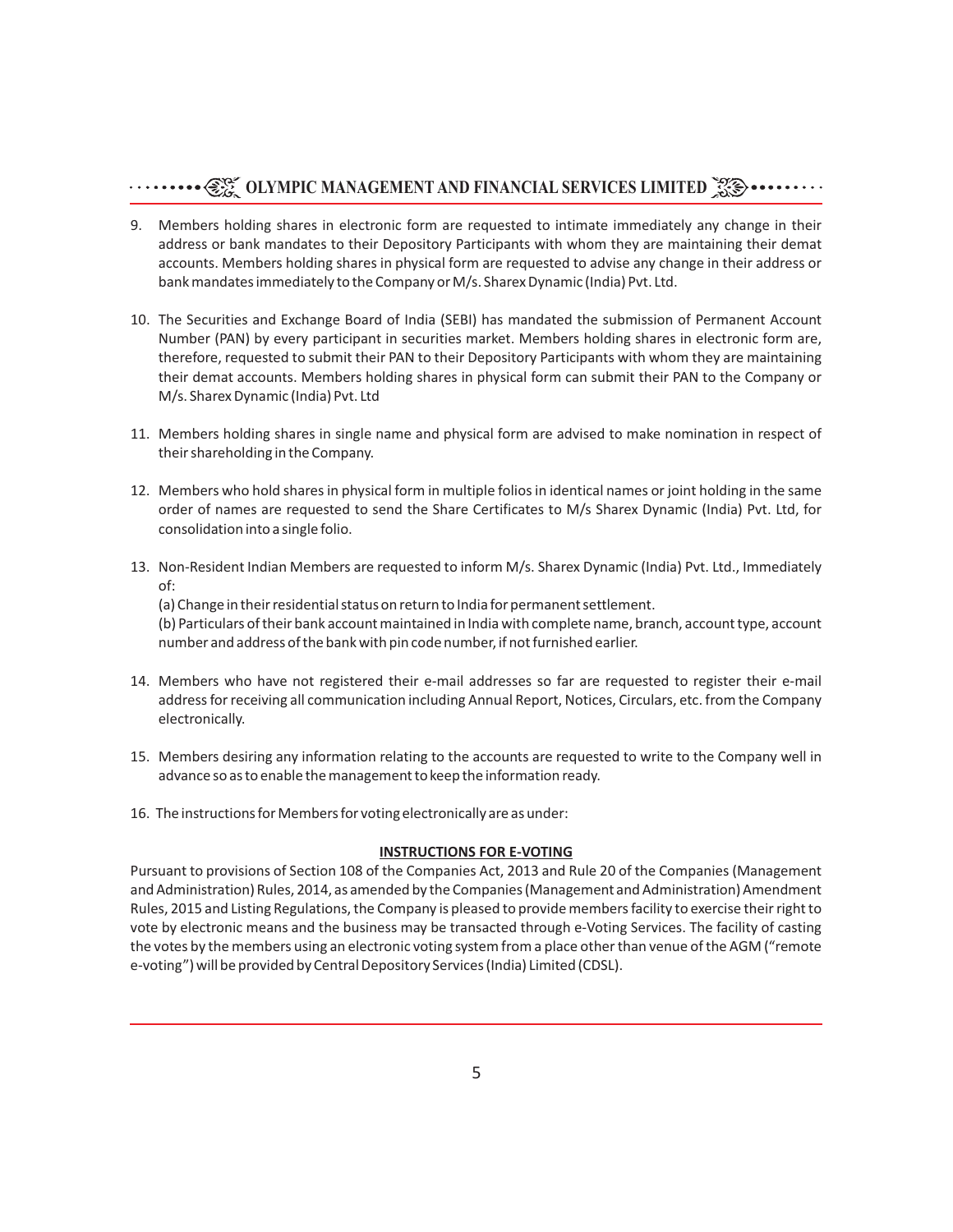The Company has approached CDSL for providing e-voting services through our e-voting platform. In this regard, your Demat Account/Folio Number has been enrolled by the Company for your participation in e-voting on resolution placed by the Company on e-Voting system.

The Notice of the Annual General Meeting (AGM) of the Company inter alia indicating the process and manner of e-Voting process can be downloaded from the link helpdesk.evoting@cdslindia.com.

The e-voting period commences on 25th September, 2017 (9:00 AM) and ends on 27th September, 2017 (5:00 PM). During this period shareholders' of the Company, may cast their vote electronically. The e-voting module shall also be disabled for voting thereafter. Once the vote on a resolution is cast by the shareholder, the shareholder shall not be allowed to change it subsequently.

The voting rights of members shall be in proportion to their shares of the Paid up Equity Share Capital of the Company as on the cut-off date of 21st September, 2017. Any person, who acquires shares of the Company and become member of the Company after dispatch of the notice and holding shares as of the cut-off date i.e. 21st September, 2017, may obtain the login ID and password by sending a request at evoting@cdslindia.com

The facility for voting through Poling Paper shall be made available at the AGM and the members attending the meeting who have not cast their vote by remote e-voting or through Ballot Form sent by them to the Scrutiniser shall be able to exercise their right at the meeting through Ballot Paper.

#### **PROCEDURE FOR REMOTE E-VOTING:**

- (I) The voting period begins on 25th September, 2017 (9:00 AM) and ends on 27th September, 2017 (5:00 PM). During this period shareholders' of the Company, holding shares either in physical form or in dematerialized form, as on the cut-off date i.e. 21st September, 2017, may cast their vote electronically. The e-voting module shall be disabled by CDSL for voting thereafter.
- (ii) The shareholders should log on to the e-voting website www.evotingindia.com.
- (iii) Click on "Shareholders" tab.
- (iv) Now, select the Company name "Olympic Management And Financial Services Ltd" from the drop down menu and click on "SUBMIT"
- (v) Now Enter your User ID a. For CDSL: 16 digits beneficiary ID, b. For NSDL: 8 Character DP ID followed by 8 Digits Client ID, c. Members holding shares in Physical Form should enter Folio Number registered with the Company.
- (v) Next enter the Image Verification as displayed and Click on Login.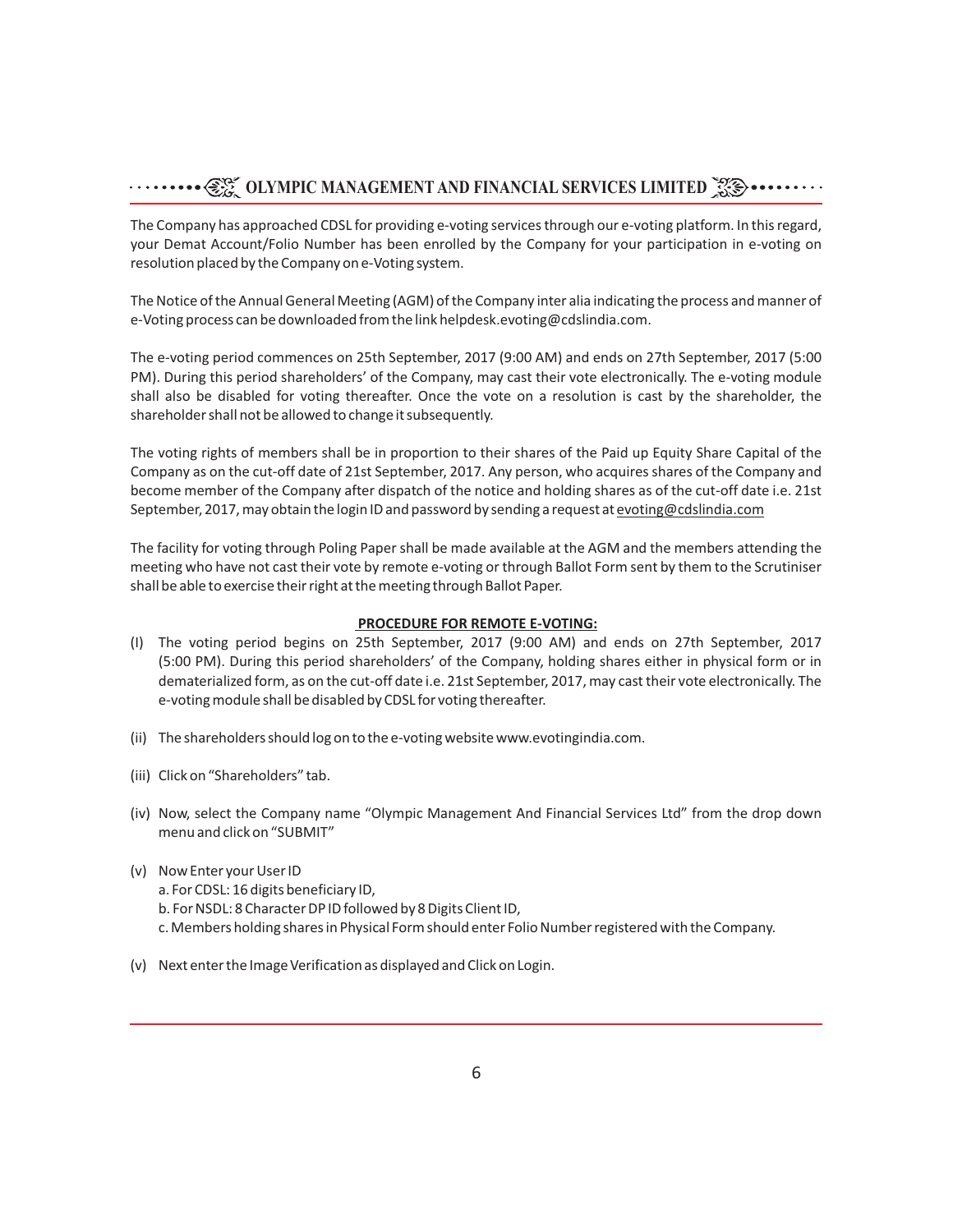(vi) If you are holding shares in demat form and had logged on to www.evotingindia.com and voted on an earlier voting of any company, then your existing password is to be used.

(viii) If you are a first time user follow the steps given below:

|                     | For Members holding shares in Demat Form and Physical Form                                                                                                                                                                                                                                                                                                                           |
|---------------------|--------------------------------------------------------------------------------------------------------------------------------------------------------------------------------------------------------------------------------------------------------------------------------------------------------------------------------------------------------------------------------------|
| PAN                 | Enter your 10 digit alpha-numeric *PAN issued by Income Tax Department<br>(Applicable for both demat shareholders as well as physical shareholders)                                                                                                                                                                                                                                  |
|                     | • Members who have not updated their PAN with the Company/Depository<br>Participant are requested to use the first two letters of their name and the 8<br>digits of the sequence number in the PAN field.                                                                                                                                                                            |
|                     | . In case the sequence number is less than 8 digits enter the applicable<br>number of 0's before the number after the first two characters of the name in<br>CAPITAL letters. Eg. If your name is Ramesh Kumar with sequence number 1<br>then enter RA00000001 in the PAN field.                                                                                                     |
| <b>DOB</b>          | Enter the Date of Birth as recorded in your demat account or in the company<br>records for the said demat account or folio in dd/mm/yyyy format.                                                                                                                                                                                                                                     |
| <b>Bank Details</b> | Enter the Dividend Bank Details as recorded in your demat account or in the<br>company records for the said demat account or folio.<br>. Please enter the DOB or Bank Details in order to login. If the details are not<br>recorded with the depository or company please enter the member id / folio<br>number in the Dividend Bank details field as mentioned in instruction (iv). |

- (ix) After entering these details appropriately, click on "SUBMIT" tab.
- (x) Members holding shares in physical form will then directly reach the Company selection screen. However, members holding shares in demat form will now reach 'Password Creation' menu wherein they are required to mandatorily enter their login password in the new password field. Kindly note that this password is to be also used by the demat holders for voting for resolutions of any other company on which they are eligible to vote, provided that company opts for e-voting through CDSL platform. It is strongly recommended not to share your password with any other person and take utmost care to keep your password confidential.
- (xi) For Members holding shares in physical form, the details can be used only for e-voting on the resolutions contained in this Notice.
- (xii) Click on the EVSN for the Olympic Management And Financial Services Ltd.
- (xiii)On the voting page, you will see "RESOLUTION DESCRIPTION" and against the same the option "YES/NO" for voting. Select the option YES or NO as desired. The option YES implies that you assent to the Resolution and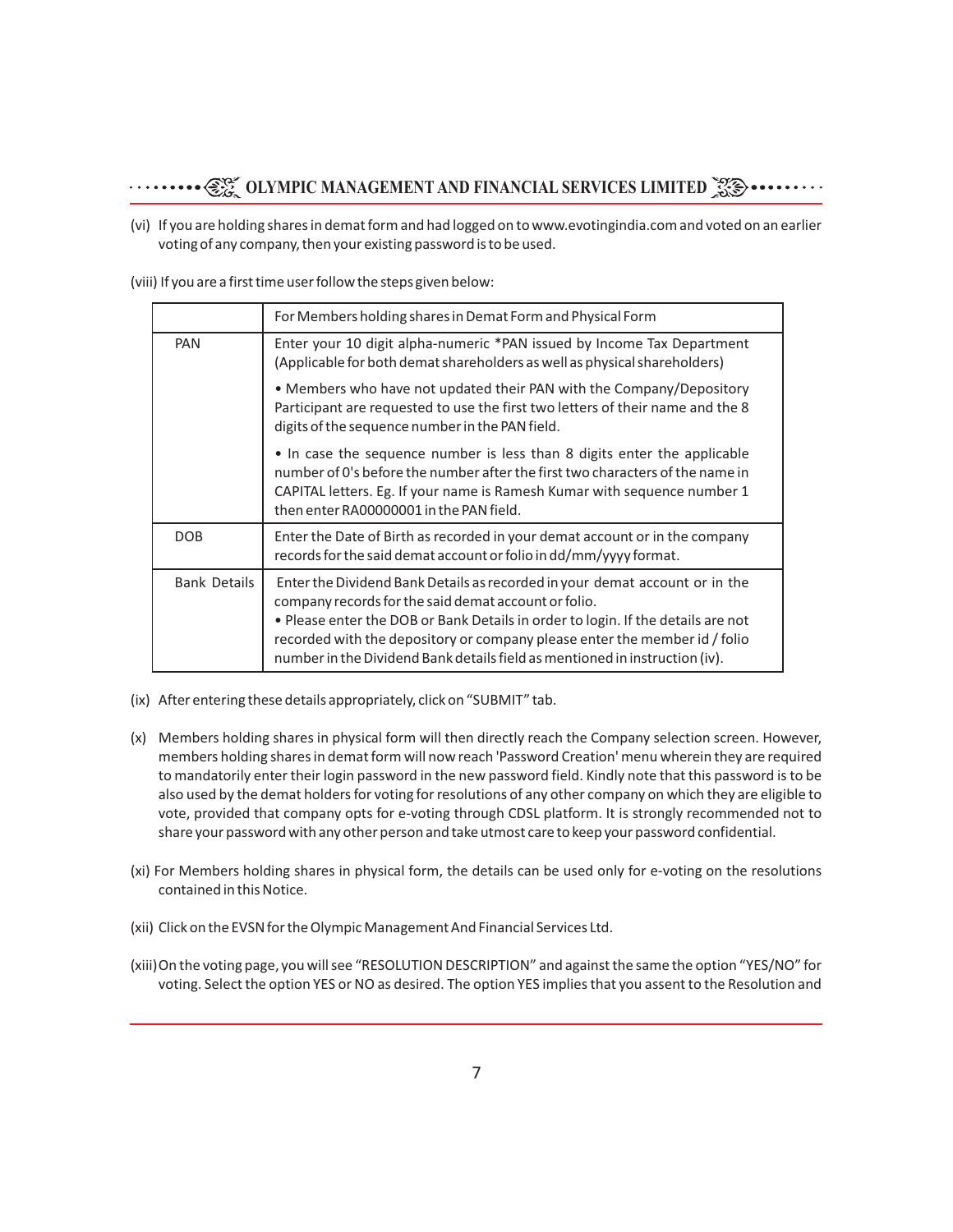option NO implies that you dissent to the Resolution.

(xiv) Click on the "RESOLUTIONS FILE LINK" if you wish to view the entire Resolution details.

- (xv) After selecting the resolution you have decided to vote on, click on "SUBMIT". A confirmation box will be displayed. If you wish to confirm your vote, click on "OK", else to change your vote, click on "CANCEL" and accordingly modify your vote.
- (xvi)Once you "CONFIRM" your vote on the resolution, you will not be allowed to modify your vote.
- (xvii) You can also take out print of the voting done by you by clicking on "Click here to print" option on the Voting page.
- (xviii) If Demat account holder has forgotten the same password then Enter the User ID and the image verification code and click on Forgot Password & enter the details as prompted by the system.

(xix) Note for Non-Individual Shareholders and Custodians:

- Non-Individual shareholders (i.e. other than Individuals, HUF, NRI etc.) and Custodians are required to log on to https://www.evotingindia.com and register themselves as Corporates.
- A scanned copy of the Registration Form bearing the stamp and sign of the entity should be emailed to helpdesk.evoting@cdslindia.com
- After receiving the login details a Compliance user should be created using the admin login and password. The Compliance user would be able to link the account(s) for which they wish to vote on.
- The list of accounts should be mailed to helpdesk.evoting@cdslindia.com and on approval of the accounts they would be able to cast their vote.
- A scanned copy of the Board Resolution and Power of Attorney (POA) which they have issued in favour of the Custodian, if any, should be uploaded in PDF format in the system for the Scrutinizer to verify the same.
- (xx) In case you have any queries or issues regarding e-voting, you may refer the Frequently Asked Questions ("FAQs") and e-voting manual available at www.evotingindia.co.in under help section or write an email to helpdesk.evoting@cdslindia.com

The result of the electronic voting shall be declared within 48 hours of the conclusion of AGM. The result along with the Scrutinizer's report shall also be placed on the website of the Company and CDSL and communicated to BSE Ltd and Calcutta Stock Exchange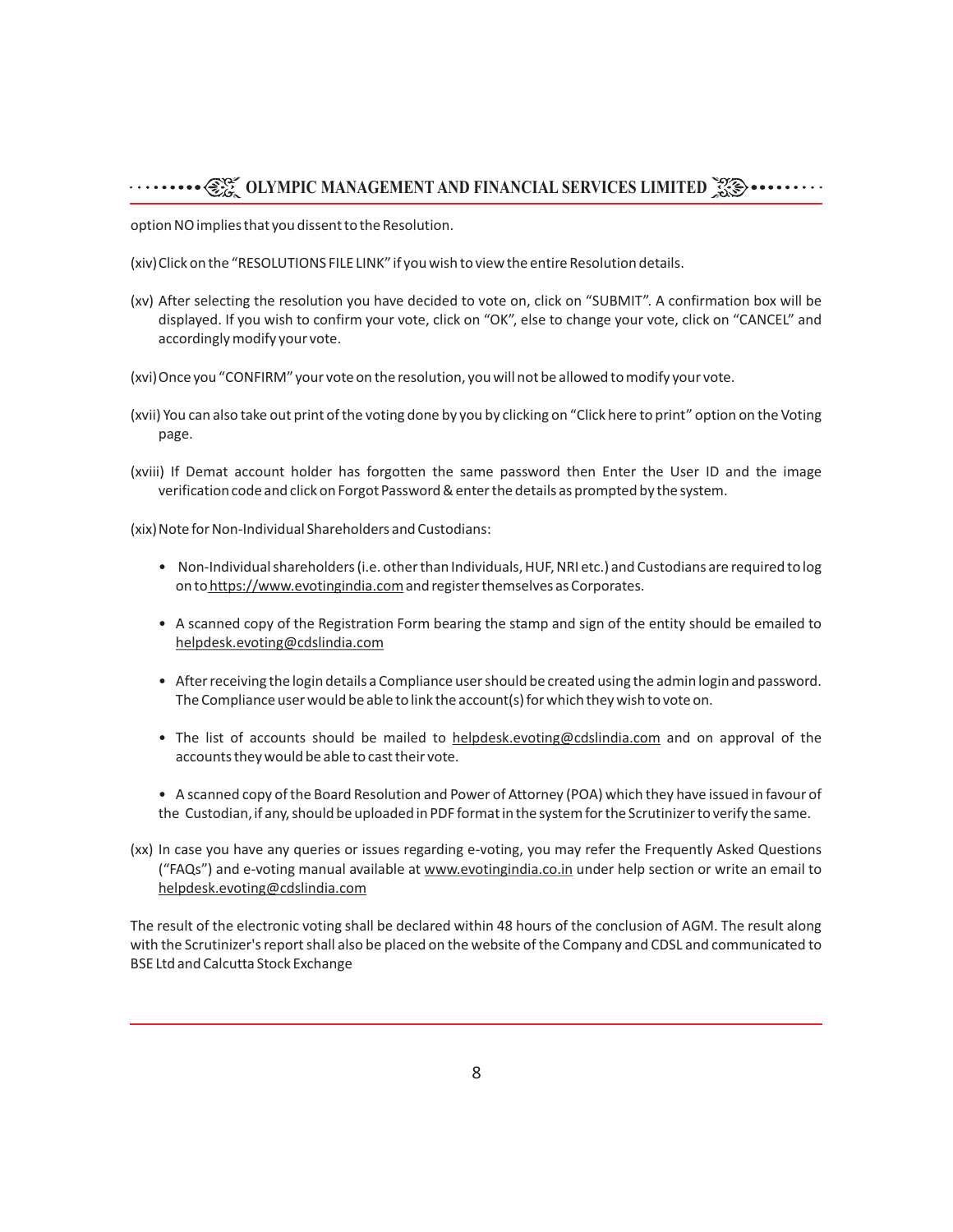SHRI DHIRENDRA MAURYA of M/S DHIRENDRA MAURYA & ASSOCIATES, Company Secretaries, Mumbai has been appointed as the Scrutinizer to scrutinize the e-voting process in a fair and transparent manner.

18. Members may also note that the Notice of 33rd Annual General Meeting and the Annual Report for the Financial Year 2016-17 will also be available on the Company's website www.Corporatementors.in for download.

19. Details of the Directors seeking appointment/re-appointment in forthcoming Annual General Meeting. In terms of the Regulation 36(3) SEBI (LISTING OBLIGATIONS AND DISCLOSURE REQUIREMENTS) REGULATIONS, 2015.

| Name of Director                                     | SHRIS, N. AGARWAL             |
|------------------------------------------------------|-------------------------------|
| Age                                                  | 58                            |
| Date of Appointment                                  | 30.05.1999                    |
| Expertise in specific functional areas               | <b>Accounts &amp; Finance</b> |
| Qualifications                                       | <b>Bachelor of Commerce</b>   |
| Nationality                                          | Indian                        |
| List of Companies in which outside Directorship held | KARMA INDUSTRIES LTD.         |
| (excluding Private Companies)                        |                               |
| Chairman/Member of the Committees of the Boards      | Nil                           |
| of the other Companies in which he is a Director.    |                               |
| Relationship between directors & Inter-se.           | Nil                           |
| Shareholding in the company                          | Nil                           |

# **By order of the Board of Directors**

 $Sd$ -Sd/- $Sd$ -Sd/- (Pawan Kr Agarwal) (S. N. Agarwal) Director Director (Din.No. 00556417) (Din.No. 01764628)

Place: Mumbai. Date: 11.08.2017

#### **Registered Office:-**

42,Gopal Bhawan 199, Princess Street, Mumbai – 400002

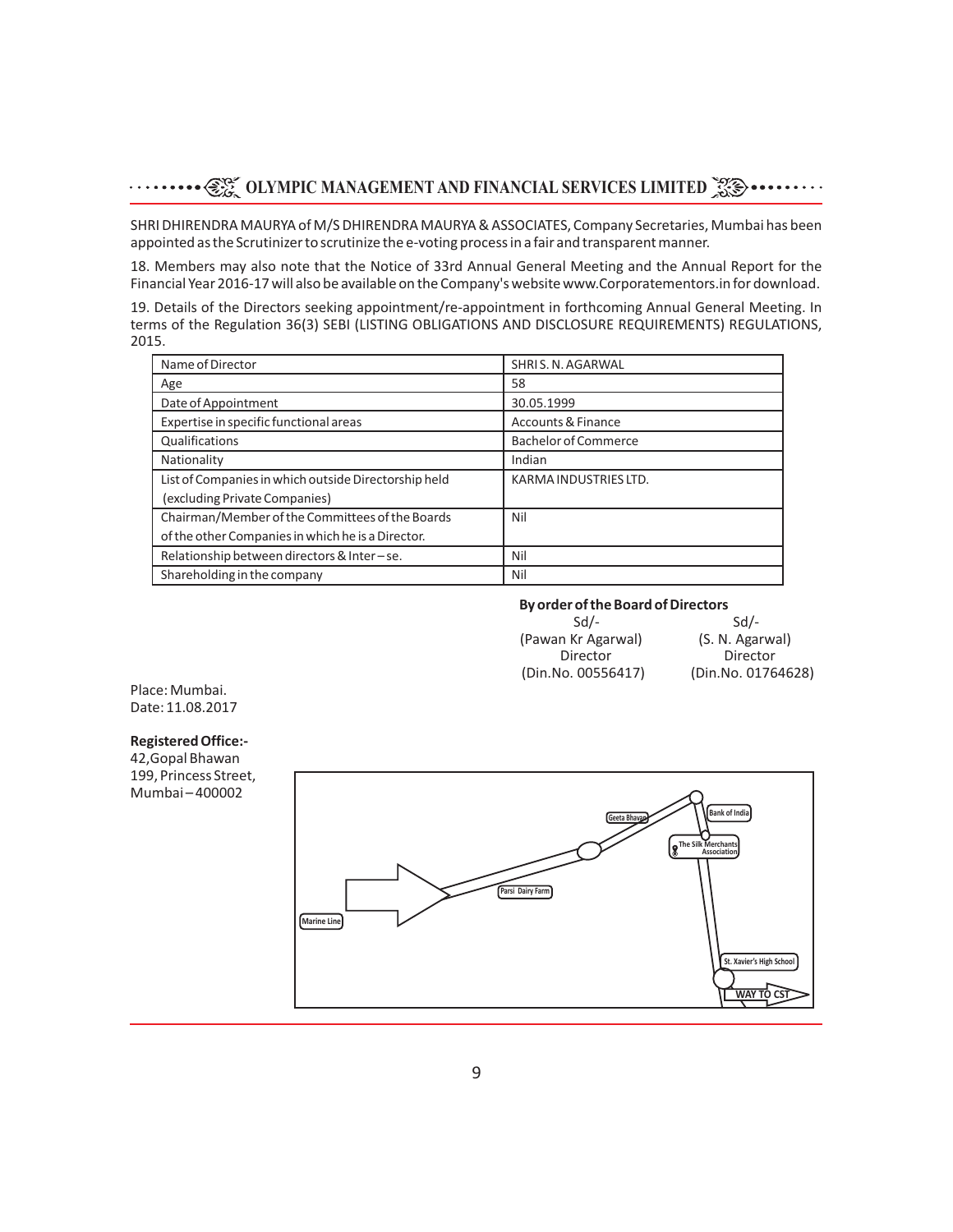#### *DIRECTORS' REPORT*

#### **TO THE MEMBERS**

Your Directors present their 33rd Annual Report and Audited Accounts for the Financial Year ended 31st March, 2017

#### **1. Financial Results**

|                                               | 31-03-2017    | 31-3-2016     |
|-----------------------------------------------|---------------|---------------|
|                                               | (Amt in Rs.)  | (Amt in Rs.)  |
| Revenue From Operation                        | 415000.00     | 596000.00     |
| Other Income                                  | 398044.00     | 586609.00     |
| Gross Profit/(Loss) before Tax & Depreciation | (537824.00)   | 556172.00     |
| Depreciation                                  | 66343.00      | 71027.00      |
| Profit Before Tax/(Loss)                      | (604167.00)   | 485145.00     |
| Tax                                           | 0.00          | 0.00          |
| Profit/(Loss)After Tax                        | (604167.00)   | 485145.00     |
| Extra-Ordinary Item                           | (462037.00)   | (1530169.00)  |
| Profit / Loss after Extra Ordinary Item       | (1066204.00)  | (1045024.00)  |
| Add: Balance brought forward                  | (18072867.00) | (17027843.00) |
| Balance carried forward                       | (19139071.00) | (18072867.00) |

#### **2. Dividend :**

In view of loss, your Directors regret their inability to propose any dividend.

#### **3. Operations :**

During the year under report, the company suffered a loss after Extra-Ordinary Item of Rs. 4,62,037/-. The net loss for the year ended 31st March 2017 is Rs. 10,66,204/-. Due to adverse market condition, the activities declined which has affected Business and Profitability of the Company. The company is looking for new opportunities to improve its performance.

#### **4. Management Discussion And Analysis Report**

In terms of the provisions of Regulation 32 of the Securities and Exchange Board of India (Listing Obligations, and Disclosure Requirements) Regulations, 2015 (herein after referred to as 'SEBI Listing Regulations) the management's Discussion and Analysis is set out in this Annual Report.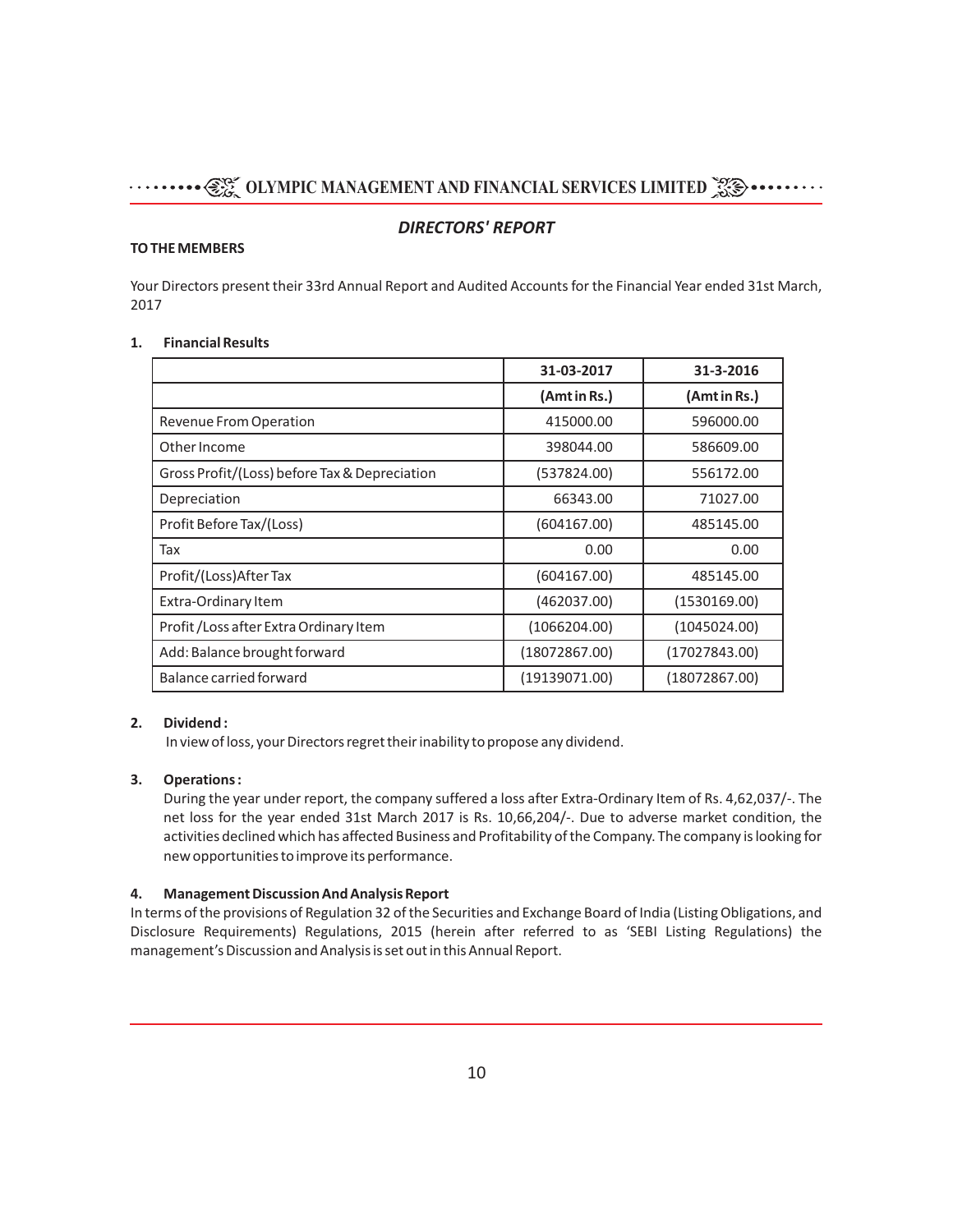# **OLYMPIC MANAGEMENT AND FINANCIAL SERVICES LIMITED<sup>3</sup>**

#### **5. Corporate Governance Report**

The company is exempted from provisions of Corporate Governance as specified in Reg. 17 to 27 and clause (b) to (i) sub-reg. (2) of Reg. 46 and para C, D and E of schedule V. However, the company voluntarily complies with most of the provisions of the said regulation. The company has complied with the provisions on corporate Governance under the Companies Act, 2013.

#### **6. Directors**

#### **A. Board of Directors**

The company has 6(six) directors on the Board all of which are resident directors. The Company has 3 Independent Directors Mr. Prafulla Shankarrao Shirke, Mr. L. N. Bhola and Mr. Hemant Damodar Mehta and one women director Ms. Priti Suryakant Virkar. Mr. S. N. Agarwal is the whole-time director of the company.

#### **B. Retirement by rotation**

In accordance with the provisions of Section 152 (6) MR. S. N. AGARWAL (DIN: 01764628) retires by rotation at the ensuing Annual General Meeting of the Company and being eligible, offer himself for reappointment. The Board recommends his re-appointment.

#### **C. Independent Directors**

The Independent Directors have submitted the declaration of Independence, as required pursuant to section 149(7) of the Companies Act, 2013, stating that they meet the criteria of independence as provided in sub-section (6) and there has been no change in the circumstances which may affect their status as independent director during the year.

#### **D. Performance Evaluation**

Pursuant to the provisions of the Companies Act, 2013 and the SEBI Listing Regulation, the Board has carried out an annual performance evaluation of its own performance, the directors individually as well as the evaluation of the working of its Audit Nomination & Remuneration Committee.

The Independent directors also reviewed the performance of the Non-independent Directors and the Board as a whole in line with the Company's policy on Board Evaluation.

#### **7. Board Meetings**

During the year, six Board Meetings were convened and held, the details of which are as follows:-

1. 07th May, 2016 2. 13th August, 2016 3. 30th Sept., 2016 4. 9th Nov., 2016 5. 11th Nov., 2016 6. 13th Feb., 2017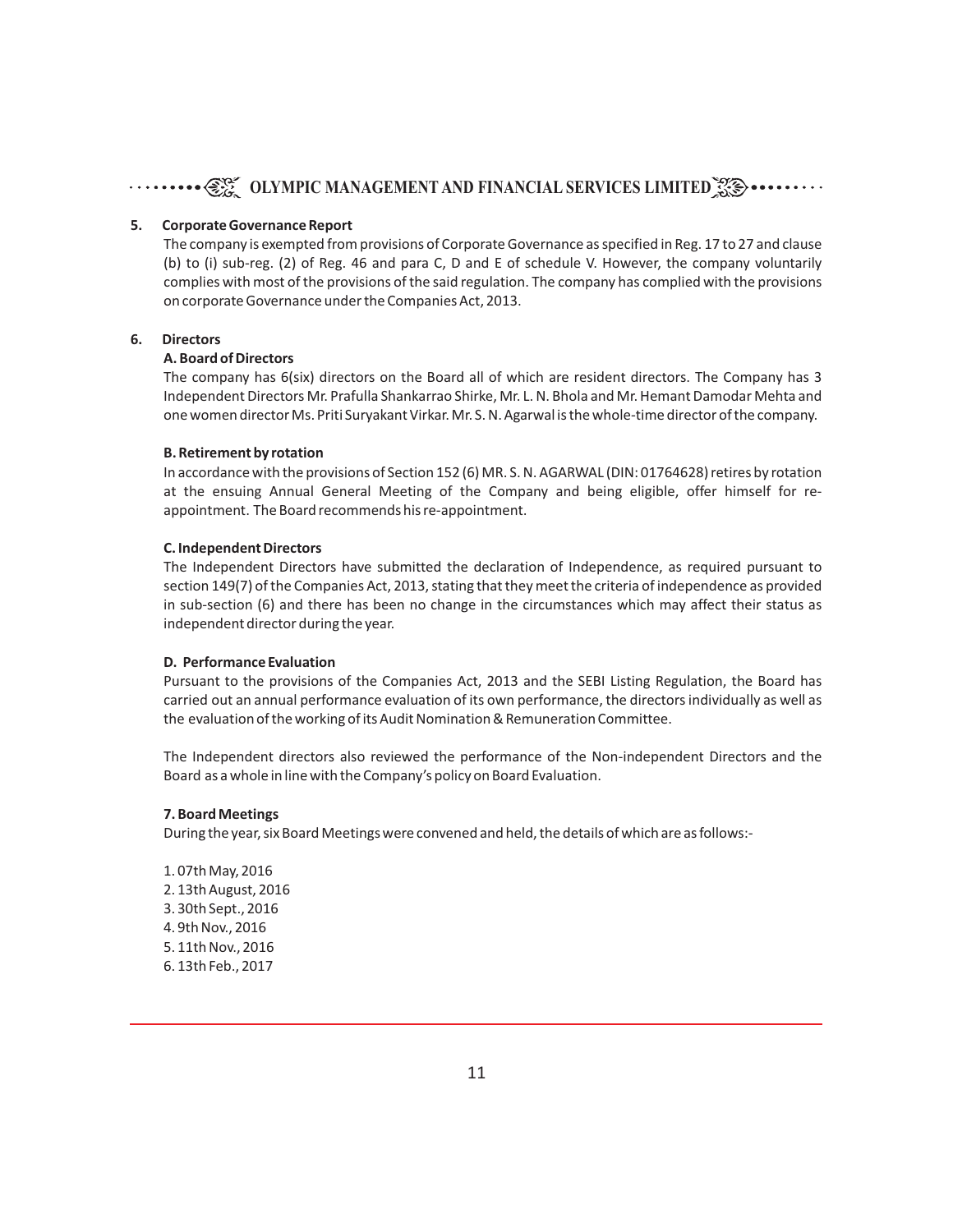The intervening gap between the Meetings was within the period prescribed under the Companies Act, 2013.

#### **8. Particulars of employees**

The provisions of Section 197(2) of the Companies Act, 2013 read with rule 5(1) and 5(2) of the Companies Appointment and remuneration of Managerial Personnel) Rules 2014 are not applicable to the Company.

#### **9. Statutory Auditors**

M/s R. K. Khandelwal & Co, Chartered Accountants, Statutory Auditors of the Company will hold office until the conclusion of the ensuing Annual General Meeting and are eligible for re-appointment as per Section 139 of the Companies Act, 2013.

M/s R. K. Khandelwal & Co, have expressed their willingness to get re-appointed as the Statutory Auditors of the company and has furnished a Certificate of their eligibility and consent under Section 141 of the Companies Act, 2013 and the rules framed there under. In terms of the Listing Agreement, the Auditors have confirmed that they hold a valid certificate issued by the Peer Review Board of the ICAI. The board recommends the appointment of M/s R. K. Khandelwal & Co. as the Statutory Auditors of the Company.

The members are requested to reappoint M/s R. K. Khandelwal & Co, Chartered Accountants as Auditors from the conclusion of the ensuing Annual General Meeting till the conclusion of the next Annual General Meeting in 2017-18.

The Auditors' Report to the Shareholders for the year under review does not contain any qualification and are self-explanatory.

#### **10. Secretarial Auditor and Secretarial Audit Report.**

M/s. DHIRENDRA MAURYA & ASSOCIATES, (Proprietor DHIRENDRA R. MAURYA) Practicing Company Secretary was appointed to conduct Secretarial Audit of the Company for the financial year 2016-17 as required under section 204 of the Companies Act, 2013 and the rules there under. The Secretarial Audit report for the financial year 2016-17 forms part of the annual report. The Company has taken note of the observations given in the Report and necessary remedial measures are being taken.

#### **11. Conservation of Energy, Technology and Foreign Exchange.**

In accordance with the provisions of Section 134 of the Companies Act, 2013 read with the Companies (Accounts) Rules, 2014, the Conservation of Energy, Technology Absorption and Foreign Exchange Earnings and Outgo are not applicable to the Company.

#### **12. Share Capital**

During the year there has been no allotment in the Company. Thus the Paid-up Share Capital of the Company remains unchanged i.e. Rs. 30,066,000 /- (Rupees Three Crore and Sixty Six Thousand) divided in to 3006600 (Thirty Lakhs, Six Thousand and Six Hundred) Equity shares of Rs. 10/-(Rupees Ten) each.

#### **13. Extract of the Annual Return**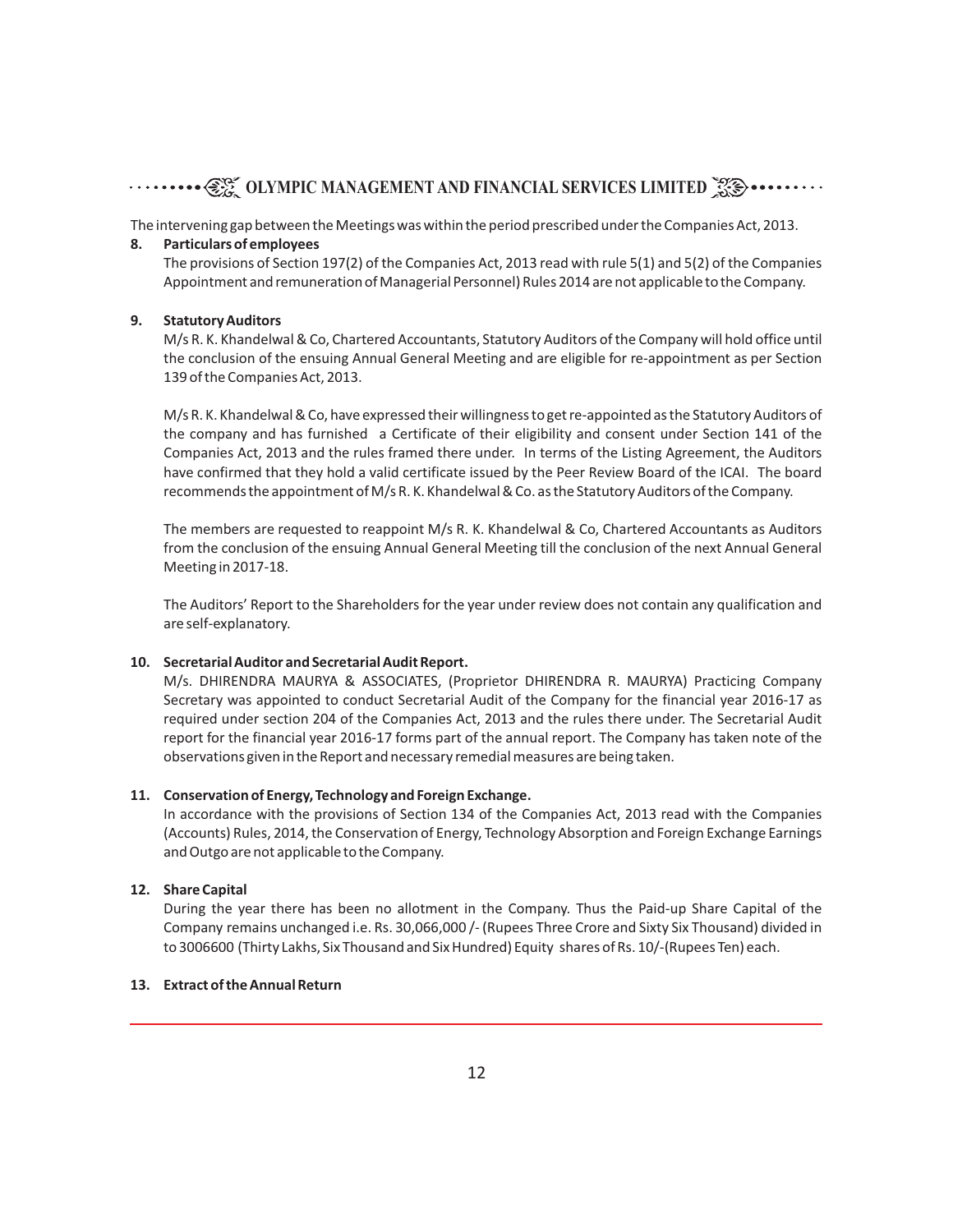Pursuant to the provisions of Section 134 (3) (a) of the Companies Act, 2013, Extract of the Annual Return for the financial year ended 31st March, 2017 made under the provisions of Section 92 (3) of the Act in Form MGT-9 is annexed herewith.

#### **14. Public Deposits**

The Company has not accepted or renewed any amount falling within the purview of provisions of Section 73 of the Companies Act, 2013 read with the Companies (Acceptance of Deposit) Rules, 2014 during the year under review. Hence, the requirement for furnishing of details of deposits which are not in compliance with the Chapter V of the Act is not applicable.

#### **15. Internal Control Systems and their adequacy**

The Company has adequate internal control procedure commensurate with the nature of its business and size of its operations. Internal Audit is conducted on a regular basis by a reputed firm of Chartered Accountants. The reports of the internal audit along with comments from the management are placed for review before audit committee.

#### **16.1 Disclosure under the prevention of Sexual Harassment Act, 2013.**

There is no complaints reported under the Prevention of Sexual Harassment of women at workplace (Prevention, prohibition and Redressal) Act, 2013.

#### **16.2 Risk Management**

The Board of the company looked into the element of risk associated with the company. At present, the company has not identified any element of risk which may threaten the existence of the company.

The risk management policy of the company has been uploaded on the website of the company.

#### **16.3 AUDIT COMMITTEE**

The Board has well-qualified Audit Committee with majority of Independent Directors including Chairman. They possess sound knowledge on Accounts, Audit, Finance, Taxation, Internal Controls etc. During the year, there are no instances where the Board had not accepted the recommendations of the Audit Committee.

The said policy may be referred to at the company's website at www.corporatementors.in

#### **16.4 NOMINATION & REMUNERATION COMMITTEE & POLICY**

The Company has duly constituted Nomination & Remuneration Committee to align with the requirements prescribed under the provisions of the Companies Act, 2013 and SEBI Regulations. This committee consists of (1) Pawan Kr Agarwal (2) L. N. Bhola (3) Hemant Mehta.

The Nomination & Remuneration risk management policy of the company has been uploaded on the website of the company.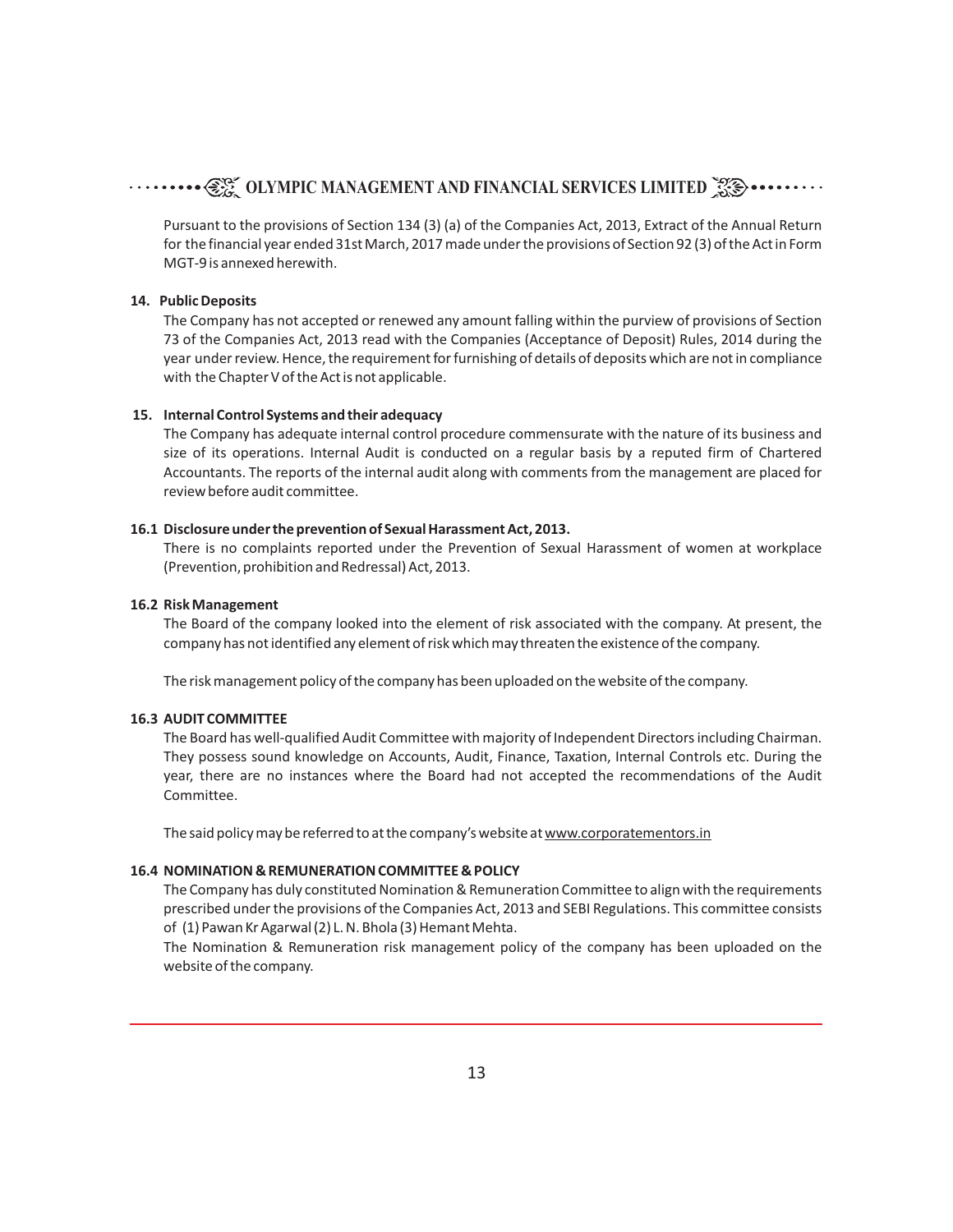- **16.5** Archival Policy as per Reg. 30(8) of SEBI (LODR) Regulations has been uploaded on the web-site of the company.
- **16.6** Policy determining Materiality of events and KMP determining materiality of events has been uploaded on the website of the company.

#### **16.7 Related Party Transactions :**

During the year, your company has not entered into any related party transactions. Thus, disclosure in Form AOC – 2 in terms of the Companies Act, 2013 is not required. As a matter of policy, the related party transactions are required to be placed before audit committee and Board. The policy as approved by Board has been uploaded on the website of the company.

#### **16.8 Vigil Mechanism / Whistle Blower Policy**

In terms of the provisions of Section 177 (9) & (10) of the Companies Act, 2013 company has established a Vigil Mechanism for Directors and employees to report genuine concerns about unethical behaviour or expected fraud or violation of the Company's Code of Conduct by Directors / employees. The Audit Committee oversees the Vigil Mechanism. The policy as approved by Board has been uploaded on the website of the company.

#### **17. Particulars of loans, guarantees and investments.**

Details of loans, guarantees and investments covered under the provisions of Section 186 of the Companies Act, 2013 have been set out in the notes to accounts.

#### **18. Directors' Responsibility Statement**

In terms of section 134 (3) (c) of the Companies Act, 2013, your Directors have: (a) in the preparation of the annual accounts, for the financial year ended March 31, 2017 the applicable accounting standards had been followed along with proper explanation relating to material departures;

(b) the directors have selected such accounting policies and applied them consistently and made judgments and estimates that are reasonable and prudent so as to give a true and fair view of the state of affairs of the Company as at 31st march end of the financial year and of the profit and loss of the Company for that period;

(c) the directors have taken proper and sufficient care for the maintenance of adequate accounting records in accordance with the provisions of this Act for safeguarding the assets of the company and for preventing and detecting fraud and other irregularities;

(d) the directors have prepared the annual accounts on a going concern basis; and

(e) the directors have laid down Internal Financial Controls to be followed by the Company and that such Internal Financial Controls are adequate and were operating effectively.

(f) the directors has devised proper systems to ensure compliance with the provisions of all applicable laws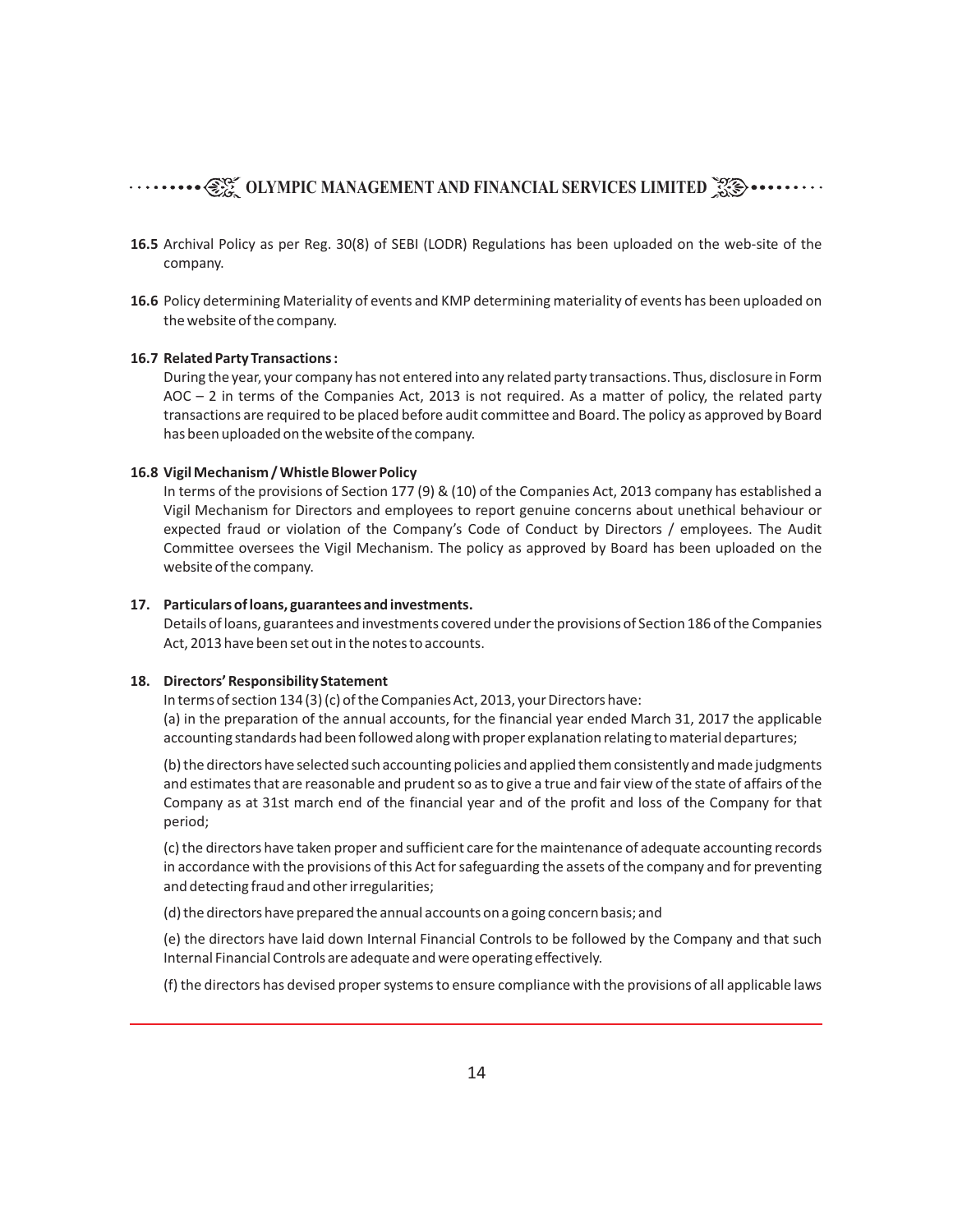and that such systems were adequate and operating effectively.

#### **19. Significant/Material Orders passed by the Regulators**

There are no significant/material orders passed by the Regulators or Courts or Tribunals impacting the going concern status of the Company and its operations in future.

#### **20. Acknowledgements**

The Board places on record their grateful appreciation for the assistance and co-operation received from all stakeholders.

For and on behalf of the Board of Directors For Olympic Management & Financial Services Ltd.

| $Sd$ -             | $Sd$ -             |
|--------------------|--------------------|
| (Pawan Kr Agarwal) | (S. N. Agarwal)    |
| Director           | Director           |
| (Din.No. 00556417) | (Din.No. 01764628) |

Place : Mumbai Date : 11.08.2017

#### **Registered Office :**

42, Gopal Bhavan, 199 Princess Street, Mumbai – 400 002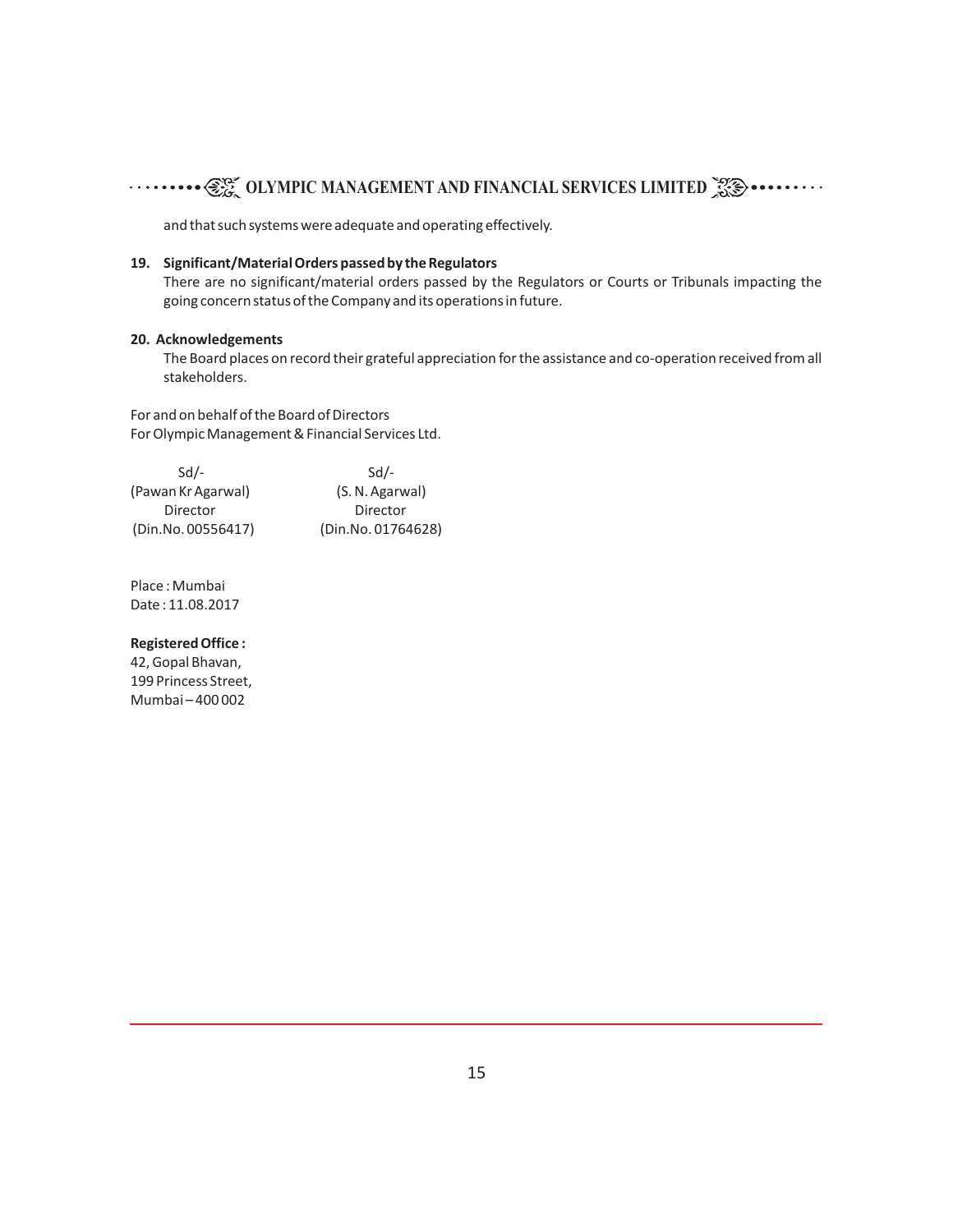# **OLYMPIC MANAGEMENT AND FINANCIAL SERVICES LIMITED<sup>8</sup>**

To, **Olympic Management & Financial Services Limited CIN :** L65990MH1984PLC033825 **Regd. Off:** 42, Gopal Bhawan 199, Princess Street, Mumbai – 400002, Maharashtra, India

#### **Our Secretarial Audit Report of even date is to be read along with this letter :**

#### **Management's Responsibility :**

1. It is the responsibility of the management of the Company to maintain secretarial records, devise proper systems to ensure compliance with the provisions of all applicable laws and regulation and to ensure that the systems are adequate and operate effectively.

#### **Auditor's Responsibility**

- 2. Our responsibility is to express an opinion on these secretarial records, standards and procedures followed by the Company with respect to secretarial compliance.
- 3. We believe that audit evidence and information obtained from the Company's management is adequate and appropriate for me to provide a basis for our opinion.
- 4. Wherever required, we have obtained the management representation about the compliance of laws, rules and regulations and happening of events etc.

#### **Disclaimer**

5. The secretarial audit report is neither an assurance as to the future viability of the Company nor of the efficacy or effectiveness with which the management has conducted the affairs of the Company.

#### **For Dhirendra Maurya & Associates Company Secretaries**

 Sd/- **(Dhirendra R. Maurya) Proprietor Mem. No: A22005 C.P. No.: 9594**

**Place :** Mumbai **Date :** 11/08/2017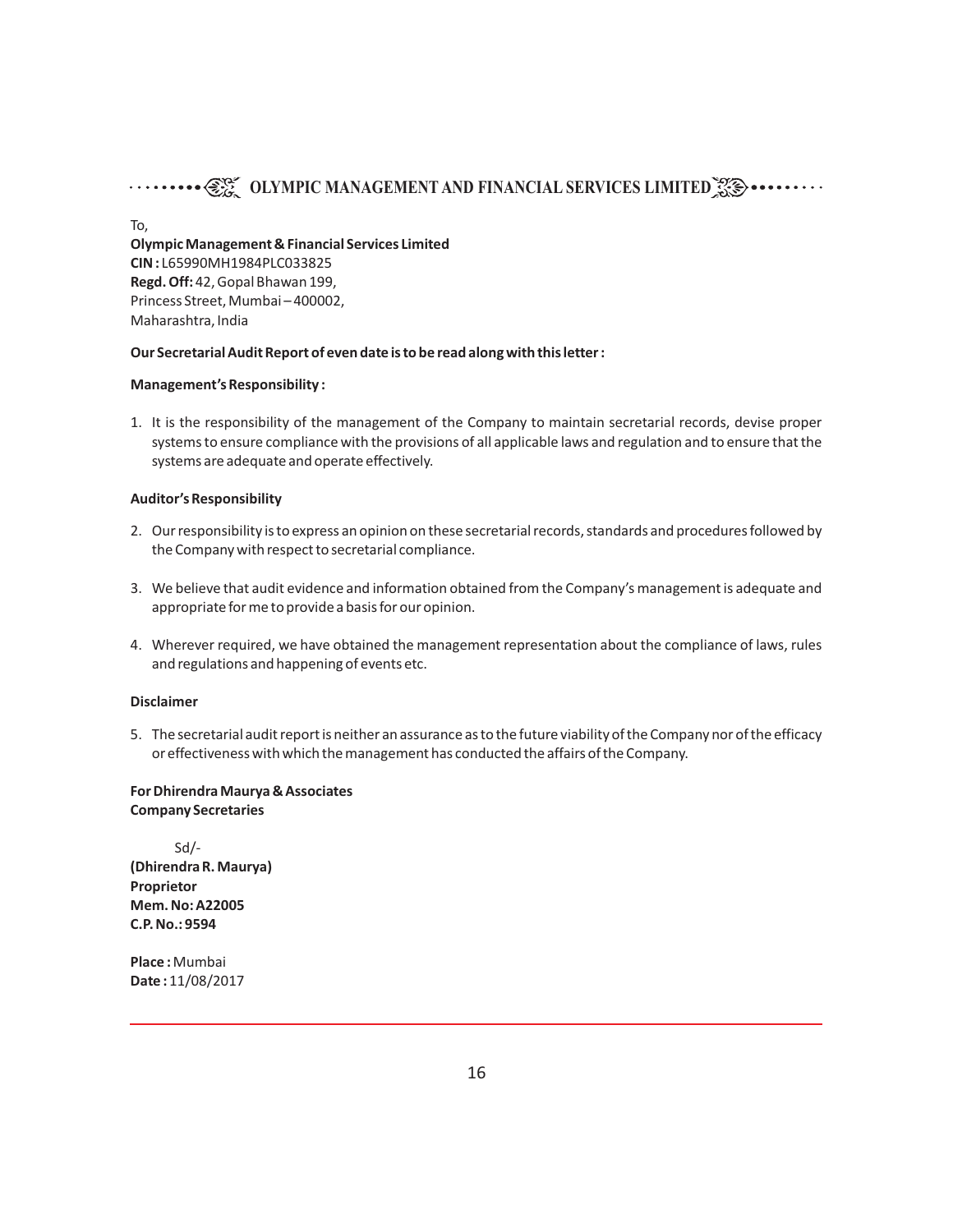**Form No. MR-3**

**SECRETARIAL AUDIT REPORT for the financial year ended 31st March, 2017 [Pursuant to Section 204(1) of the Companies Act, 2013 and Rule No. 9 of the Companies (Appointment and Remuneration of Managerial Personnel) Rules, 2014]**

**To,**

**The Members, Olympic Management & Financial Services Limited CIN :** L65990MH1984PLC033825 **Regd. Off:** 42, Gopal Bhawan 199, Princess Street, Mumbai – 400002, Maharashtra, India

I have conducted the Secretarial Audit of the compliance of applicable statutory provisions and the adherence to good corporate practices by **M/s. Olympic Management & Financial Services Limited** (hereinafter called the "Company"). Secretarial Audit was conducted in a manner that provided me a reasonable basis for evaluating the corporate conducts/statutory compliances and expressing my opinion thereon.

Based on my verification of the Company's books, papers, minute books, forms and returns filed and other records maintained by the Company and also the information provided by the Company, its officers, agents and authorized representatives during the conduct of secretarial audit, I hereby report that in my opinion, the Company has, during the audit period covering the financial year ended 31st March 2017 complied with the statutory provisions listed hereunder and also that the Company has proper Board-processes and compliancemechanism in place to the extent, in the manner and subject to the reporting made hereinafter:

I have examined the books, papers, minute books, forms and returns filed and other records maintained by the Company, as given in **"Annexure-I"** for the financial year ended on 31st March 2017 according to the provisions of:

(i) The Companies Act, 2013 (the Act) and the rules made thereunder and the applicable provisions of the Companies Act, 1956;

- (ii) The Securities Contracts (Regulation) Act, 1956 ('SCRA') and the rules made there under;
- (iii) The Depositories Act, 1996 and the Regulations and Bye-laws framed there under;

(iv) Foreign Exchange Management Act, 1999 and the rules and regulations made there under to the extent of Foreign Direct Investment,Overseas Direct Investment and External Commercial Borrowings.

- (v) The following Regulations and Guidelines prescribed under the Securities and Exchange Board of India Act, 1992 ('SEBI Act'):-
- a. The Securities and Exchange Board of India (Substantial Acquisition of Shares and Takeovers) Regulations, 2011;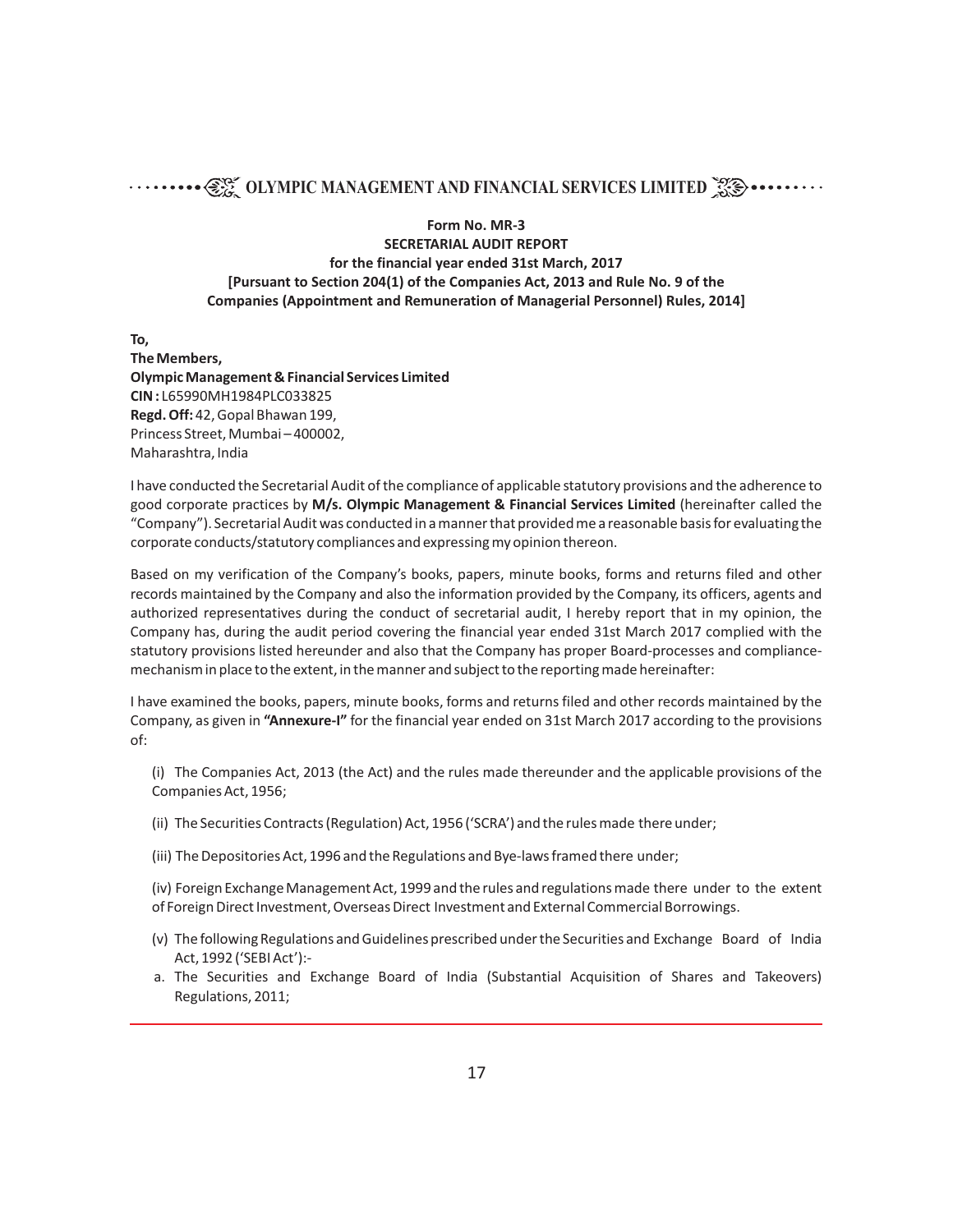# **OLYMPIC MANAGEMENT AND FINANCIAL SERVICES LIMITED<sup>8</sup>**

- b. The Securities and Exchange Board of India (Prohibition of Insider Trading) Regulations, 2015;
- c. The Securities and Exchange Board of India (Issue of Capital and Disclosure Requirements) Regulations, 2009 **[Not applicable to the Company during the Audit period as the company has not made any further issue of the shares];**
- d. The Securities and Exchange Board of India (Share Based Employee Benefits) Regulations, 2014 **[Not applicable to the Company during the Audit period as the company has not introduced any such scheme];**
- e. The Securities and Exchange Board of India (Issue and Listing of Debt Securities) Regulations, 2008 **[Not applicable to the Company during the Audit period as the company has not issued and listed any Debt Securities];**
- f. The Securities and Exchange Board of India (Registrars to an Issue and Share Transfer Agents) Regulations, 1993 regarding the Companies Act and dealing with client **[Not applicable as the Company is not registered as Registrar to Issue and Share Transfer Agent during the period under review];**
- g. The Securities and Exchange Board of India (Delisting of Equity Shares) Regulations, 2009 **(Not applicable to the Company during the Audit period as the company has not delisted / proposed to delist its Equity Shares from the Stock Exchange);** and
- h. The Securities and Exchange Board of India (Buyback of Securities) Regulations, 1998 **(Not applicable to the Company during the Audit period as the company has not brought back / nor proposed to buy-back any of its Securities);**
- (vi) I have relied on the Representation made by the company and its officers for systems and mechanism formed by the company for compliance under other applicable Acts, Laws & Regulations to the Company. The Compliance of the provisions of Corporate and other applicable laws, rules, regulations, standards is the responsibility of the management. My examination was limited to the verification of procedure on test basis.

I have also examined compliance with the applicable clauses of the following:

- (i) Secretarial Standards with regard to meeting of Board of Directors (SS-1) and General Meetings (SS-2) issued by The Institute of Company Secretaries of India and made effective from 1st July, 2015.
- (ii) The Listing Agreement entered into by the Company with BSE Limited & SEBI (Listing Obligations and Disclosure Requirements) Regulations, 2015 made effective 1st December, 2015.
- (iii) The Company is exempted from the compliance with the Corporate Governance provisions as specified in regulation 17 to 27 and clauses (b) to (i) of sub-regulation (2) of regulation 46 and para C, D, and E of schedule V of the SEBI (LODR) Regulation, 2015 as per Regulation 15(2).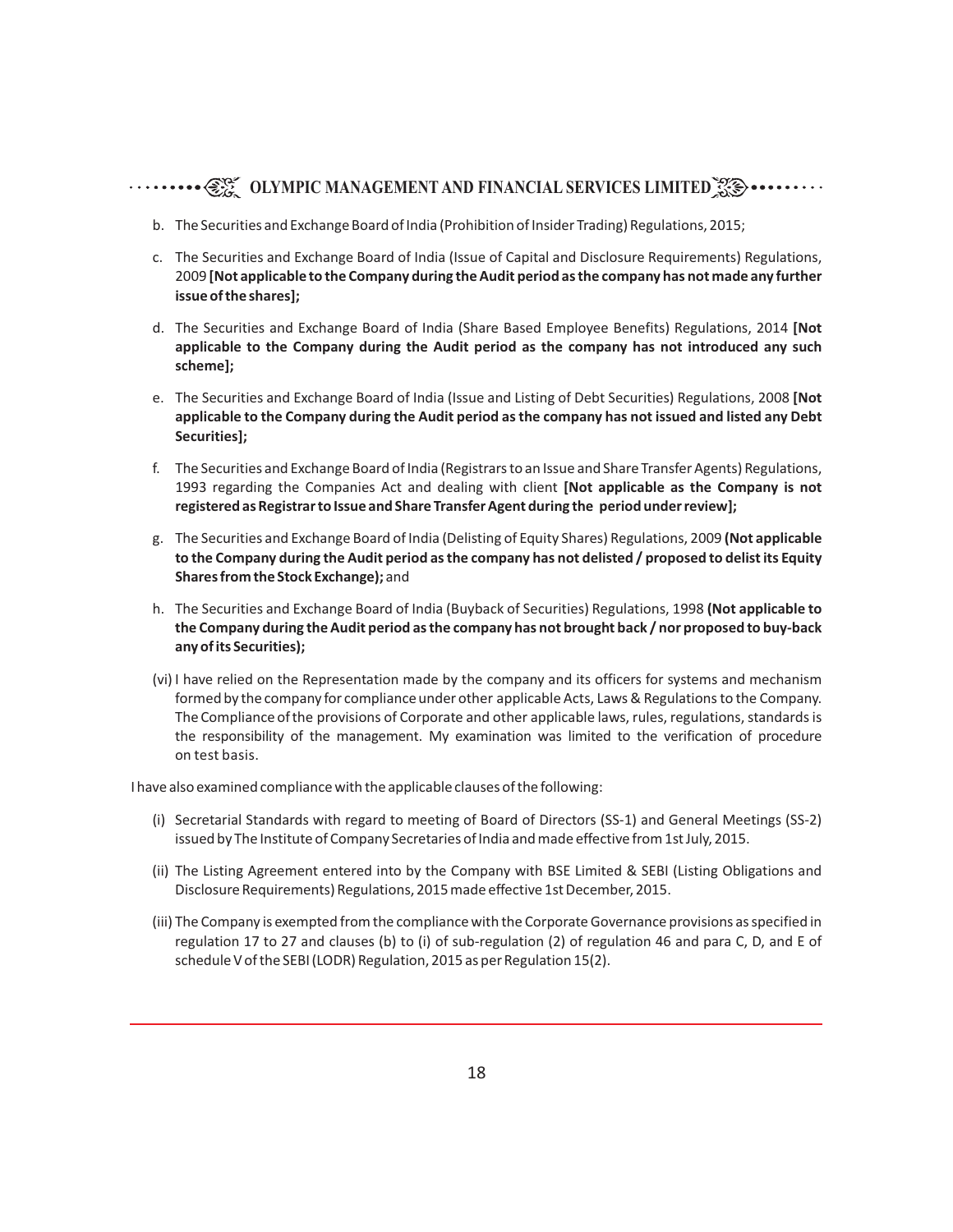# **OLYMPIC MANAGEMENT AND FINANCIAL SERVICES LIMITED<sup>3</sup>**

#### **During the financial under review, the Company has complied with the provisions of the Act, Rules, Regulations, Guidelines, Standards, etc. mentioned above subject to the following observation :**

i) The Company has not appointed Compliance Officer/Company secretary as per Regulation 6 of SEBI (LODR) Regulation, 2015 during the year under review.

#### **I further report that :**

- $\geq$  The Board of Directors of the Company is duly constituted with proper balance of Executive Directors, Non Executive Directors and Independent Directors.
- $\geq$  Adequate notice was given to all Directors to schedule the Board meetings, agenda and detailed notes on agenda were sent generally seven days in advance, and a system exists for seeking and obtaining further information and clarification on the agenda items before the meeting and for meaningful participation at the meeting.
- $\triangleright$  Majority decision is carried through while the dissenting members view's, if any, are captured and recorded as part of the minutes.

**I further report**that based on review of compliance mechanism established by the Company and on the basis of the Compliance Certificate(s) issued by the Company and taken on record by the Board of Directors at their meeting(s), we are of the opinion that there are adequate systems and processes in the Company which is commensurate with the size and operations of the Company to monitor and ensure compliance with applicable laws, rules, regulations and guidelines.

 $\geq$  As informed, the Company has responded appropriately to notices received from various statutory / regulatory authorities including initiating actions for corrective measures, wherever found necessary.

**I further report** that during the audit period, the company has not undertaken event / action having a major bearing on the Company's affairs in pursuance of the above referred laws, rules, regulations, guidelines, standards, etc, referred to above.

**For Dhirendra Maurya & Associates Company Secretaries**

 **Sd/- (Dhirendra R. Maurya) Proprietor**

**Mem. No:** A22005 **C.P. No.:** 9594 **Place:** Mumbai **Date:** 11/08/2017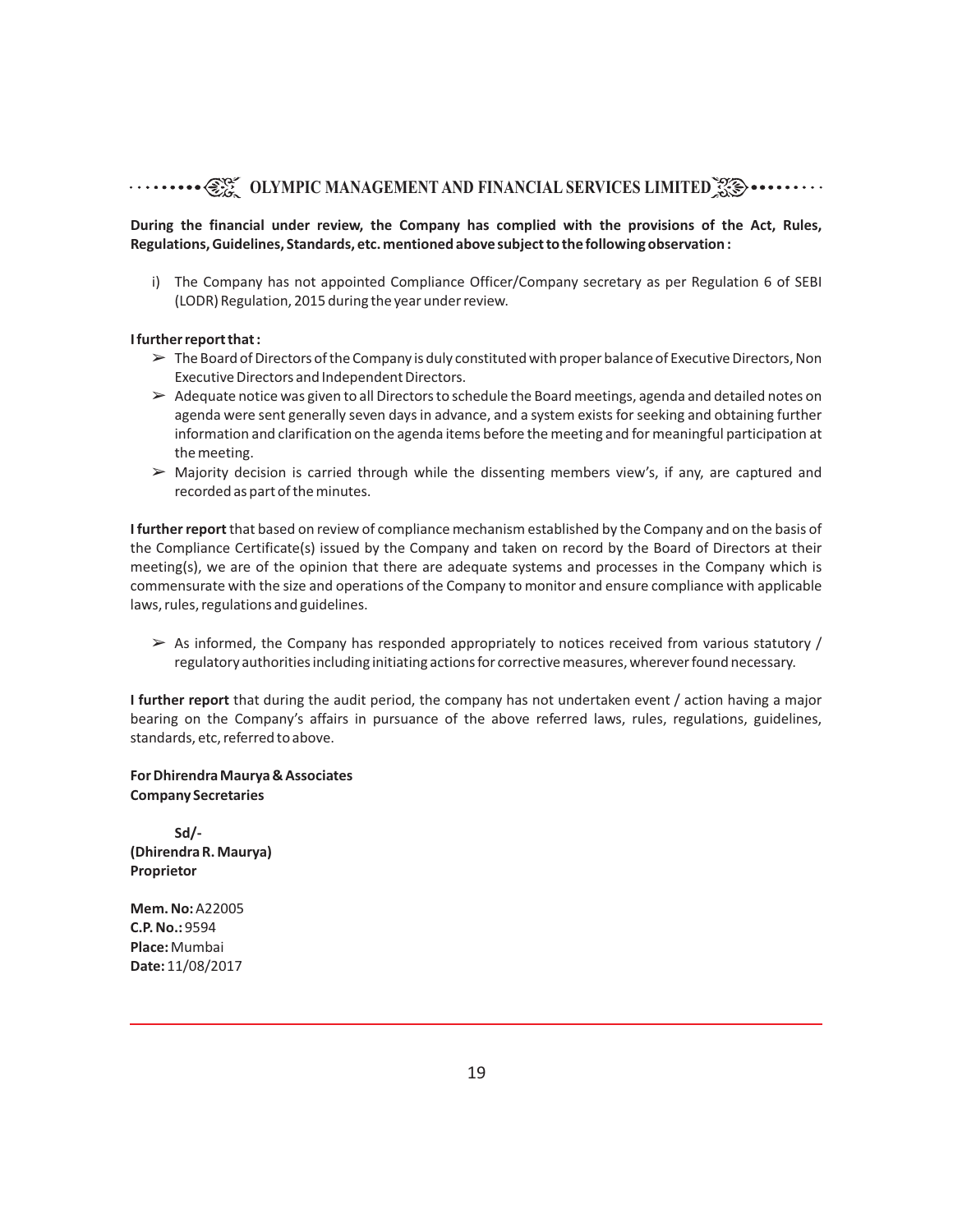#### **Annexure-I**

In my opinion and to the best of my information and according to the examinations carried out by me and explanations furnished and representations made to me by the company, its officer and agents, I report that the Company has, during the financial year under review, complied with the provisions of the Acts, the Rules made thereunder the Memorandum of Association & Articles of Association of the Company with regard to:-

- 1. Minutes of the Meetings of the Board of Directors, Committee meetings held during the financial year under review;
- 2. Minutes of the General body meeting held during the financial year under review;
- 3. Maintenance of various statutory Registers and documents and making necessary entries therein;
- 4. Notice and Agenda papers submitted to all the directors for the Board meetings;
- 5. E-forms filed by the Company from time-to-time, under applicable provisions of the companies Act, 2013 and attachments thereof during the financial year under review;
- 6. Intimations / documents / reports / returns filed with the stock Exchanges pursuant to the provisions of Listing Agreement during the financial year under review;
- 7. Declarations received from the Directors of the Company pursuant to the provisions of section 184 of the companies Act, 2013 and attachments thereto during the financial year under review;
- 8. Appointment and remuneration of Internal & Statutory Auditor;
- 9. Closure of Register of members.

#### **For Dhirendra Maurya & Associates**

#### **Company Secretaries**

Sd/-

**(Dhirendra R. Maurya) Proprietor**

Mem. No: A22005 C.P. No.: 9594 Place : Mumbai Date: 11/08/2017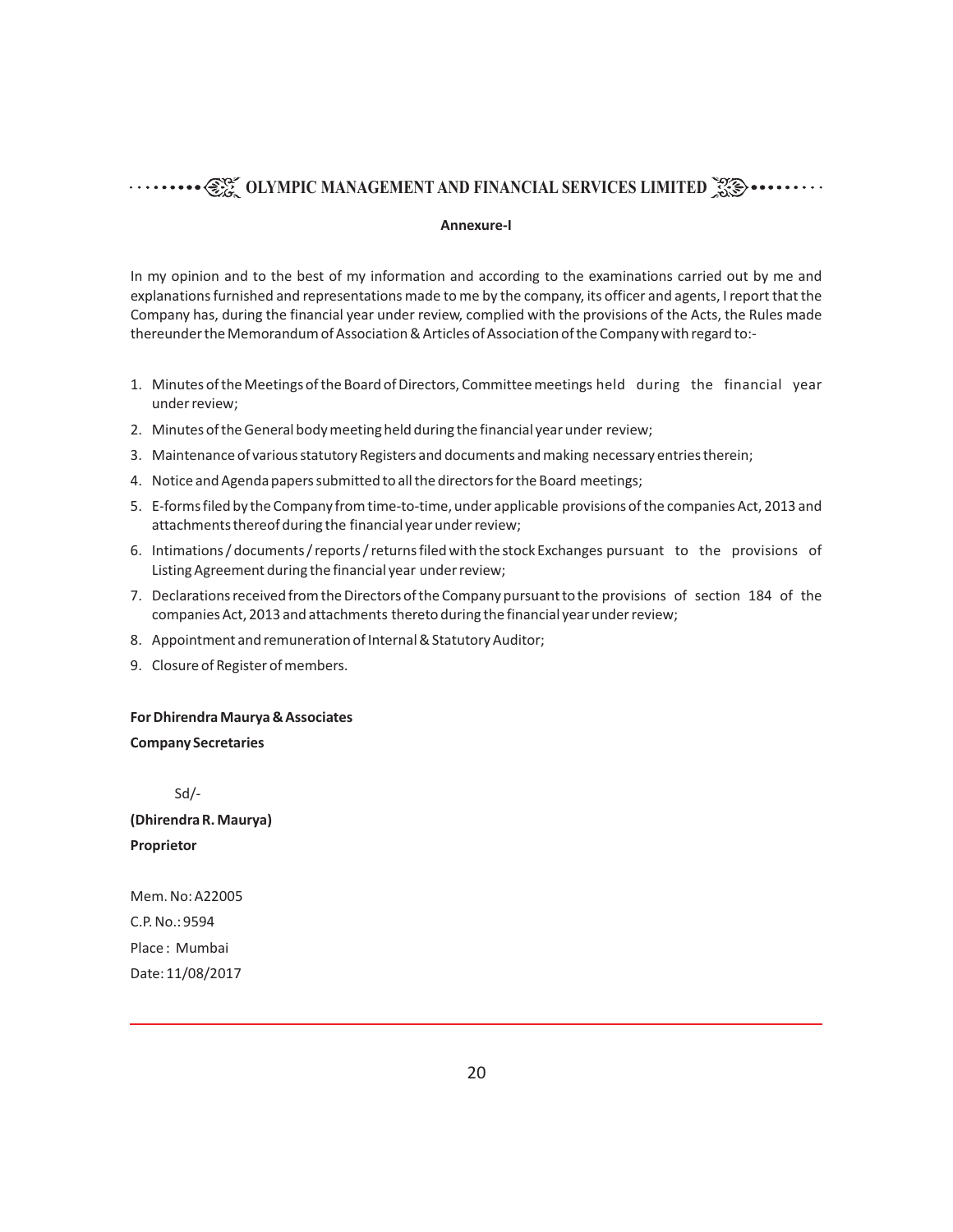|                 |                                                            |         |                                                            |         | EXTRACT OF ANNUAL RETURN                                                                                                                       |                                                                                |                                                      |         |                                    |                         |
|-----------------|------------------------------------------------------------|---------|------------------------------------------------------------|---------|------------------------------------------------------------------------------------------------------------------------------------------------|--------------------------------------------------------------------------------|------------------------------------------------------|---------|------------------------------------|-------------------------|
|                 |                                                            |         |                                                            |         | As on financial year ended 31-03-2017                                                                                                          |                                                                                |                                                      |         |                                    |                         |
|                 |                                                            |         |                                                            |         | [The Companies (Management and Administration) Rules, 2014] FORM NO. MGT-9"<br>[Pursuant to Section 92(3) of the Companies act, 2013 read with |                                                                                |                                                      |         |                                    |                         |
|                 | A. REGISTRATION AND OTHER DETAILS :                        |         |                                                            |         |                                                                                                                                                |                                                                                |                                                      |         |                                    |                         |
| CIN:-           |                                                            |         |                                                            |         | L65990MH1984PLC033825                                                                                                                          |                                                                                |                                                      |         |                                    |                         |
|                 | Registration Date:                                         |         |                                                            |         | 23-08-1984                                                                                                                                     |                                                                                |                                                      |         |                                    |                         |
|                 | Name of the Company                                        |         |                                                            |         |                                                                                                                                                | Olympic Management & Financial Services Ltd.                                   |                                                      |         |                                    |                         |
|                 | Category / Sub-Category of the Company                     |         |                                                            |         |                                                                                                                                                | Company Limited by shares / indian non-government company                      |                                                      |         |                                    |                         |
|                 | Address of the Registered office and contact details:      |         |                                                            |         |                                                                                                                                                | 42, 3rd Floor, Gopal Bhavan, 199 Princess Street, Mumbai - 400 002             |                                                      |         |                                    |                         |
|                 | Whether listed company                                     |         |                                                            |         | Listed                                                                                                                                         |                                                                                |                                                      |         |                                    |                         |
|                 | Name, Address and Contact details                          |         | of Registrar and Transfer Agent, if any                    |         |                                                                                                                                                | Sharex Dynamic (India) Pvt. Ltd. Unit No. 1, Luthra Ind. Premises, Safed Pool, |                                                      |         |                                    |                         |
|                 | <b>B. PRINCIPAL BUSINESS ACTIVITIES</b>                    |         | OF THE COMPANY                                             |         |                                                                                                                                                | Andheri Kurla Road, Andheri (East), Mumbai - 400 072                           |                                                      |         |                                    |                         |
| Sr. No.         | Name and Description of                                    |         | main products / services                                   |         |                                                                                                                                                | NIC Code of the Product/ service%<br>to total turnover of the company          |                                                      |         | % to total turnover of the company |                         |
| ά,              | Financial Consultancy Services                             |         |                                                            |         |                                                                                                                                                |                                                                                | 99715910                                             |         | 51.40%                             |                         |
| خ               |                                                            |         |                                                            |         |                                                                                                                                                |                                                                                |                                                      |         |                                    |                         |
| ن<br>21         |                                                            |         | PARTICULARS OF HOLDING, SUBSIDIARY AND ASSOCIATE COMPANIES |         |                                                                                                                                                |                                                                                |                                                      |         |                                    |                         |
| Sr. No.         | Name and address of the                                    | company |                                                            |         |                                                                                                                                                |                                                                                |                                                      |         |                                    |                         |
|                 |                                                            |         |                                                            |         | $\equiv$                                                                                                                                       |                                                                                |                                                      |         |                                    |                         |
|                 |                                                            |         |                                                            |         |                                                                                                                                                |                                                                                |                                                      |         |                                    |                         |
|                 | i) Category-wise Share Holding<br>D. SHARE HOLDING PATTERN |         |                                                            |         |                                                                                                                                                |                                                                                |                                                      |         |                                    |                         |
|                 | Category of Shareholders                                   |         | No. of Shares held at the beginning of the year 01-04-2016 |         |                                                                                                                                                |                                                                                | No. of Shares held at the end of the year 31-03-2017 |         |                                    | %Change during the year |
|                 |                                                            |         |                                                            |         |                                                                                                                                                |                                                                                |                                                      |         |                                    |                         |
|                 |                                                            | Demat   | Physical                                                   | Total   | % of Total Shares                                                                                                                              | Demat                                                                          | Physical                                             | Total   | % of Total Shares                  |                         |
|                 | A. PROMOTER'S                                              |         |                                                            |         |                                                                                                                                                |                                                                                |                                                      |         |                                    |                         |
| (1). INDIAN     |                                                            |         |                                                            |         |                                                                                                                                                |                                                                                |                                                      |         |                                    |                         |
| (a). individual |                                                            | $\circ$ | 404750                                                     | 404750  | 13.462                                                                                                                                         | $\circ$                                                                        | 416750                                               | 416750  | 13.861                             | 0.399                   |
|                 | (b). Central Govt.                                         |         | $\circ$                                                    |         |                                                                                                                                                |                                                                                | $\circ$                                              |         |                                    | $\circ$                 |
|                 | (c). State Govt(s)                                         |         | $\circ$                                                    |         |                                                                                                                                                |                                                                                | $\circ$                                              |         |                                    | $\circ$                 |
|                 | (d). Bodies Corpp.                                         | $\circ$ | 700000                                                     | 700000  | 23.282                                                                                                                                         | $\circ$                                                                        | 700000                                               | 700000  | 23.282                             | $\circ$                 |
|                 | (e). FIINS / BANKS                                         |         | $\circ$                                                    |         |                                                                                                                                                |                                                                                | $\circ$                                              |         |                                    | $\circ$                 |
| (f). Any Other  |                                                            |         | $\circ$                                                    |         |                                                                                                                                                |                                                                                | $\circ$                                              |         |                                    | $\circ$                 |
|                 |                                                            |         |                                                            |         |                                                                                                                                                |                                                                                |                                                      |         |                                    |                         |
|                 |                                                            | 0       | 1104750                                                    | 1104750 | 36.744                                                                                                                                         | $\bullet$                                                                      | 1116750                                              | 1116750 | 37.143                             | 0.399                   |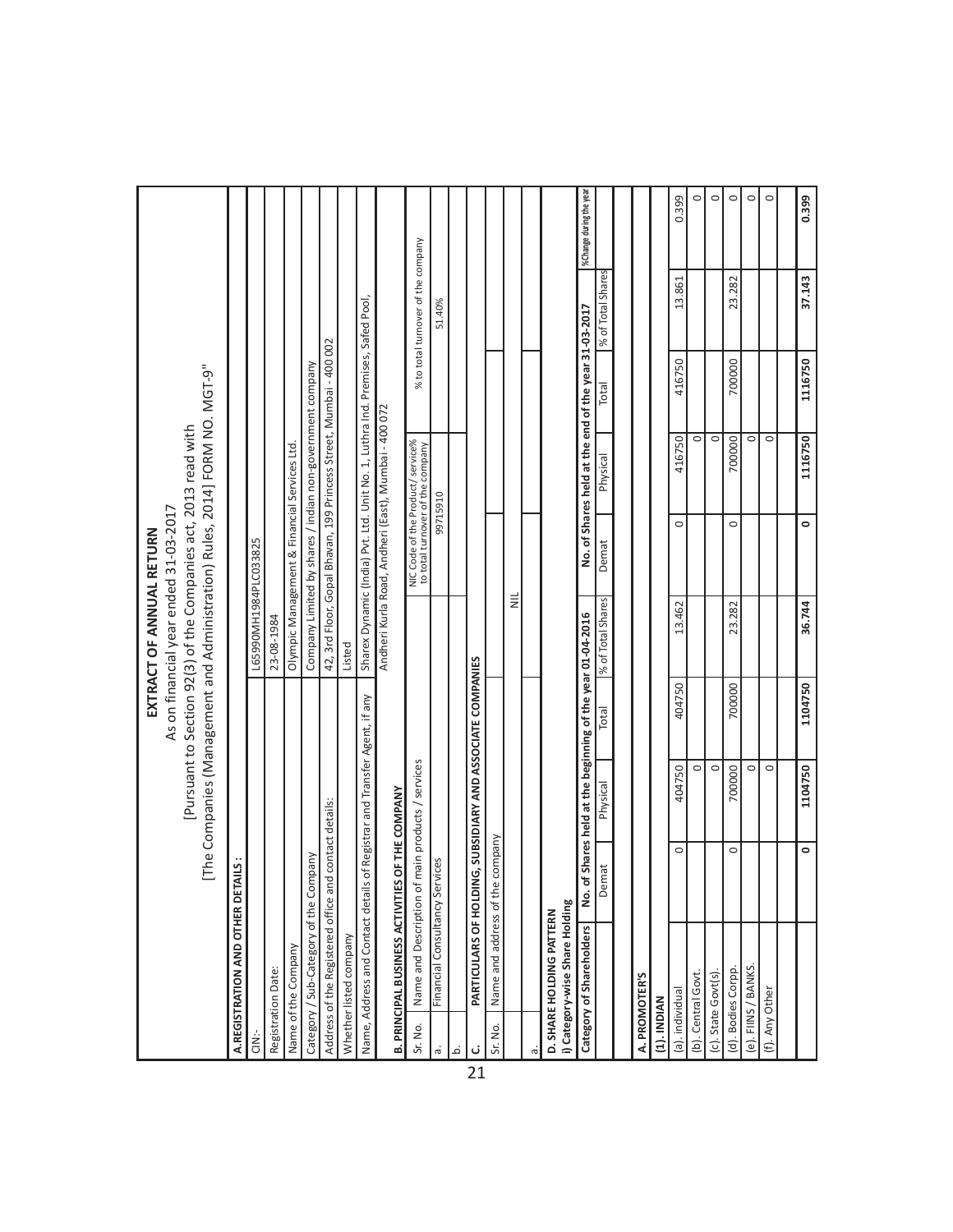| (2). FOREIGN                       |         |            |         |         |           |         |         |         |                                                                   |
|------------------------------------|---------|------------|---------|---------|-----------|---------|---------|---------|-------------------------------------------------------------------|
| (a) Individual NRI / For Ind       |         | $\circ$    |         |         |           | $\circ$ |         |         | $\circ$                                                           |
| (b) Other Individual               |         | $\circ$    |         |         |           | $\circ$ |         |         | $\circ$                                                           |
| (c) Bodies Corporates              |         | $\circ$    |         |         |           | $\circ$ |         |         | $\circ$                                                           |
| (d) Banks / FII                    |         | $\circ$    |         |         |           | $\circ$ |         |         | $\circ$                                                           |
| (e) Qualified Foreign Investor     |         | $\circ$    |         |         |           | $\circ$ |         |         | $\circ$                                                           |
| (f) Any Other Specify              |         | $\circ$    |         |         |           | $\circ$ |         |         | $\circ$                                                           |
|                                    |         |            |         |         |           |         |         |         |                                                                   |
| Sub-total (A) (2):-                | $\circ$ | $\circ$    | $\circ$ | $\circ$ | $\circ$   | $\circ$ | $\circ$ | $\circ$ | $\circ$                                                           |
|                                    |         |            |         |         |           |         |         |         |                                                                   |
| Total shareholding                 | $\circ$ | 1104750    | 1104750 | 36.744  | $\circ$   | 1116750 | 1116750 | 37.143  | 0.399                                                             |
|                                    |         |            |         |         |           |         |         |         |                                                                   |
| <b>(B)</b> (1) PUBLIC SHAREHOLDING |         |            |         |         |           |         |         |         |                                                                   |
| (a) Mutual Funds                   |         | $\circ$    |         |         |           | $\circ$ |         |         |                                                                   |
| (b) Banks / FI                     |         | $\circ$ lo |         |         |           | $\circ$ |         |         |                                                                   |
| (c) Central Govt.                  |         |            |         |         |           | lo.     |         |         | 888                                                               |
| (d) State Govt.                    |         | $\circ$    |         |         |           | $\circ$ |         |         | $\begin{array}{c c}\n 0.000 \\  \hline\n 0.000\n \end{array}$     |
| (e) Venture Capital Funds          |         | $\circ$    |         |         |           | $\circ$ |         |         |                                                                   |
| (f) Insurance Companies            |         | $\circ$    |         |         |           | $\circ$ |         |         | $\begin{array}{c c}\n\hline\n0.000 \\ \hline\n0.000\n\end{array}$ |
| $(g)$ Fils                         |         | $\circ$    |         |         |           | $\circ$ |         |         |                                                                   |
| h) Foreign Venture Capital Funds   |         | $\circ$    |         |         |           | $\circ$ |         |         | $\frac{1}{0.000}$                                                 |
| (i) Others (specify)               |         | $\circ$    |         |         |           | $\circ$ |         |         | $\frac{1}{20}$                                                    |
|                                    |         |            |         |         |           |         |         |         |                                                                   |
| Sub-total (B)(1):-                 | $\circ$ | $\circ$    | $\circ$ | $\circ$ | $\bullet$ | $\circ$ | 0       | 0       | 0                                                                 |
|                                    |         |            |         |         |           |         |         |         |                                                                   |
| 2. NON-INSTITUTIONS                |         |            |         |         |           |         |         |         |                                                                   |
| a) BODIES CORP.                    |         |            |         |         |           |         |         |         |                                                                   |
| 1) Indian                          | $\circ$ | 117950     | 117950  | 3.923   | $\circ$   | 105950  | 105950  | 3.524   | $-0.399$                                                          |
| ii) Overseas                       |         | $\circ$    |         |         |           | $\circ$ |         |         | $\frac{1}{20}$                                                    |
| <b>EXAMPLINE</b>                   |         |            |         |         |           |         |         |         |                                                                   |
| (I) Individual                     | 6500    | 1501600    | 1508100 | 50.160  | 6500      | 1502300 | 1508800 | 50.183  | 0.023                                                             |
| ii) Individual                     |         |            |         |         |           |         |         |         |                                                                   |
| (C) Other (Specify)                |         |            |         |         |           |         |         |         |                                                                   |
| Non Resident Indians               | $\circ$ | 275800     | 275800  | 9.173   | $\circ$   | 275100  | 275100  | 9.15    | $-0.023$                                                          |
| Overseas Corporate Bodies          |         | $\circ$    |         |         |           | $\circ$ |         |         |                                                                   |
| Foreign Nationals                  |         | $\circ$    |         |         |           | $\circ$ |         |         | ∘∣∘                                                               |
| Clearing Members                   |         | $\circ$    |         |         |           | 0 0 0   |         |         | ∘ ∘ ∘                                                             |
| Trusts                             |         | o          |         |         |           |         |         |         |                                                                   |
| Foreign Boodies - DR               |         | $\circ$    |         |         |           |         |         |         |                                                                   |
|                                    |         |            |         |         |           |         |         |         |                                                                   |
| Sub-total (B)(2):-                 | 6500    | 1895350    | 1901850 | 63.256  | 6500      | 1883350 | 1889850 | 62.857  | $-0.399$                                                          |
| Total Public Shareholding          | 6500    | 1895350    | 1901850 | 63.256  | 6500      | 1883350 | 1889850 | 62.857  | $-0.399$                                                          |
|                                    |         |            |         |         |           |         |         |         |                                                                   |
| C. Shares held by Custodian        |         | $\circ$    |         |         |           | $\circ$ |         |         | 0.000                                                             |
| Grand Total (A+B+C)                | 6500    | 3000100    | 3006600 | 100.00  | 6500      | 3000100 | 3006600 | 100.00  | 0.00                                                              |
|                                    |         |            |         |         |           |         |         |         |                                                                   |

22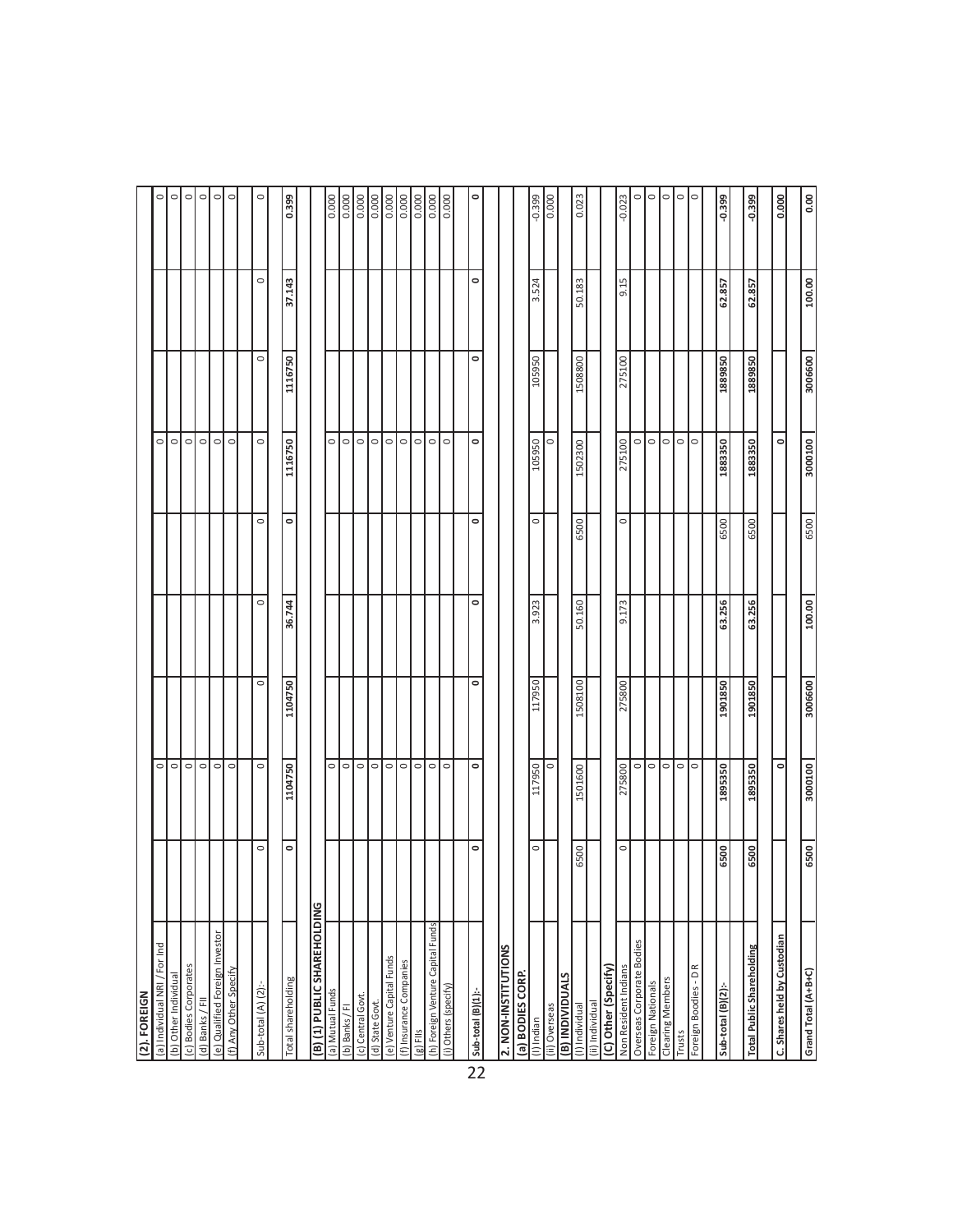|                         | Company: Olympic Management & Fin Ser Ltd. from 01-04-2016                    |                                                      | $\mathbf{c}$                           | 31-03-2017                                               |                                              |                                        |                                                          |                                                  |
|-------------------------|-------------------------------------------------------------------------------|------------------------------------------------------|----------------------------------------|----------------------------------------------------------|----------------------------------------------|----------------------------------------|----------------------------------------------------------|--------------------------------------------------|
|                         | <b>MGT9 Report</b><br>Shareholding of promoters                               |                                                      |                                        |                                                          |                                              |                                        |                                                          |                                                  |
| Sr. No.                 | Shareholder's Name                                                            | Share holding                                        | $\vec{a}$                              | the beginning of the year                                | Share Holding                                | end<br>at the                          | of the Year                                              |                                                  |
|                         |                                                                               | No.of Shares                                         | the company<br>% of total<br>Shares of | % of shares<br>Pledged/<br>encumbered<br>to total shares | No.of Shares                                 | the company<br>Shares of<br>% of total | % of shares<br>Pledged/<br>encumbered<br>to total shares | share holding<br>during the year<br>% changes in |
| $\overline{\mathbf{r}}$ | JE AND CONSULITD<br>KRATEE E-COMMER                                           | 491300                                               | 16.341                                 | 0                                                        | 491300                                       | 16.341                                 | 0                                                        | O                                                |
|                         | 2 PAWAN AGRAWAL                                                               | 206350                                               | 6.863                                  | 0                                                        | 206350                                       | 6.863                                  | $\circ$                                                  | $\circ$                                          |
|                         | 3 LILAC FARMS PVT LT                                                          | 205900                                               | 6.848                                  | O                                                        | 205900                                       | 6.848                                  | $\circ$                                                  | $\circ$                                          |
|                         | 4 PRAGARWAL (HUF)                                                             | 94500                                                | 3.143                                  | 0                                                        | 94500                                        | 3.143                                  | 0                                                        | $\circ$                                          |
|                         | 5 PUSHPA AGARWAL                                                              | 66900                                                | 225<br>$\dot{\sim}$                    | O                                                        | 66900                                        | 2.225                                  | O                                                        | $\circ$                                          |
|                         | RWAI<br>ANKUR PAWAN AGA<br>$\overline{\circ}$                                 | 29500                                                | 0.981                                  | O                                                        | 41500                                        | 1.38                                   | $\circ$                                                  | 0.399                                            |
| $\overline{r}$          | PIYUSH AGARWAL                                                                | 7500                                                 | 0.249                                  | O                                                        | 7500                                         | 0.249                                  | O                                                        | $\circ$                                          |
| $\overline{\infty}$     | $\supset$<br>EXCEL PAINTS PVT LT                                              | 2800                                                 | 0.093                                  | O                                                        | 2800                                         | 0.093                                  | $\circ$                                                  | $\circ$                                          |
|                         |                                                                               |                                                      |                                        |                                                          |                                              |                                        |                                                          |                                                  |
|                         | eholding (Please specify, if there is no change)<br>Change in Promoter's Shar |                                                      |                                        |                                                          |                                              |                                        |                                                          |                                                  |
| Sr. No.                 | Shareholder's Name                                                            | Share holding                                        | at the beginning of the year           |                                                          | Share Holding                                | at the                                 | end of the Year                                          |                                                  |
|                         |                                                                               | No.of Shares at<br>the beginning/<br>end of the Year | % of the<br>Shares of the<br>company   | Date                                                     | Increasing/<br>Decreasing in<br>shareholding | Reason                                 | No. of Shares                                            | Shares of the<br>company<br>% of the             |
| $\overline{ }$          | P R AGARWAL (HUF                                                              | 94500                                                | 3.143                                  | 01-04-2016                                               |                                              |                                        |                                                          |                                                  |
|                         |                                                                               |                                                      |                                        | 03-06-2016                                               | $-20000$                                     | Sold                                   | 74500                                                    | 2.478                                            |
|                         |                                                                               |                                                      |                                        | 03-06-2016                                               | -54500                                       | sold                                   | 20000                                                    | 0.665                                            |
|                         |                                                                               |                                                      |                                        | 10-06-2016                                               | 54500                                        | Buy                                    | 74500                                                    | 2.478                                            |
|                         |                                                                               |                                                      |                                        | 17-06-2016                                               | 20000                                        | Вuу                                    | 94500                                                    | 3.143                                            |
|                         | -Closing Balance                                                              |                                                      |                                        | 31-03-2017                                               |                                              |                                        | 94500                                                    | 3.143                                            |
|                         |                                                                               |                                                      |                                        |                                                          |                                              |                                        |                                                          |                                                  |
| $\sim$                  | PUSHPA AGARWAL                                                                | 66900                                                | 2.225                                  | 01-04-2016                                               |                                              |                                        |                                                          |                                                  |
|                         |                                                                               |                                                      |                                        | 03-06-2016                                               | -4900                                        | Sold                                   | 62000                                                    | 2.062                                            |
|                         |                                                                               |                                                      |                                        | 03-06-2016                                               | 57100                                        | Sold                                   | 4900                                                     | 0.163                                            |
|                         |                                                                               |                                                      |                                        | 10-06-2016                                               | 57100                                        | Buy                                    | 62000                                                    | 2.062                                            |
|                         |                                                                               |                                                      |                                        | 10-06-2016                                               | 57100                                        | Sold                                   | 4900                                                     | 0.163                                            |
|                         |                                                                               |                                                      |                                        | 17-06-2016                                               | 62000                                        | Buy                                    | 66900                                                    | 2.225                                            |
|                         | -Closing Balance                                                              |                                                      |                                        | 31-03-2017                                               |                                              |                                        | 66900                                                    | 2.225                                            |
|                         |                                                                               |                                                      |                                        |                                                          |                                              |                                        |                                                          |                                                  |
| $\infty$                | ARWAL<br>ANKUR PAWAN AGA                                                      | 29500                                                | 981<br>ö                               | 01-04-2016                                               |                                              |                                        |                                                          |                                                  |
|                         |                                                                               |                                                      |                                        | 11-11-2016                                               | 12000                                        | Transfer                               | 41500                                                    | 1.38                                             |
|                         | -Closing Balance                                                              |                                                      |                                        | 31-03-2017                                               |                                              |                                        | 41500                                                    | 1.38                                             |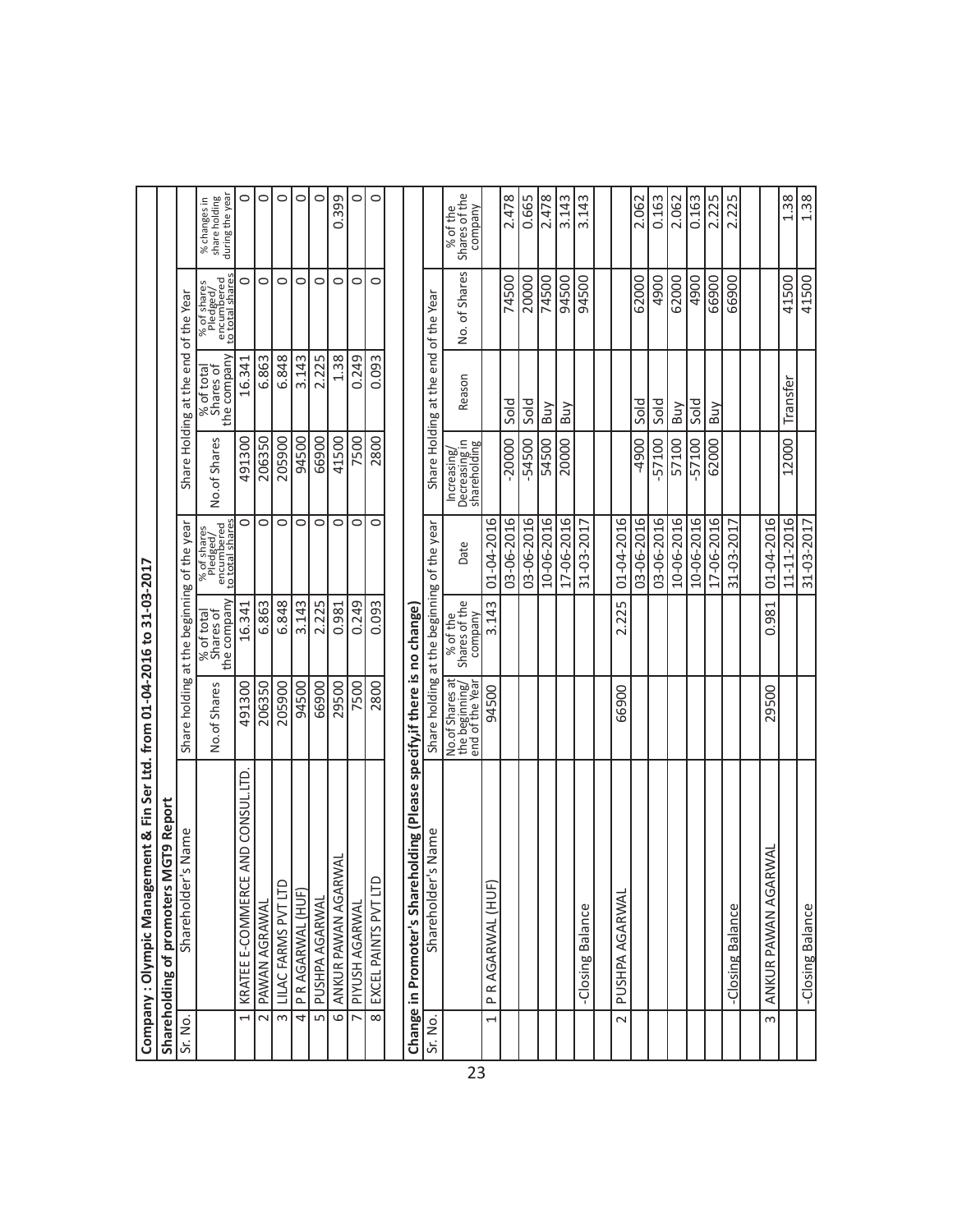|                                                                                                                 | % of the<br>Shares of the<br>company                 |                          | 1.171                   |                         | 0.702                   |                        | 0.622            |                               | Б<br>57.<br>ö           |                                | 0.472            |                          | 0.447            |                | 0.399            | 0.326                                            | 0.326      |                  |                    | 0.309                   |                           | 0.289            |
|-----------------------------------------------------------------------------------------------------------------|------------------------------------------------------|--------------------------|-------------------------|-------------------------|-------------------------|------------------------|------------------|-------------------------------|-------------------------|--------------------------------|------------------|--------------------------|------------------|----------------|------------------|--------------------------------------------------|------------|------------------|--------------------|-------------------------|---------------------------|------------------|
|                                                                                                                 | No. of Shares                                        |                          | 35200                   |                         | 21100                   |                        | 18700            |                               | 17300                   |                                | 14200            |                          | 13450            |                | 12000            | 9800                                             | 9800       |                  |                    | 9300                    |                           | 8700             |
|                                                                                                                 | Reason                                               |                          | Change<br>$\frac{1}{2}$ |                         | Change<br>$\frac{1}{2}$ |                        | No Change        |                               | Change<br>$\frac{1}{2}$ |                                | No Change        |                          | No Change        |                | No Change        |                                                  | Transfer   |                  |                    | Change<br>$\frac{1}{2}$ |                           | No Change        |
|                                                                                                                 | Increasing/<br>Decreasing in<br>shareholding         |                          |                         |                         |                         |                        |                  |                               |                         |                                |                  |                          |                  |                |                  |                                                  | $-12000$   |                  |                    |                         |                           |                  |
|                                                                                                                 | Date                                                 | 01-04-2016               | 31-03-2017              | 01-04-2016              | 31-03-2017              | 01-04-2016             | 31-03-2017       | 01-04-2016                    | 31-03-2017              | 01-04-2016                     | 31-03-2017       | 01-04-2016               | 31-03-201        | 01-04-2016     | 31-03-2017       | 01-04-2016                                       | 11-11-2016 | 31-03-2017       | 01-04-2016         | 31-03-2017              | 01-04-2016                | 31-03-2017       |
|                                                                                                                 | % of the<br>Shares of the<br>company                 | 1.171                    |                         | 0.702                   |                         | 0.622                  |                  | 575<br>ö                      |                         | 0.472                          |                  | 0.447                    |                  | 0.399          |                  | 0.725                                            |            |                  | 0.309              |                         | 0.289                     |                  |
|                                                                                                                 | No.of Shares at<br>the beginning/<br>end of the Year | 35200                    |                         | 21100                   |                         | 18700                  |                  | 17300                         |                         | 14200                          |                  | 13450                    |                  | 12000          |                  | 21800                                            |            |                  | 9300               |                         | 8700                      |                  |
| ten Shareholders (other than Directors, promoters and Holders of GDRs and ADRs):<br>Shareholding pattern of top | Ф<br>Name                                            | CHASE MANAGEMENT PVT LTD | -Closing Balance        | ORA<br>DILAWAR SINGH AR | -Closing Balance        | DAGA<br>RAJENDRA KUMAR | -Closing Balance | QLI (d) N<br>WILLOW PLANTATIO | -Closing Balance        | ₹<br><b>JAYANT KALYANJI SH</b> | -Closing Balance | Ê<br>AMIT SECURITIES (P) | -Closing Balance | HINGORANI RENU | -Closing Balance | <b>G &amp; FINANCE LTD</b><br>ROSE PETAL LEASINO |            | -Closing Balance | SOLAIYAPPA ASARI   | -Closing Balance        | VICCO PRODUCTS BOMBAY LTD | -Closing Balance |
|                                                                                                                 | Sr. No.                                              | $\overline{ }$           |                         | $\sim$                  |                         | $\sim$                 |                  | $\overline{4}$                |                         | S                              |                  | $\overline{\circ}$       |                  | $\overline{ }$ |                  | $\infty$                                         |            |                  | $\overline{\circ}$ |                         | $\overline{a}$            |                  |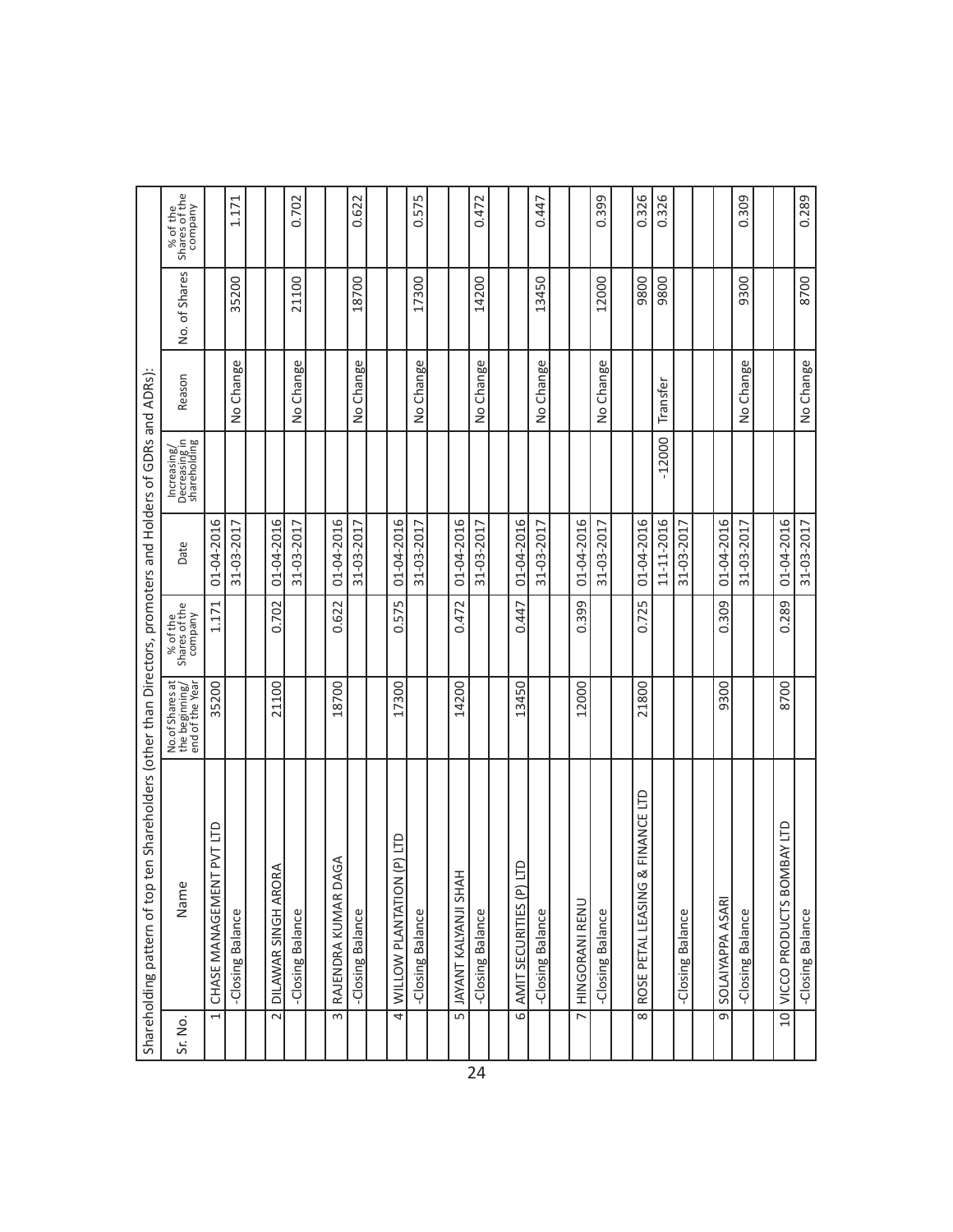|                    | and Key Managerial Personnel:<br>Shareholding of Directors                                                                                                                                                                                                  |                                                      |                                           |      |                                              |        |                                                |                                      |
|--------------------|-------------------------------------------------------------------------------------------------------------------------------------------------------------------------------------------------------------------------------------------------------------|------------------------------------------------------|-------------------------------------------|------|----------------------------------------------|--------|------------------------------------------------|--------------------------------------|
|                    |                                                                                                                                                                                                                                                             |                                                      | Shareholding at the beginning of the year |      |                                              |        | Cumulative Shareholding at the end of the year |                                      |
| Sr. No.            | $\mathbf \omega$<br>Namo                                                                                                                                                                                                                                    | No.of Shares at<br>the beginning/<br>end of the Year | % of the<br>Shares of the<br>company      | Date | Increasing/<br>Decreasing in<br>shareholding | Reason | No. of Shares                                  | % of the<br>Shares of the<br>company |
|                    | S. N. AGARWAL                                                                                                                                                                                                                                               | 3500                                                 | 0.12%                                     |      |                                              |        | 3500                                           | 0.12%                                |
|                    | <b>PAWAN AGARWAL</b><br>$\overline{\mathbf{r}}$                                                                                                                                                                                                             | 206350                                               | 6.86%                                     |      |                                              |        | 206350                                         | 6.86%                                |
|                    | PRAFULLA SHIRKE<br>$\overline{\mathbb{R}}$                                                                                                                                                                                                                  | 1200                                                 | 0.04%                                     |      |                                              |        | 1200                                           | 0.04%                                |
|                    | L. N. BHOLA<br>$\overline{4}$                                                                                                                                                                                                                               | ı                                                    | $\mathbf{r}$                              |      |                                              |        | $\mathbf{I}$                                   | $\mathbf{I}$                         |
|                    | <b>HEMANT MEHTA</b><br>$\overline{5}$                                                                                                                                                                                                                       | f,                                                   | $\mathbf{I}$                              |      |                                              |        | ı                                              | ı                                    |
|                    | PRITI VIRKAR<br>$\overline{6}$                                                                                                                                                                                                                              |                                                      | $\,$                                      |      |                                              |        |                                                |                                      |
|                    | KRISHNA JHA (CFO)                                                                                                                                                                                                                                           | $\mathbf{I}$                                         | $\mathbf{I}$                              |      |                                              |        | $\mathbf I$                                    |                                      |
|                    | pany including interest outstanding/accrued but not due for payment<br>INDEBTEDNESS of the Com                                                                                                                                                              |                                                      |                                           |      |                                              |        |                                                |                                      |
|                    |                                                                                                                                                                                                                                                             | Secured Loans excluding deposits                     | Unsecured Loans                           |      | Deposits                                     |        |                                                | Total Indebtedness                   |
| Total (i+ii+iii)   | Indebtedness at the beginning of the financial year<br>iii) Interest accrued but not due<br>ii) Interest due but not paid<br>i) Principal Amount                                                                                                            |                                                      |                                           |      |                                              |        |                                                |                                      |
| Net Change         | incial year<br>Change in Indebtedness during the fina<br>• Addition • Reduction                                                                                                                                                                             |                                                      |                                           |      |                                              |        |                                                |                                      |
|                    | lyear<br>Indebtedness at the end of the financial<br>ii) Interest due but not paid<br>iii) Interest accrued but not<br>i) Principal Amount                                                                                                                  |                                                      |                                           |      |                                              |        |                                                |                                      |
| Total (i+ii+iii)   |                                                                                                                                                                                                                                                             |                                                      |                                           |      |                                              |        |                                                |                                      |
|                    | <b>TORS AND KEY MANAGERIAL PERSONNE</b><br>REMUNERATION OF DIRE                                                                                                                                                                                             |                                                      |                                           |      |                                              |        |                                                |                                      |
|                    | A. Remuneration to Managing Director, Whole-time Directors and/or Manager                                                                                                                                                                                   |                                                      |                                           |      |                                              |        |                                                |                                      |
| Sr.No.             | 's of Remuneration<br>Particula                                                                                                                                                                                                                             |                                                      |                                           |      | Name of MD/WTD/ Manager                      |        | <b>Total Amount</b>                            |                                      |
| $\overline{a}$     | (a) Salary as per provisions contained in section 17<br>(c) Profits in lieu of salary under section 17<br>(1) of the Income-tax Act, 1961<br>$1/5$ 17<br>(b) Value of perquisites u<br>(2) Income-tax Act, 1961<br>(3) Income-tax Act, 1961<br>Gross salary |                                                      |                                           |      |                                              |        |                                                |                                      |
| $\infty$<br>$\sim$ | Stock Option                                                                                                                                                                                                                                                |                                                      |                                           |      |                                              |        |                                                |                                      |
|                    | Sweat Equity                                                                                                                                                                                                                                                |                                                      |                                           |      |                                              |        |                                                |                                      |
| 4                  | - others, specify<br>-as % of profit<br>Commission                                                                                                                                                                                                          |                                                      |                                           |      |                                              |        |                                                |                                      |
| 5                  | Others, please specify<br>Total (A)                                                                                                                                                                                                                         |                                                      |                                           |      |                                              |        |                                                |                                      |
|                    | Ceiling as per the Act                                                                                                                                                                                                                                      |                                                      |                                           |      |                                              |        |                                                |                                      |

 $\overline{25}$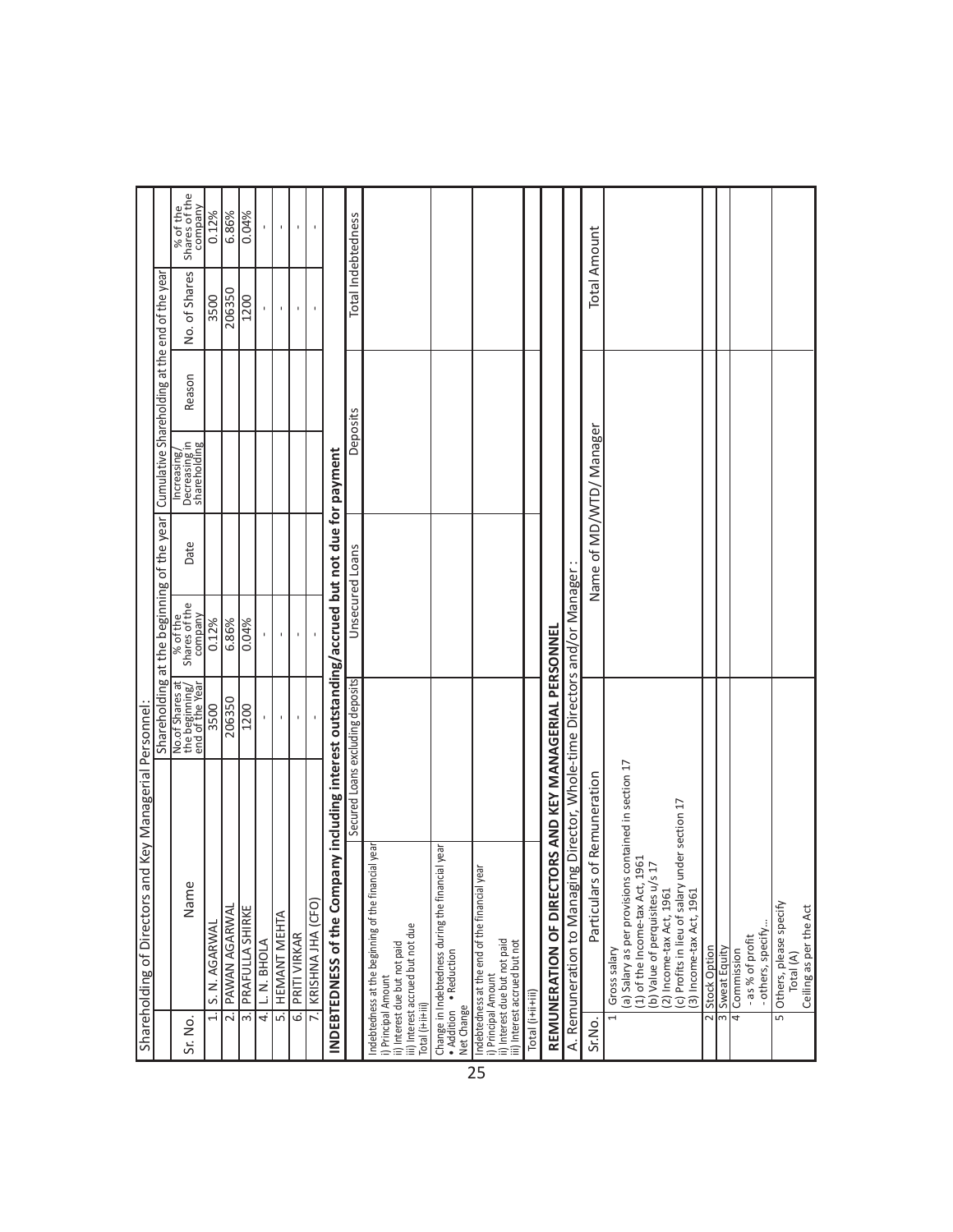| ம்      | Remuneration to other directors: |                                                                  |                                                            |                           |                                                     |
|---------|----------------------------------|------------------------------------------------------------------|------------------------------------------------------------|---------------------------|-----------------------------------------------------|
|         |                                  | Particulars of Remuneration                                      |                                                            | Name of Directors Manager | <b>Total Amount</b>                                 |
|         | $\overline{a}$                   | Independent Directors                                            |                                                            |                           |                                                     |
|         |                                  | •Fee for attending board / committee meetings                    |                                                            |                           |                                                     |
|         | • Commission                     |                                                                  |                                                            |                           |                                                     |
|         | • Others, please specify         |                                                                  |                                                            |                           |                                                     |
|         |                                  |                                                                  |                                                            |                           |                                                     |
|         | Total (1)                        |                                                                  |                                                            |                           |                                                     |
|         |                                  | 2. Other Non-Executive Directors                                 |                                                            |                           |                                                     |
|         |                                  | •Fee for attending board / committee meetings                    |                                                            |                           |                                                     |
|         | • Commission                     |                                                                  |                                                            |                           |                                                     |
|         | · Others, please speci           | Ψij                                                              |                                                            |                           |                                                     |
|         | Total $(2)$                      |                                                                  |                                                            |                           |                                                     |
|         | $Total(B)=(1+2)$                 |                                                                  |                                                            |                           |                                                     |
|         |                                  | Total Managerial Remuneration                                    |                                                            |                           |                                                     |
|         | Overall Ceiling as per           | the Act                                                          |                                                            |                           |                                                     |
|         |                                  |                                                                  |                                                            |                           |                                                     |
|         |                                  |                                                                  |                                                            |                           |                                                     |
|         | REMUNERATION TO KEY              | MANAGERIAL PERSONNEL OTHER THAN MD/MANAGER/WTD                   |                                                            |                           |                                                     |
| Sr No.  |                                  |                                                                  |                                                            |                           | Key Managerial Personnel                            |
| 26      |                                  | iculars of Remuneration<br>Parti                                 | CFO                                                        | CFO<br>Company Secretary  | Total                                               |
|         | $\overline{\phantom{0}}$         | Gross salary(a) Salary as per provisions contained in section 17 |                                                            |                           |                                                     |
|         | (1) of the Income-tax            | Act, 1961"                                                       |                                                            |                           |                                                     |
|         |                                  | (b) Value of perquisites u/s 17(2) Income-tax Act, 1961          |                                                            |                           |                                                     |
|         | (c) Profits in lieu of sal       | ary under section 17(3) Income-tax Act, 1961                     |                                                            |                           |                                                     |
|         | Stock Option<br>$\sim$           |                                                                  |                                                            |                           |                                                     |
|         | Sweat Equity<br>$\infty$         |                                                                  |                                                            |                           |                                                     |
|         | "Commission-<br>4                | Ξ<br>others, specify<br>profit-<br>as % of                       |                                                            |                           |                                                     |
|         | Others, please specify           |                                                                  |                                                            |                           |                                                     |
|         | Total                            |                                                                  |                                                            |                           |                                                     |
|         |                                  |                                                                  |                                                            |                           |                                                     |
|         | PENALTIES / PUNISHMENT/          | COMPOUNDING OF OFFENCES                                          |                                                            |                           |                                                     |
|         | Type                             | <b>Brief Description</b><br>Section of the<br>Companies Act      | Details of Penalty/Punishment/<br>Compounding fees imposed |                           | Authority [RD/NCLT/COURT] Authority [RD/NCLT/COURT] |
| Penalty |                                  |                                                                  |                                                            |                           |                                                     |
|         | Punishment                       |                                                                  |                                                            |                           |                                                     |
|         | Compounding                      |                                                                  |                                                            |                           |                                                     |
|         | C. OTHER OFFICERS IN DEFAULT     |                                                                  |                                                            |                           |                                                     |
| Penalty |                                  |                                                                  |                                                            |                           |                                                     |
|         | Punishment                       |                                                                  |                                                            |                           |                                                     |
|         | Compounding                      |                                                                  |                                                            |                           |                                                     |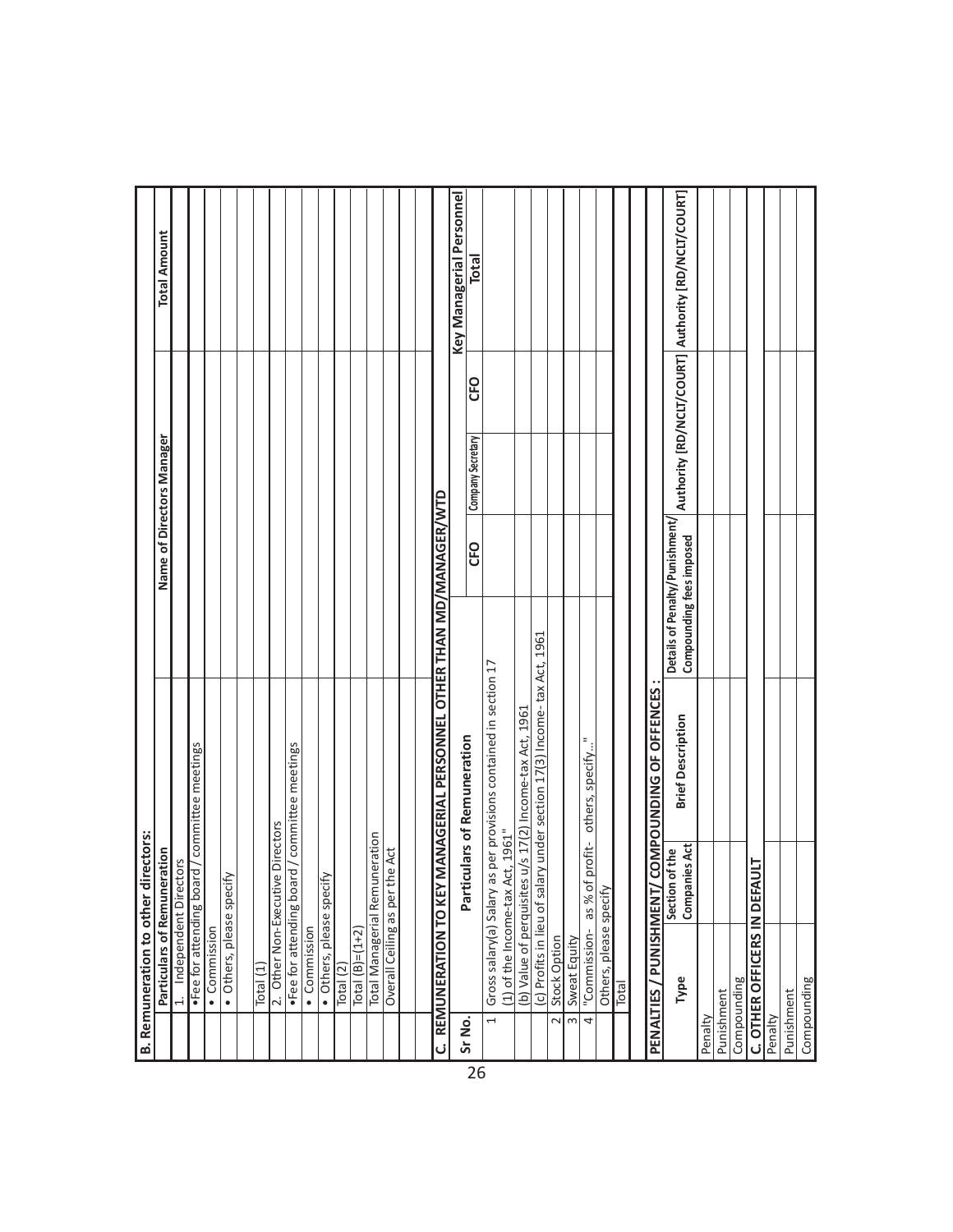#### **MANAGEMENT DISCUSSION AND ANALYSIS REPORT**

#### **OVERVIEW**

The year under review has shown further sign of improvement after the formation of New Government. The company is looking for profitable ventures as its main area of functioning. The company has decided to set up a conflict management center to provide services in the area of mediation, conciliation and other alternative dispute resolution mechanism to corporate and other concerns. The company has already developed a dedicated website for this purpose i.e. www.arbitrationinindia.com which is gaining ground.

#### **FINANCIAL HIGHLIGHTS**

|                                       | 31.03.2017    | 31.03.2016    |
|---------------------------------------|---------------|---------------|
|                                       | (Amt. In Rs.) | (Amt. In Rs.) |
| Profit/Loss After Tax                 | (604167)      | 485145        |
| Earning Before Interest & Taxes       | (604167)      | 485145        |
| EXTRA-ORDINARY ITEM                   | (462037)      | (1530169)     |
| PROFIT/LOSS AFTER EXTRA ORDINARY ITEM | (1066204)     | (1045024)     |
| EPS                                   | (0.35)        | (0.35)        |
| <b>DEBT</b>                           | <b>NIL</b>    | NIL           |

#### **INDUSTRY STRUCTURE AND DEVELOPMENT**

The company is rendering services mainly to SME Sector. The enquiries for new project assignments in SME sector is likely to pick up and there is good potential in times to come.

As we had observed in the past that it has become difficult for small merchant banking companies and consultancy outfits to survive. The global consulting firms made inroads in our country. All these factors have made it difficult for the industry to grow. The trend, however, is becoming clear and only those companies will survive which are par excellence in their core field.

#### **CONSULTANCY**

The consultancy for restructuring, amalgamations, merger, Demergers, spin-off etc. have suddenly developed. Your company has plans to focus on these areas completed with consultancy in projects, fund raising, public offerings and dispute resolutions services. The same is likely to shown result after the establishment of National Company Law Tribunal which has now become a reality.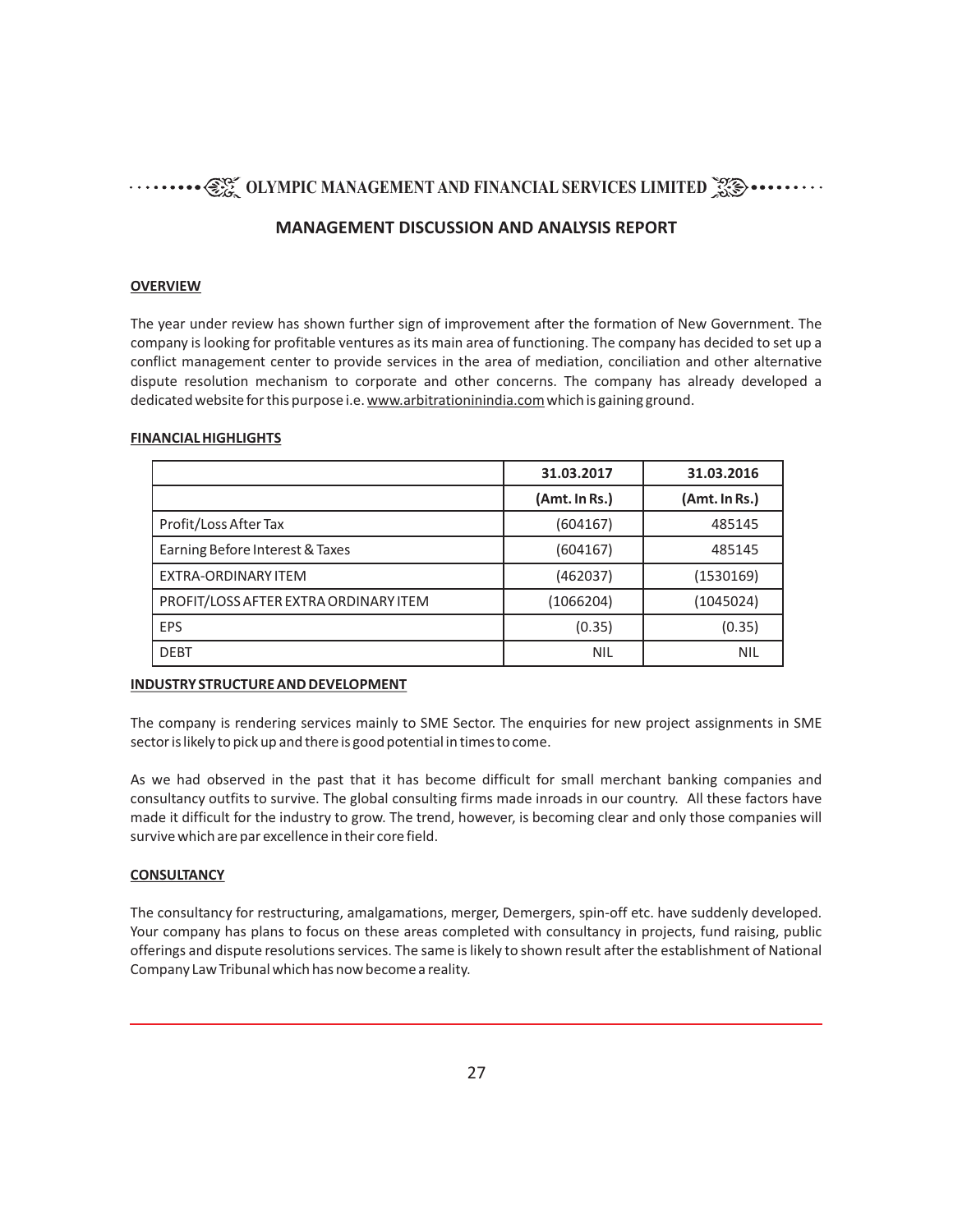#### **FINANCE AND INVESTMENT**

The area of finance and investment is likely to see upward trend. However, all investments made through bought out deals, devolvements in underwriting commitments etc. have severally affected the financial of the company.

#### **OPPORTUNITIES**

- Consulting in restructuring, amalgamation etc.
- Project consultancy
- Financial consultancy
- Liason activities
- Conflict Management Services
- Diversification plans

#### **THREATS**

- Large overhead
- Competition from big firms
- Recovery of fees
- Branding

#### **FUTURE BUSINESS OUTLOOK**

In this information age the knowledge is power. Timely and accurate information is sought by a number of companies. A large number of companies are looking for diversification plans, as their existing activities are no more profitable. The company plans to make such services available to its constituents in time to come.

#### **INTERNAL CONTROL SYSTEMS**

The level of activities of the company at present is quite low. Keeping in view the scale of operation, size of the company, and cost aspect, the company has reasonably good internal control system to ensure that all its assets are safeguarded and protected against loss from unauthorized use or disposition and transaction are authorized, recorded and reported correctly.

The internal control systems are also designed to ensure that the financial and other records are reliable, for preparing financial statements and other data. The audit committee, which has been formed during the year, will also play an important role in times to come.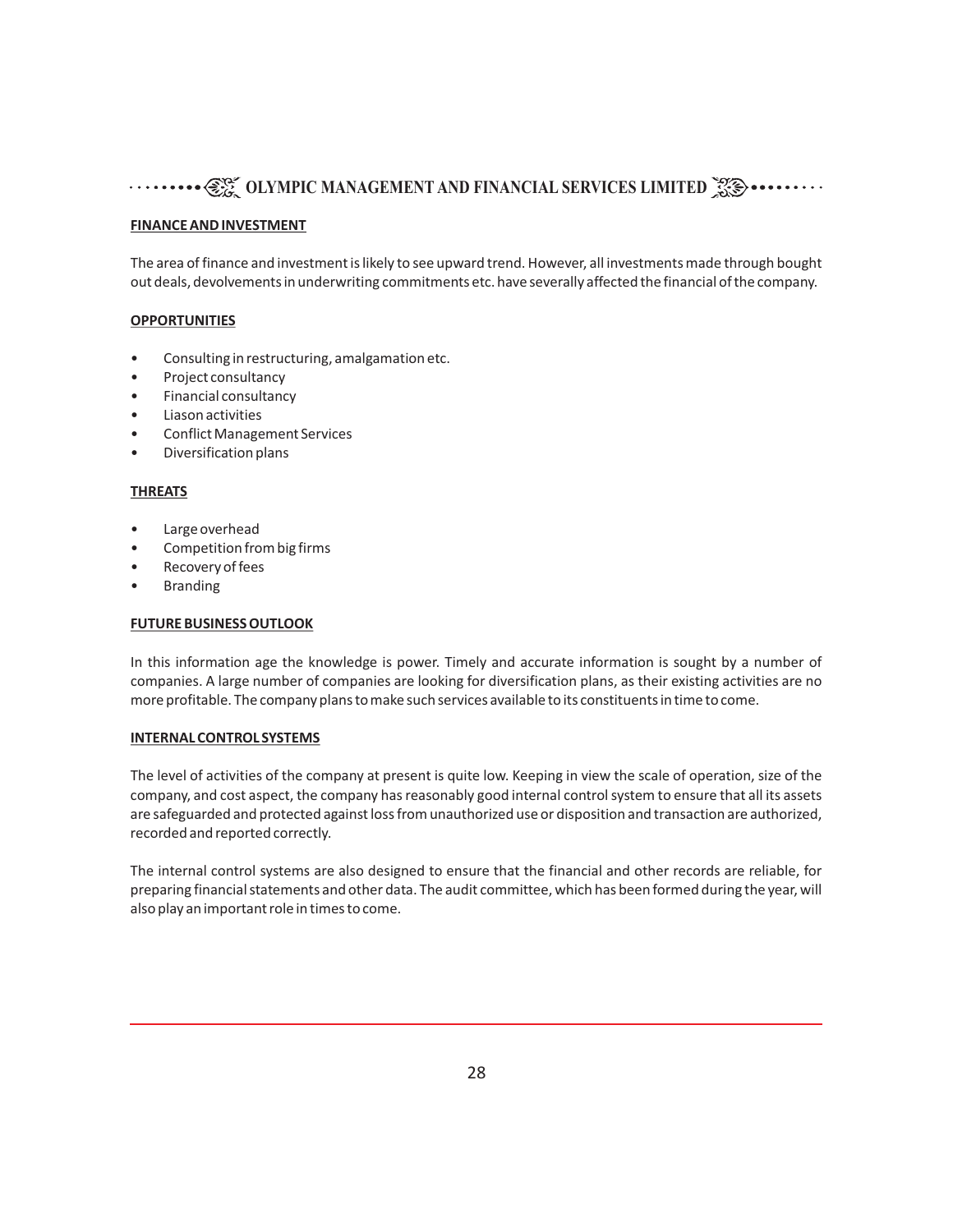#### **RISKS AND CONCERNS**

The business of the company largely depends on the improvement of investment climate, growth of medium scale sector and pooling of resources by the company. The company will endeavor its best to capitalize on its strengths and improve upon its weak areas.

#### **HUMAN RESOURCES DEVELOPMENT**

Rather than recruiting permanent employees, the company will prefer to outsource various services based on assignments in hands. This will minimize the risk and keep the overheads at reasonable level.

#### **CAUTIONARY STATEMENT**

Some of the statements made above are stated as required by applicable regulations. While they are based on the data available and the bonafide judgement of the management, the actual result may be affected by various factors, which may be different from what your management envisages in terms of future performance & outlook.

#### **FOR AND ON BEHALF OF THE BOARD OF DIRECTORS FOR OLYMPIC MANAGEMENT & FINANCIAL SERVICES LTD.**

 Sd/- CHAIRMAN

Registered Office 42, Gopal Bhavan, 199 Princess Street, Mumbai- 400 002

Place : Mumbai Date : 11.08.2017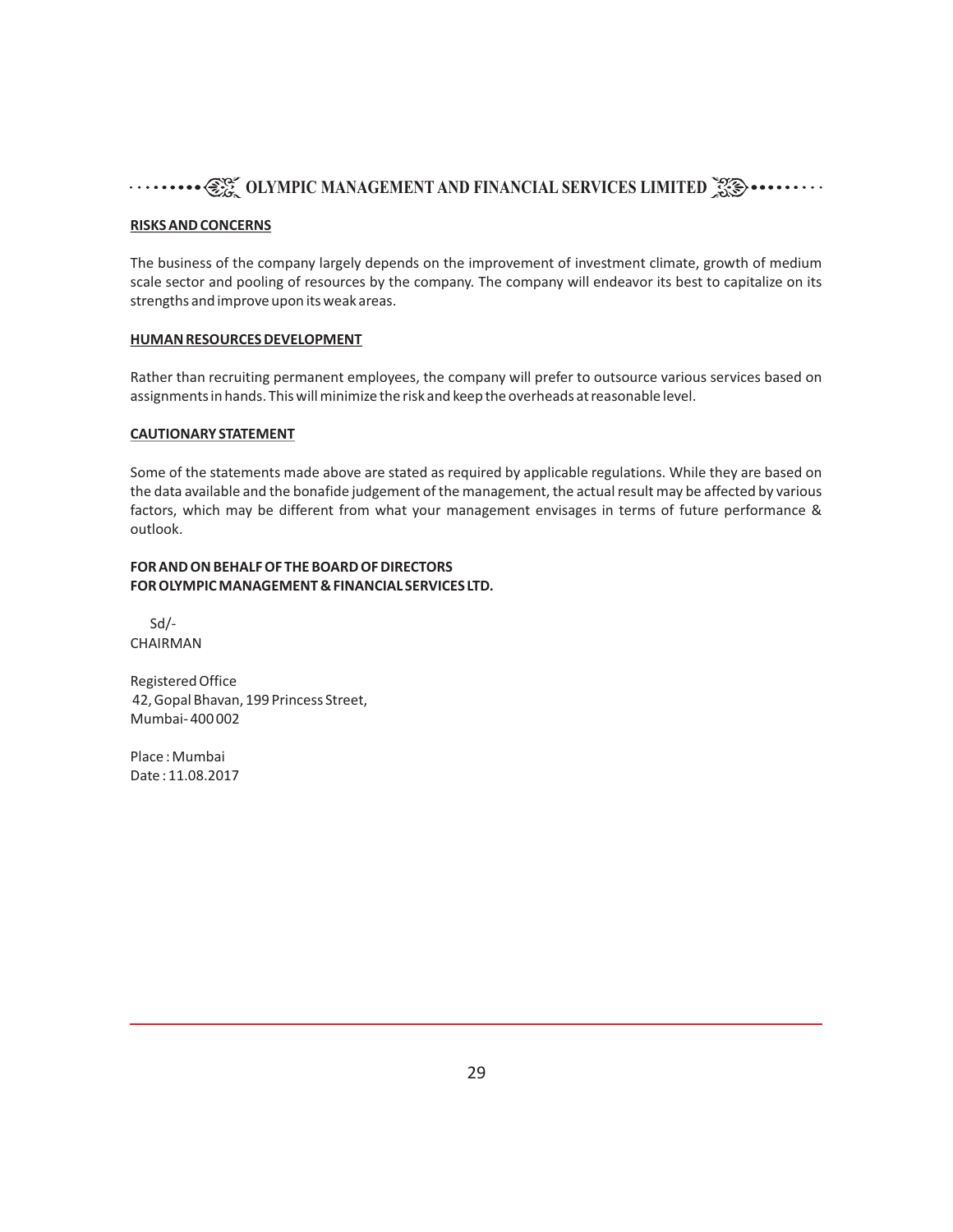#### **INDEPENDENT AUDITORS' REPORT**

#### To, The Members of **OLYMPIC MANAGEMENT & FINANCIAL SERVICES LIMITED**

#### **Report on the Financial Statements**

We have audited the accompanying financial statements of **OLYMPIC MANAGEMENT & FINANCIAL SERVICES LIMITED**("the Company"), which comprises the Balance Sheet as at March 31, 2017, Statement of Profit and Loss and Cash Flow Statement for the year ended, and a summary of significant accounting policies and other explanatory information.

#### **Management's Responsibility for the Financial Statements**

The Company's Board of Directors is responsible for the matters stated in Section 134(5) of the Companies Act, 2013 ("the Act") with respect to the preparation of these financial statements that give a true and fair view of the financial position, financial performance and cash flows of the Company in accordance with the accounting principles generally accepted in India including Accounting Standards specified under Section 133 of the Act, read with Rule 7 of the Companies (Accounts) Rules,2014. This responsibility also includes maintenance of adequate accounting records in accordance with the provisions of the Act for safeguarding the assets of the Company and for preventing and detecting frauds and other irregularities; selection and application of appropriate accounting policies; making judgments and estimates that are reasonable and prudent and design, implementation and maintenance of adequate internal financial control , that were operating effectively for ensuring the accuracy and completeness of the accounting records, relevant to the preparation and presentation of the financial statements that give a true and fair view and are free from material misstatement, whether due to fraud or error.

#### **Auditors' Responsibility**

Our responsibility is to express an opinion on these financial statements based on our audit.

We have taken into account the provisions of the Act and the Rules made there under including the accounting standards and matters which are required to be included in the audit report.

We conducted our audit in accordance with the Standards on Auditing specified under Section 143(10) of the Act and other applicable pronouncements issued by The Institute of Chartered Accountants of India. Those Standards and pronouncements require that we comply with ethical requirements and plan and perform the audit to obtain reasonable assurance about whether the financial statements are free from material misstatement.

An audit involves performing procedures to obtain audit evidence about the amounts and disclosures in the financial statements. The procedures selected depend on the auditor's judgment, including the assessment of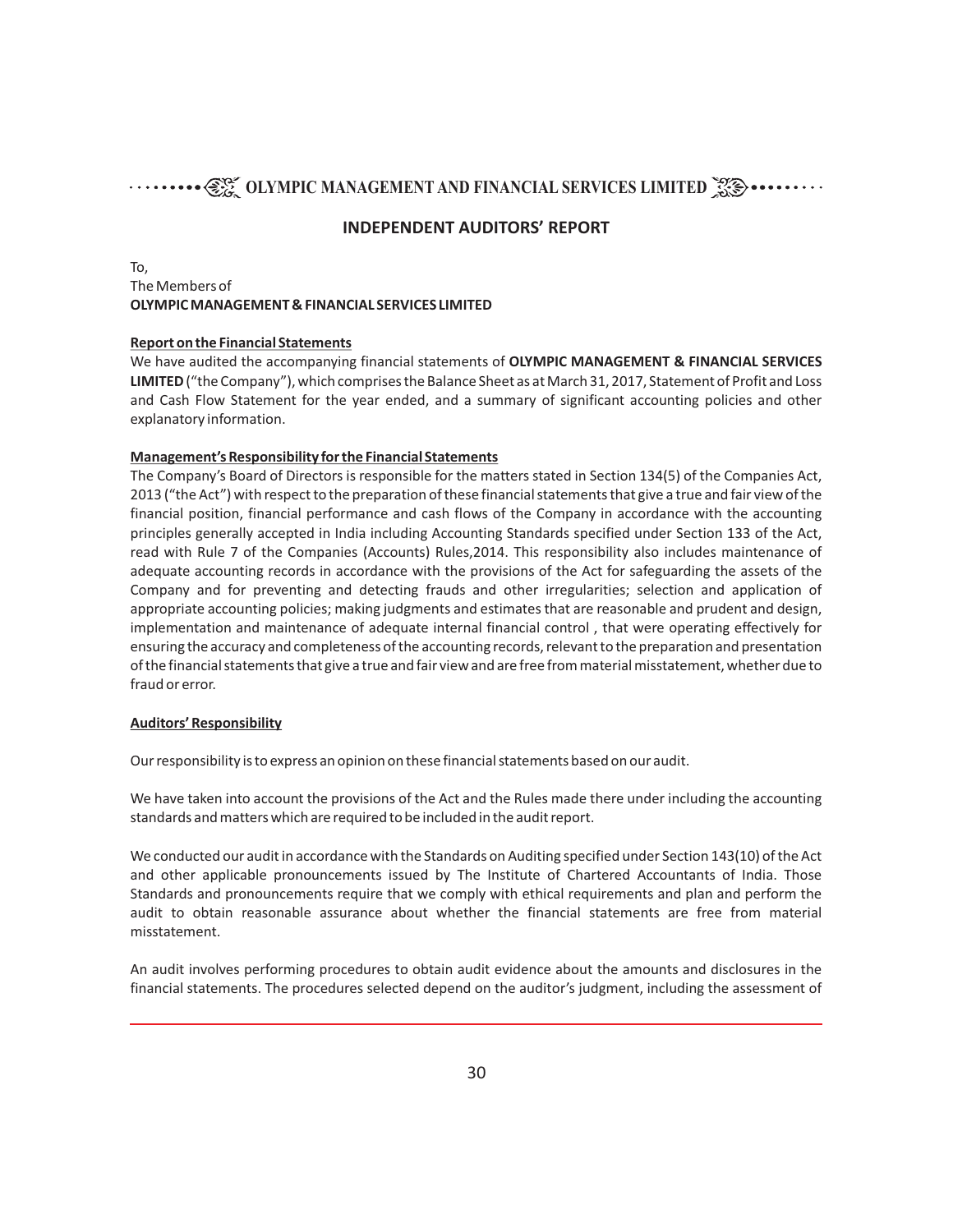the risks of material misstatement of the financial statements, whether due to fraud or error. In making those risk assessments, the auditor considers internal financial control relevant to the Company's preparation of the financial statements that give a true and fair view in order to design audit procedures that are appropriate in the circumstances. An audit also includes evaluating the appropriateness of accounting policies used and the reasonableness of the accounting estimates made by Company's Directors, as well as evaluating the overall presentation of the financial statements.

We believe that the audit evidence we have obtained is sufficient and appropriate to provide a basis for our audit opinion on the financial statements.

#### **Opinion**

In our opinion and to the best of our information and according to the explanations given to us, the aforesaid financial statements give the information required by the Act in the manner so required and give a true and fair view in conformity with the accounting principles generally accepted in India,

- (a) In the case of the Balance Sheet, of the state of affairs of the Company as at 31st March, 2017;
- (b) In the case of the Statement of Profit and Loss, of the loss of the Company for the year ended on that date, and
- (c) In the case of the Cash Flow Statement, of the cash flows of the Company for the year ended on that date.

#### **Report on Other Legal and Regulatory Requirements**

- 1. As required by the Companies (Auditor's Report) Order, 2016 ("the Order") issued by the Central Government of India in terms of sub-section (11) of section 143 of the Act, we give in the Annexure "A" a statement on the matters specified in paragraphs 3 and 4 of the Order.
- 2. As required by Section 143(3) of the Act, we report that:
- a) We have sought and obtained all the information and explanations which to the best of our knowledge and belief were necessary for the purpose of our audit;
- b) In our opinion proper books of account as required by law have been kept by the Company so far as appears from our examination of those books.
- c) The Balance Sheet and Statement of Profit and Loss, and the Cash Flow Statement dealt with by this Report are in agreement with the books of account.
- d) In our opinion, the financial statements comply with the Accounting Standards specified under Section 133 of the Act, read with Rule 7 of the Companies (Accounts) Rules, 2014.
- e) On the basis of written representations received from the directors as on March 31, 2017, taken on record by the Board of Directors, none of the directors is disqualified as on March 31, 2017, from being appointed as a director in terms of Section 164(2) of the Act.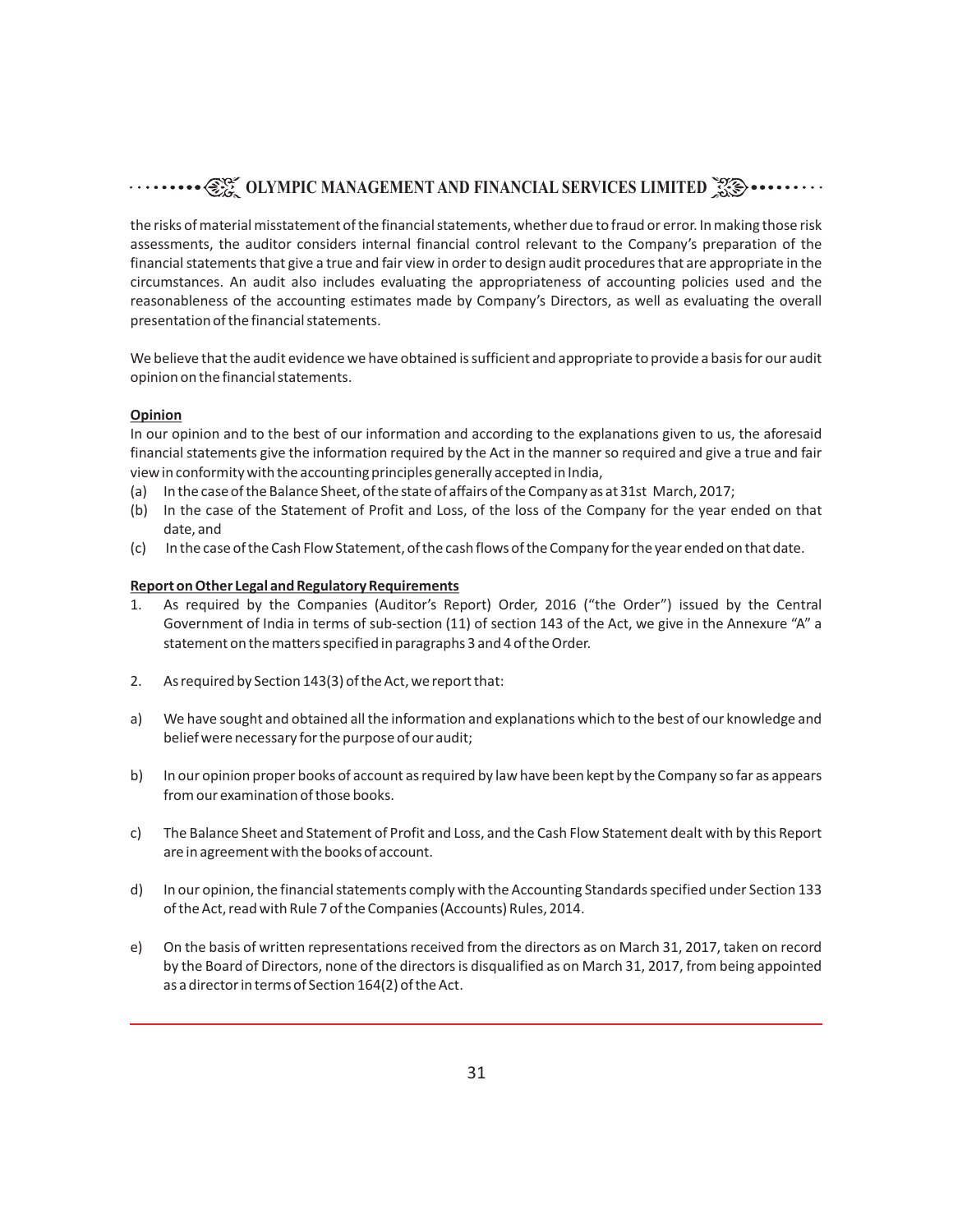- f) with respect to the adequacy of the internal financial controls over financial reporting of the Company and the operating effectiveness of such controls, refer to our separate report in "Annexure B"; and
- g) With respect to the other matters to be included in the Auditor's Report in accordance with Rule 11 of the Companies (Audit and Auditors) Rules, 2014, in our opinion and to the best of our information and according to the explanations given to us:
- I. The Company does not have any litigation pending and hence there is no impact on its financial position in the aforesaid financial statements.
- II. The company did not have any long term contract including derivative contracts for which there were any material foreseeable losses.
- III. There were no amounts which were required to be transferred to Investor Education and Protection Fund by the company.
- IV. The Company has provided requisite disclosures in the financial statement as to holding as well as dealing in Specified Bank Notes during the period from 08/11/2016 to 30/12/2016. Based on the audit procedures performed and relying on the management representation we report that the disclosures are in accordance with the books of accounts maintained by the company. Refer para no. 15 of note 18 of Financial Statement.

#### **For R.K. KHANDELWAL & CO. CHARTERED ACCOUNTSMTS**

Sd/-

**MANISH KUMAR GARG** (Partner) Membership No.: 117966 Firm Reg. No. : 105054W

Place : Mumbai Date : 30.05.2017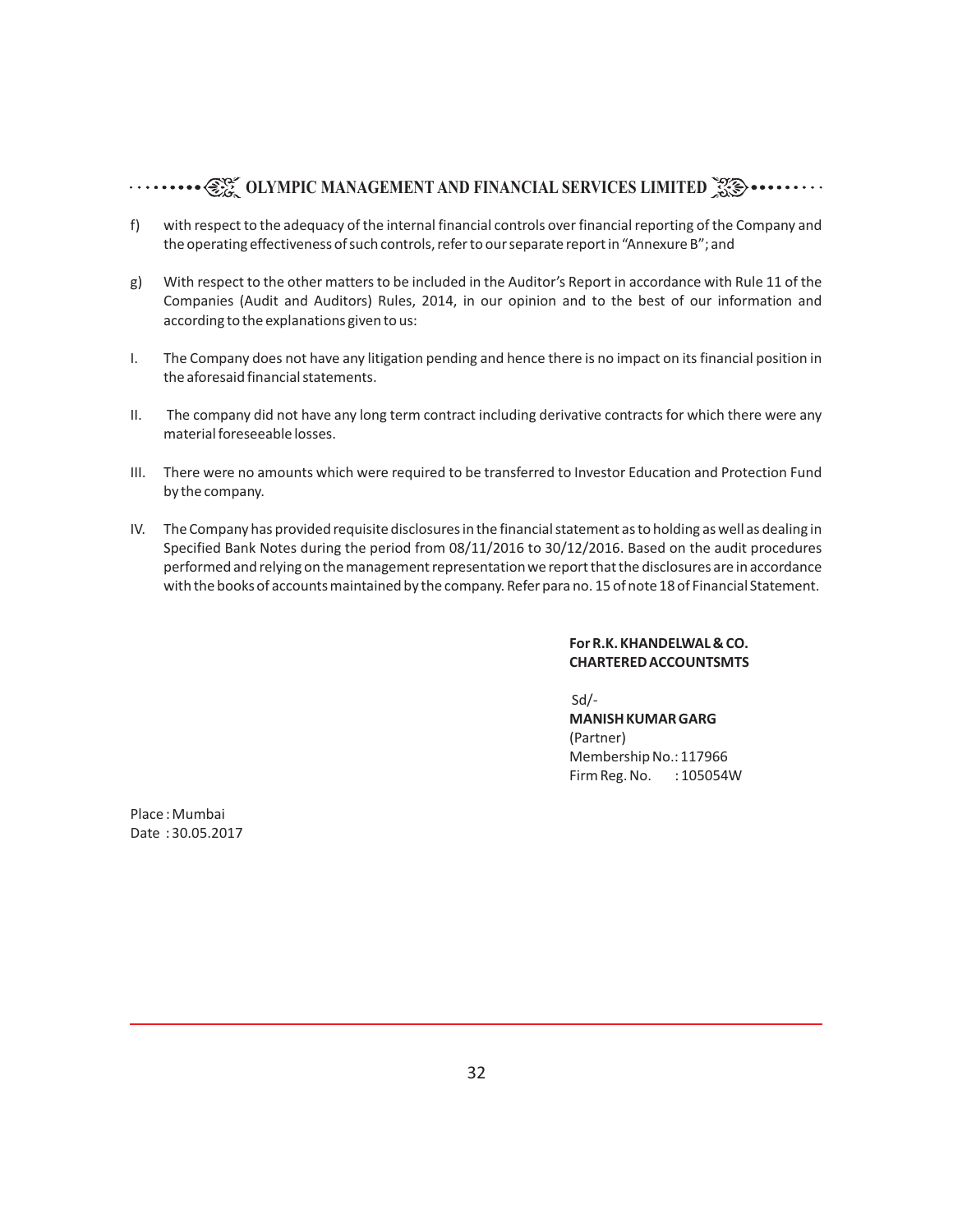#### **"ANNEXURE B" REFERRED TO IN PARAGRAPH 2(f) UNDER THE HEADING "REPORT ON OTHER LEGAL AND REGULATORY REQUIREMENTS" OF OUR REPORT OF EVEN DATE TO THE MEMBERS OF OLYMPIC MANAGEMENT & FINANCIAL SERVICES LIMITED**

#### **Report on the Internal Financial Controls under Clause (i) of Sub-section 3 of Section 143 of the Companies Act, 2013 ("the Act")**

We have audited the internal financial controls over financial reporting of **OLYMPIC MANAGEMENT & FINANCIAL SERVICES LIMITED** ("the Company") as of 31 March 2017 in conjunction with our audit of the standalone financial statements of the Company for the year ended on that date.

#### **Management's Responsibility for Internal Financial Controls**

The Company's management is responsible for establishing and maintaining internal financial controls based on the internal control over financial reporting criteria established by the Company considering the essential components of internal control stated in the Guidance Note on Audit of Internal Financial Controls over Financial Reporting issued by the Institute of Chartered Accountants of India ('ICAI'). These responsibilities include the design, implementation and maintenance of adequate internal financial controls that were operating effectively for ensuring the orderly and efficient conduct of its business, including adherence to company's policies, the safeguarding of its assets, the prevention and detection of frauds and errors, the accuracy and completeness of the accounting records, and the timely preparation of reliable financial information, as required under the Companies Act, 2013.

#### **Auditors' Responsibility**

Our responsibility is to express an opinion on the Company's internal financial controls over financial reporting based on our audit. We conducted our audit in accordance with the Guidance Note on Audit of Internal Financial Controls over Financial Reporting (the "Guidance Note") and the Standards on Auditing, issued by ICAI and deemed to be prescribed under section 143(10) of the Companies Act, 2013, to the extent applicable to an audit of internal financial controls, both applicable to an audit of Internal Financial Controls and, both issued by the Institute of Chartered Accountants of India. Those Standards and the Guidance Note require that we comply with ethical requirements and plan and perform the audit to obtain reasonable assurance about whether adequate internal financial controls over financial reporting was established and maintained and if such controls operated effectively in all material respects.

Our audit involves performing procedures to obtain audit evidence about the adequacy of the internal financial controls system over financial reporting and their operating effectiveness. Our audit of internal financial controls over financial reporting included obtaining an understanding of internal financial controls over financial reporting, assessing the risk that a material weakness exists, and testing and evaluating the design and operating effectiveness of internal control based on the assessed risk. The procedures selected depend on the auditor's judgment, including the assessment of the risks of material misstatement of the financial statements, whether due to fraud or error.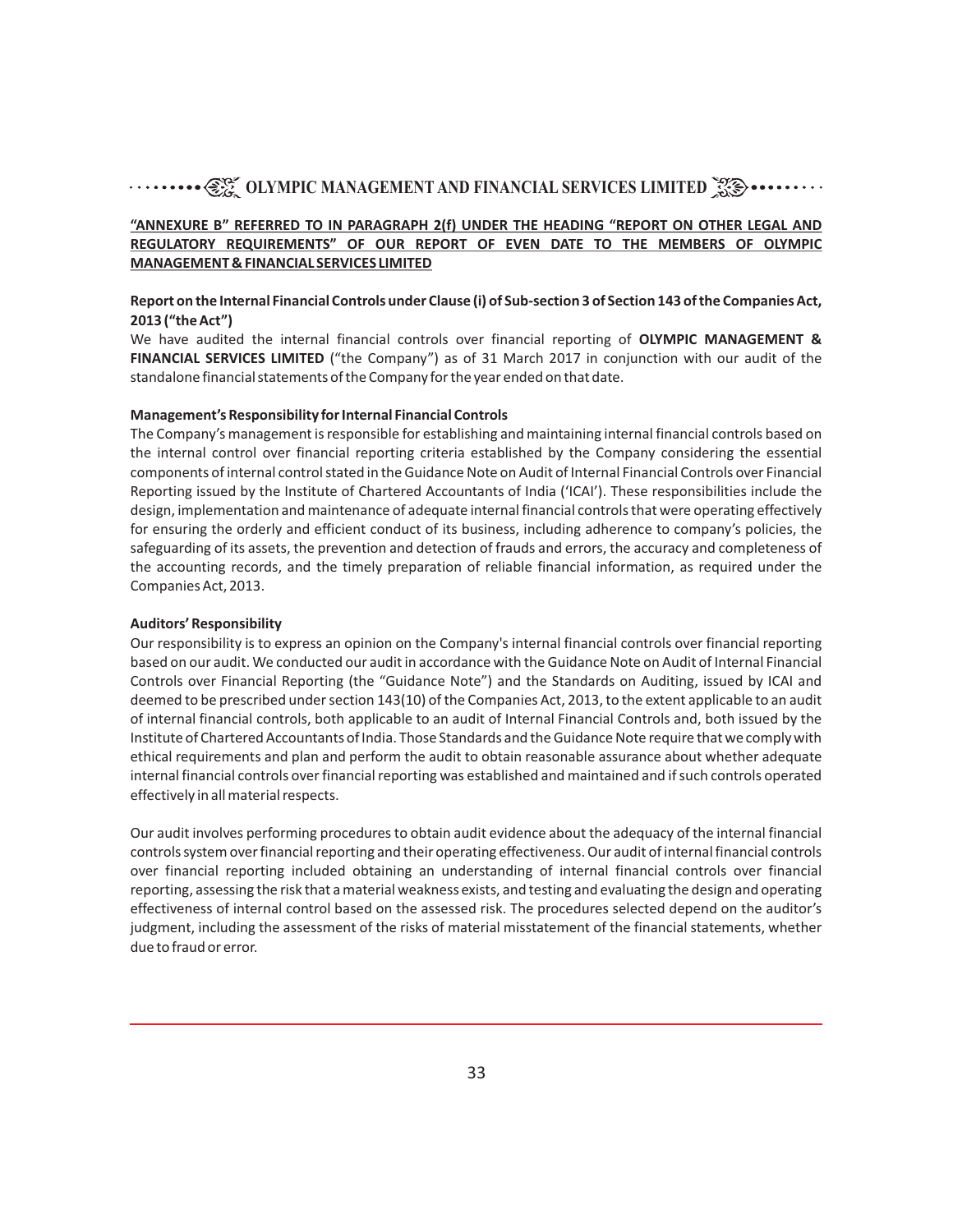We believe that the audit evidence we have obtained is sufficient and appropriate to provide a basis for our audit opinion on the Company's internal financial controls system over financial reporting.

#### **Meaning of Internal Financial Controls over Financial Reporting**

A company's internal financial control over financial reporting is a process designed to provide reasonable assurance regarding the reliability of financial reporting and the preparation of financial statements for external purposes in accordance with generally accepted accounting principles. A company's internal financial control over financial reporting includes those policies and procedures that (1) pertain to the maintenance of records that, in reasonable detail, accurately and fairly reflect the transactions and dispositions of the assets of the company; (2) provide reasonable assurance that transactions are recorded as necessary to permit preparation of financial statements in accordance with generally accepted accounting principles, and that receipts and expenditures of the company are being made only in accordance with authorisations of management and directors of the company; and (3) provide reasonable assurance regarding prevention or timely detection of unauthorised acquisition, use, or disposition of the company's assets that could have a material effect on the financial statements.

#### **Inherent Limitations of Internal Financial Controls over Financial Reporting**

Because of the inherent limitations of internal financial controls over financial reporting, including the possibility of collusion or improper management override of controls, material misstatements due to error or fraud may occur and not be detected. Also, projections of any evaluation of the internal financial controls over financial reporting to future periods are subject to the risk that the internal financial control over financial reporting may become inadequate because of changes in conditions, or that the degree of compliance with the policies or procedures may deteriorate.

#### **Opinion**

In our opinion, the Company has, in all material respects, an adequate internal financial controls system over financial reporting and such internal financial controls over financial reporting were operating effectively as at 31 March 2017, based on the internal control over financial reporting criteria established by the Company considering the essential components of internal control stated in the Guidance Note on Audit of Internal Financial Controls Over Financial Reporting issued by the Institute of Chartered Accountants of India.

#### **For R.K. KHANDELWAL & CO. CHARTERED ACCOUNTSMTS**

Sd/- **MANISH KUMAR GARG** (Partner)

Membership No.: 117966 Firm Reg. No. : 105054W

Place : Mumbai Date : 30.05.2017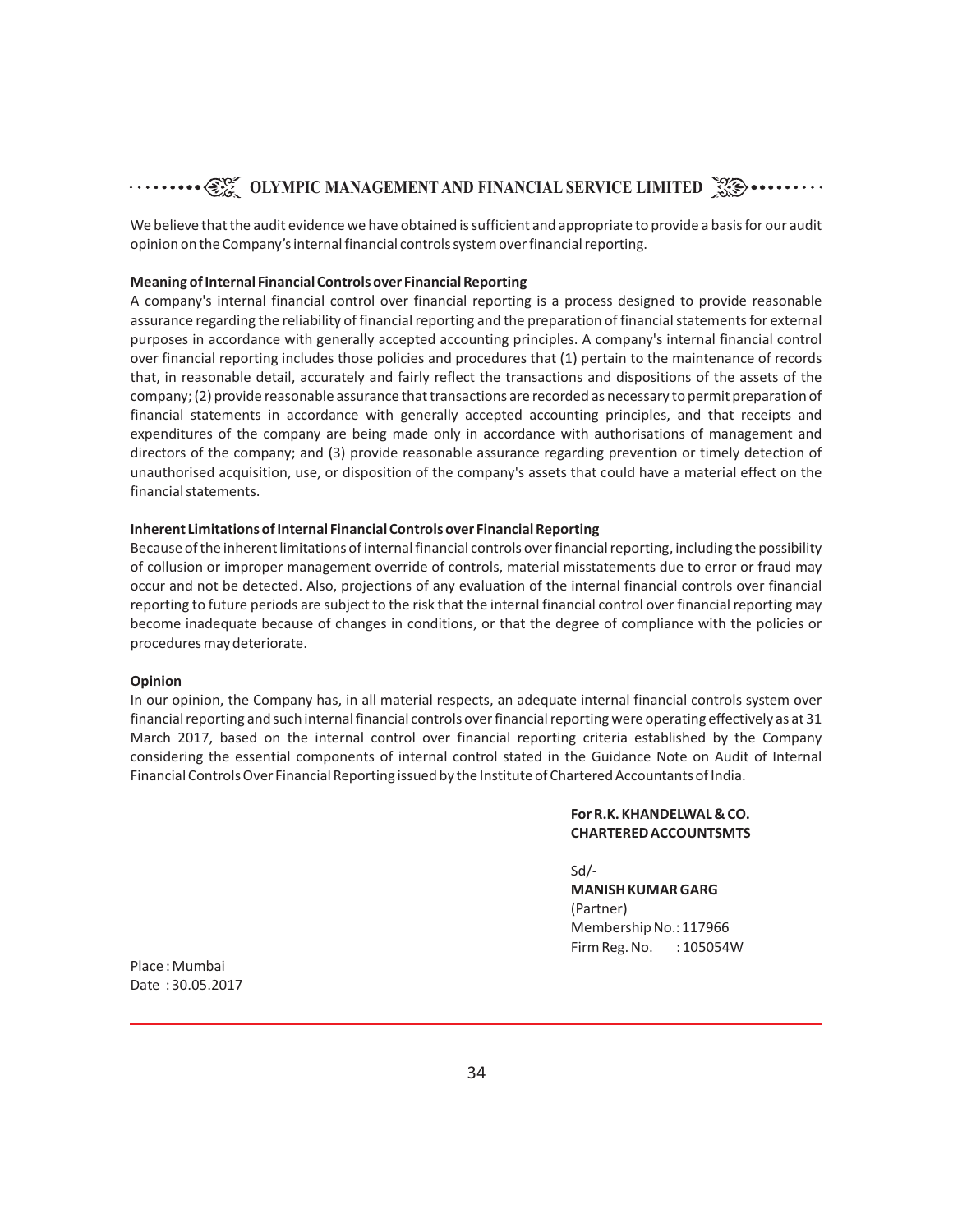#### **"ANNEXURE A" REFERRED TO IN PARAGRAPH 1 UNDER THE HEADING "REPORT ON OTHER LEGAL AND REGULATORY REQUIREMENTS" OF OUR REPORT OF EVEN DATE TO THE MEMBERS OF THE OLYMPIC MANAGEMENT & FINANCIAL SERVICES LIMITED.**

On the basis of such checks as we considered appropriate and according to the information and explanations given to us during the course of our audit, we state that:

1. a) The Company has maintained proper records showing full particulars, including quantitative details and situation of fixed assets.

b) The Company has carried out physical verification of all its fixed assets during the year. In our opinion, the frequency of verification is reasonable considering the size of the Company and the nature of its assets. No material discrepancies were noticed on such verification.

c) According to the information and explanations received by us, as the company owns no immovable properties, the requirement on reporting whether title deeds of immovable properties held in the name of the company is not applicable.

- 2. As the company has not purchased/sold goods during the year nor is there any opening stocks, requirement of reporting on physical verification of stocks or maintenance of inventory records, in our opinion, does not arise.
- 3. During the year, the Company has not granted any loans, secured or unsecured to companies, firms, Limited Liability partnerships or other parties covered in the register maintained under section 189 of the Act.
- 4. During the year, the Company has not entered into any transactions within section 185 and 186 of the Act.
- 5. No deposits within the meaning of directives issued by RBI (Reserve Bank of India) and Sections 73 to 76 or any other relevant provisions of the Act and rules framed there under have been accepted by the Company.
- 6. As informed, the Central Government has not prescribed the maintenance of cost records under Section 148 (1) of the Act in respect of service/activities carried out by the Company.
- 7. a) The Company is generally regular in depositing undisputed statutory dues including provident fund, employees' state insurance, income tax, sales-tax, service tax, duty of customs, duty of excise, value added tax, cess and any other material statutory dues applicable to the Company with the appropriate authorities. No undisputed amounts payable in respect of the aforesaid statutory dues were outstanding as at the last day of the financial year for a period of more than six months from the date they became payable except an amount of Rs. 29,784/- for P.F. and Rs. 91,022/- for TDS.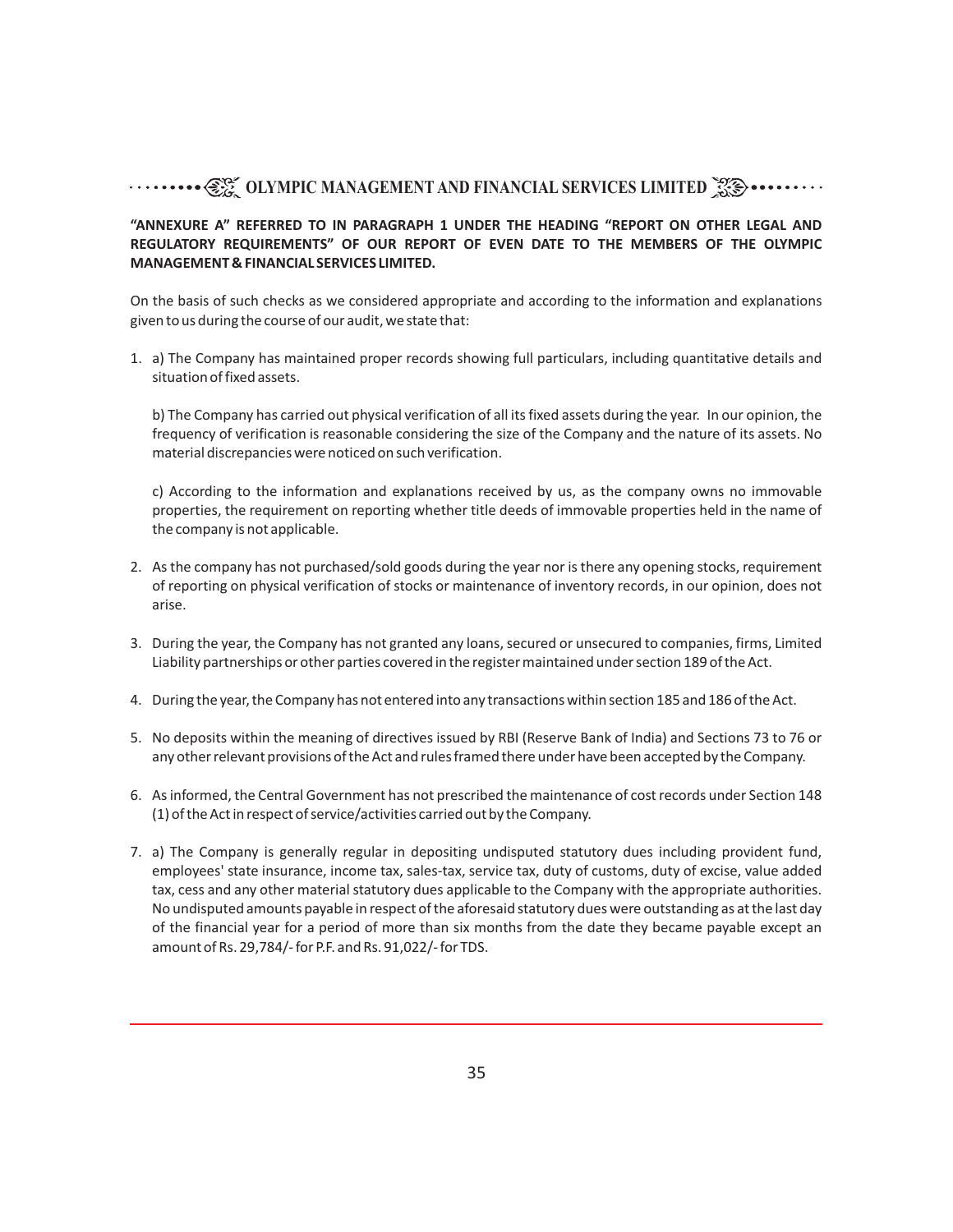b) According to the records of the Company, there are no dues of income tax or sales tax or service tax or duty of customs or duty of excise or value added tax which have not been deposited on account of any dispute except income tax liability of Rs. 21,21,965/- for A.Y. 1995-1996 where the matter is pending with CIT (A).

- 8. The Company has not taken any loan or borrowing from a financial institution, bank, government or debenture holders and hence the provisions of para 8 of the Order is not applicable.
- 9. The Company has not raised any money by way of initial public offer or further public offer during the year and has not taken any term loan and hence the provisions of para 9 of the Order is not applicable.
- 10.During the course of our examination of the books and records of the Company, carried out in accordance with the generally accepted auditing standards in India and according to the information and explanations given to us, we have neither come across any instance of fraud on or by the Company, noticed or reported during the year, nor have we been informed of such case by the management.
- 11. The Company has not paid or provided managerial remuneration during the year hence the provisions of para 11 of the Order is not applicable.
- 12. In our opinion, the Company is not Nidhi Company. Therefore, Para 12 of the Companies (Auditor's Report) Order 2016 is not applicable to the Company.
- 13.During the year, the Company has not entered into any transactions with the related parties mentioned in section 177 and 188 of Act hence the provisions of para 13 of the Order is not applicable.
- 14.During the year, the Company has not made any preferential allotment or private placement of shares or fully or partly convertible debentures.
- 15. The Company has not entered into any non-cash transactions with directors or persons connected with him under section 192 of the Act.
- 16. The company is not required to be registered under section 45-IA of the Reserve Bank of India Act, 1934.

#### **For R.K. KHANDELWAL & CO. CHARTERED ACCOUNTSMTS**

Sd/- **MANISH KUMAR GARG** (Partner) Membership No.: 117966 Firm Reg. No. : 105054W

Place : Mumbai Date : 30.05.2017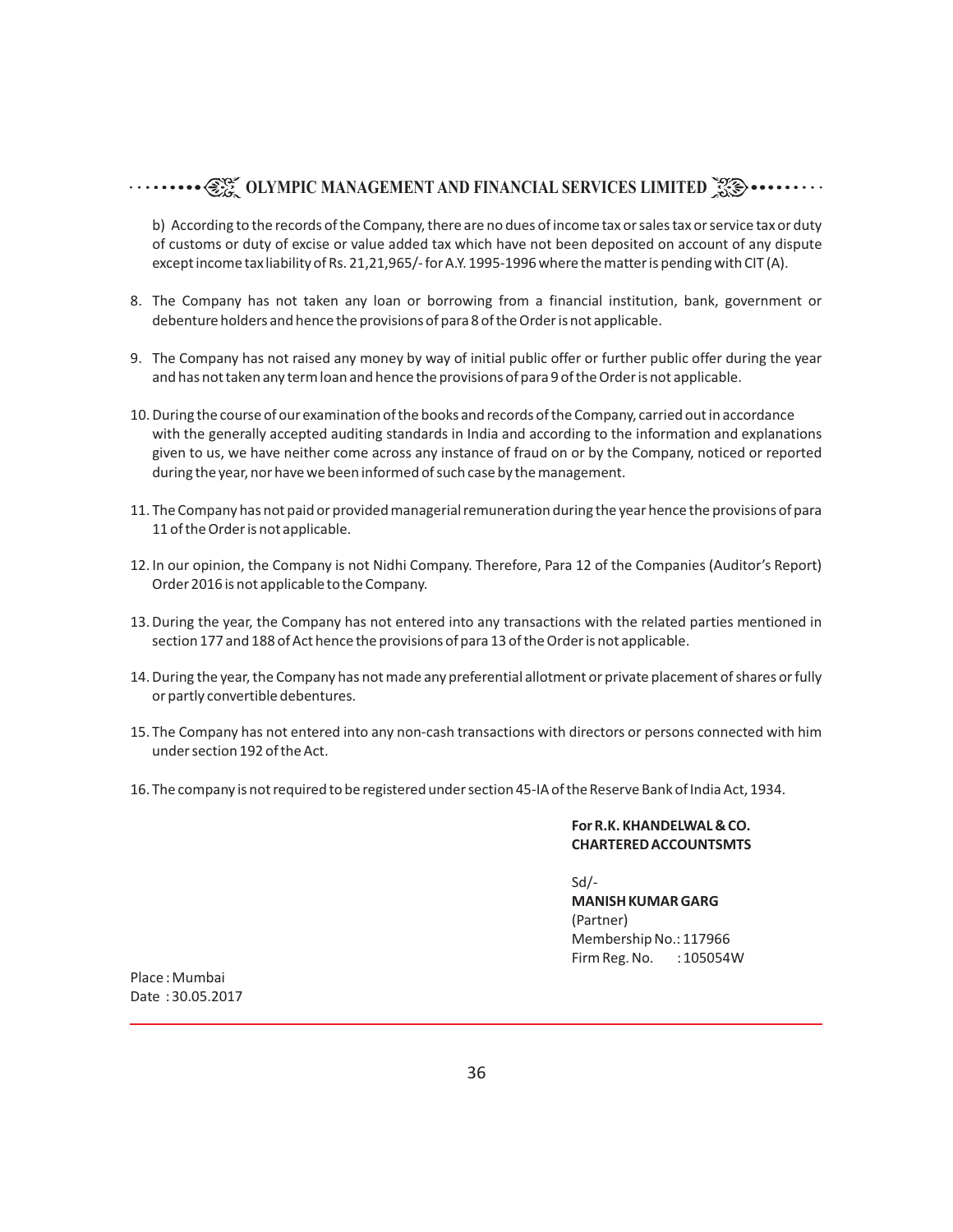#### **OLYMPIC MANAGEMENT & FINANCIAL SERVICES LTD BALANCE SHEET AS AT 31 MARCH 2017**

| А.             | <b>EQUITY AND LIABILITIES</b>                                      | <b>NOTE</b>                  | 31.03.2017                   | 31.03.2016                  |
|----------------|--------------------------------------------------------------------|------------------------------|------------------------------|-----------------------------|
| $\mathbf{1}$   | <b>Shareholders' Funds</b>                                         |                              |                              |                             |
|                | a. Share Capital                                                   | $\mathbf{1}$                 | 30,066,000.00                | 30,066,000.00               |
|                | b. Reserves & Surplus                                              | $\overline{2}$               | (14, 122, 571.00)            | (13,056,367.00)             |
|                |                                                                    |                              | 15,943,429.00                | 17,009,633.00               |
| $\overline{2}$ | <b>Non-current liabilities</b>                                     |                              |                              |                             |
|                | a Long Term Borrowings                                             | 3                            | 100,000.00                   | 100,000.00                  |
| 3              | <b>Current liabilities</b><br>a. Other current liabilities         | 4                            |                              |                             |
|                |                                                                    |                              | 407,741.00                   | 506,229.00                  |
|                |                                                                    | <b>TOTAL</b>                 | 16,451,170.00                | 17,615,862.00               |
| В.             | <b>ASSETS</b>                                                      |                              |                              |                             |
| 1.             | Non-current assets                                                 |                              |                              |                             |
|                | a. Fixed Assets                                                    |                              |                              |                             |
|                | Tangible assets<br>b. Non-current Investments                      | 5<br>6                       | 325,880.00<br>5,126,420.00   | 295,303.00<br>5,126,420.00  |
|                | c. Long-term loans & advances                                      | $\overline{7}$               | 1,334,000.00                 | 1,684,000.00                |
|                |                                                                    |                              |                              |                             |
|                |                                                                    |                              | 6,786,300.00                 | 7,105,723.00                |
| $\overline{2}$ | <b>Current assets</b>                                              |                              |                              |                             |
|                | a. Trade Receivable                                                | 8                            | 5,660,969.00                 | 6,521,069.00                |
|                | b. Cash and cash equivalents                                       | 9                            | 78,600.00                    | 547,508.00                  |
|                | c. Short-term loans & advances                                     | 10                           | 3,859,256.00                 | 2,928,080.00                |
|                | d. Other current assets                                            | 11                           | 66,045.00                    | 513,482.00                  |
|                |                                                                    |                              | 9,664,870.00                 | 10,510,139.00               |
|                |                                                                    | <b>TOTAL</b>                 | 16,451,170.00                | 17,615,862.00               |
|                | See accompanying notes forming part of the<br>financial statements | 18                           |                              |                             |
|                | In terms of our report attached                                    |                              |                              |                             |
|                | For R. K. KHANDELWAL & Co.<br><b>Chartered Accountants</b>         |                              |                              | FOR AND ON BE HALF OF BOARD |
|                |                                                                    |                              |                              |                             |
|                | $Sd$ /-                                                            | $Sd$ /-                      | $Sd$ /-                      | $Sd$ /-                     |
|                | (MANISH KUMAR GARG)                                                | (Pawan Kr Agarwal)           | (Hemant Mehta)               | (Priti Virkar)              |
|                | Partner                                                            | Director<br>Din No. 00556417 | Director<br>Din No. 02643897 | <b>Director</b>             |
|                | M. NO. 117966<br>FR No. 105054W                                    |                              |                              | Din No. 02938409            |
|                |                                                                    |                              |                              |                             |
|                | Place: Mumbai                                                      |                              |                              |                             |
|                | Date: 30.05.2017                                                   | $Sd$ /-                      | $Sd$ /-                      |                             |
|                |                                                                    | (S. N. Agarwal)              | (K.Jha)                      |                             |
|                |                                                                    | <b>Wholetime Director</b>    | <b>CFO</b>                   |                             |
|                |                                                                    | Din No. 01764628             |                              |                             |
|                |                                                                    |                              |                              |                             |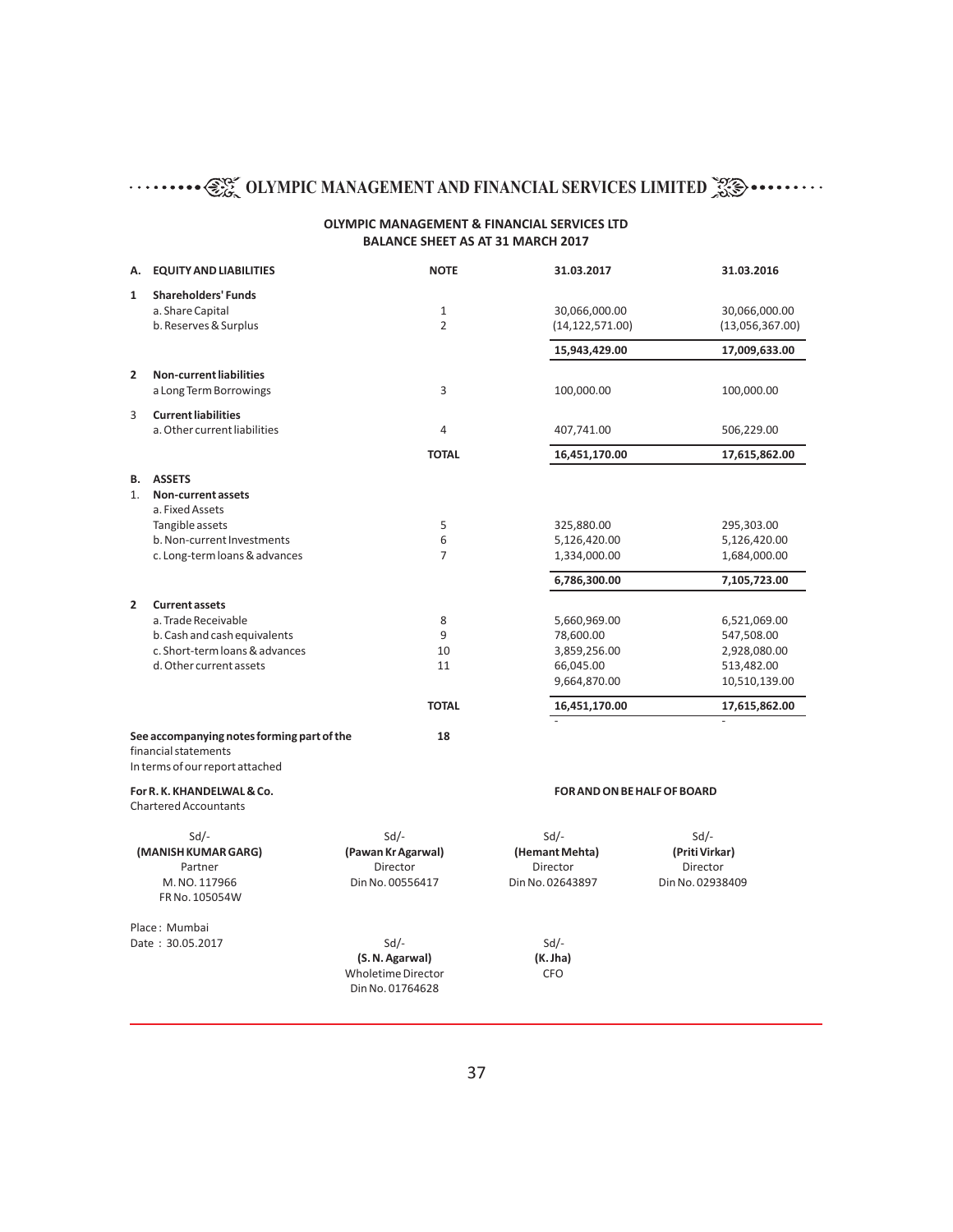#### **OLYMPIC MANAGEMENT & FINANCIAL SERVICES LTD STATEMENT OF PROFIT & LOSS FOR THE YEAR ENDED 31 MARCH 2017**

| A  | <b>CONTINUING OPERATIONS</b>                                                                                                                                                                    | <b>NOTE</b>                                                                | 31.03.2017                                                | 31.03.2016                                               |
|----|-------------------------------------------------------------------------------------------------------------------------------------------------------------------------------------------------|----------------------------------------------------------------------------|-----------------------------------------------------------|----------------------------------------------------------|
| 1. | <b>Revenue from Operations</b>                                                                                                                                                                  | 12                                                                         | 415,000.00                                                | 596,000.00                                               |
| 2. | <b>Other Income</b>                                                                                                                                                                             | 13                                                                         | 398,044.00                                                | 586,609.00                                               |
| 3. | <b>Total Revenue</b>                                                                                                                                                                            |                                                                            | 813,044.00                                                | 1,182,609.00                                             |
| 4  | <b>EXPENSES</b><br>a. Changes in inventories of<br>finished goods, stockin trade<br>b. Employees benefit expenses<br>c. Finance Cost<br>d. Depreciation & amortisation exp<br>e. Other expenses | 14<br>15<br>16                                                             | 2,201.00<br>66,343.00<br>1,348,667.00                     | 3,800.00<br>1,541.00<br>71,027.00<br>621,096.00          |
|    | <b>Total Expenses</b>                                                                                                                                                                           |                                                                            | 1,417,211.00                                              | 697,464.00                                               |
| 5. | <b>Profit Or (Loss) Before exceptional</b><br>& extraordinary item & Tax                                                                                                                        |                                                                            | (604, 167.00)                                             | 485,145.00                                               |
| 6. | <b>Exceptional Item</b>                                                                                                                                                                         |                                                                            |                                                           |                                                          |
| 7. | Profit Or (Loss) Before extraordinary item & tax                                                                                                                                                |                                                                            | (604, 167.00)                                             | 485,145.00                                               |
| 8. | <b>Extraordinary Items</b>                                                                                                                                                                      | 17                                                                         | 462,037.00                                                | 1,530,169.00                                             |
| 9. | Profit Or (Loss) Before Tax                                                                                                                                                                     |                                                                            | (1,066,204.00)                                            | (1,045,024.00)                                           |
|    | 10. Tax Expenses<br>a. Current Tax expense for current year<br>b. Deffered Tax                                                                                                                  |                                                                            |                                                           |                                                          |
|    | 11. Profit /(Loss) from continuing operation                                                                                                                                                    |                                                                            | (1,066,204.00)                                            | (1,045,024.00)                                           |
|    | 12. Profit/Loss for the year                                                                                                                                                                    |                                                                            | (1,066,204.00)                                            | (1,045,024.00)                                           |
|    | 13. Earning per equity share (Basic & diluted)<br>Earning per share of Rs. 10/- each                                                                                                            |                                                                            | (0.35)                                                    | (0.35)                                                   |
|    | 14. Before exceptional item<br>Basic & diluted                                                                                                                                                  |                                                                            | (0.20)                                                    | 0.16                                                     |
|    | See accompanying notes forming part of the<br>financial statements<br>In terms of our report attached                                                                                           | 18                                                                         |                                                           |                                                          |
|    | For R. K. KHANDELWAL & CO.<br><b>Chartered Accountants</b>                                                                                                                                      |                                                                            | FOR AND ON BE HALF OF BOARD                               |                                                          |
|    | $Sd$ /-<br>(MANISH KUMAR GARG)<br>Partner<br>M. NO. 117966<br>FR No. 105054W                                                                                                                    | $Sd$ /-<br>(Pawan Kr Agarwal)<br>Director<br>Din No. 00556417              | $Sd$ /-<br>(Hemant Mehta)<br>Director<br>Din No. 02643897 | $Sd/-$<br>(Priti Virkar)<br>Director<br>Din No. 02938409 |
|    | Place:Mumbai<br>ate: 30.05.2017                                                                                                                                                                 | $Sd/-$<br>(S. N. Agarwal)<br><b>Wholetime Director</b><br>Din No. 01764628 | $Sd$ /-<br>(K. Jha)<br><b>CFO</b>                         |                                                          |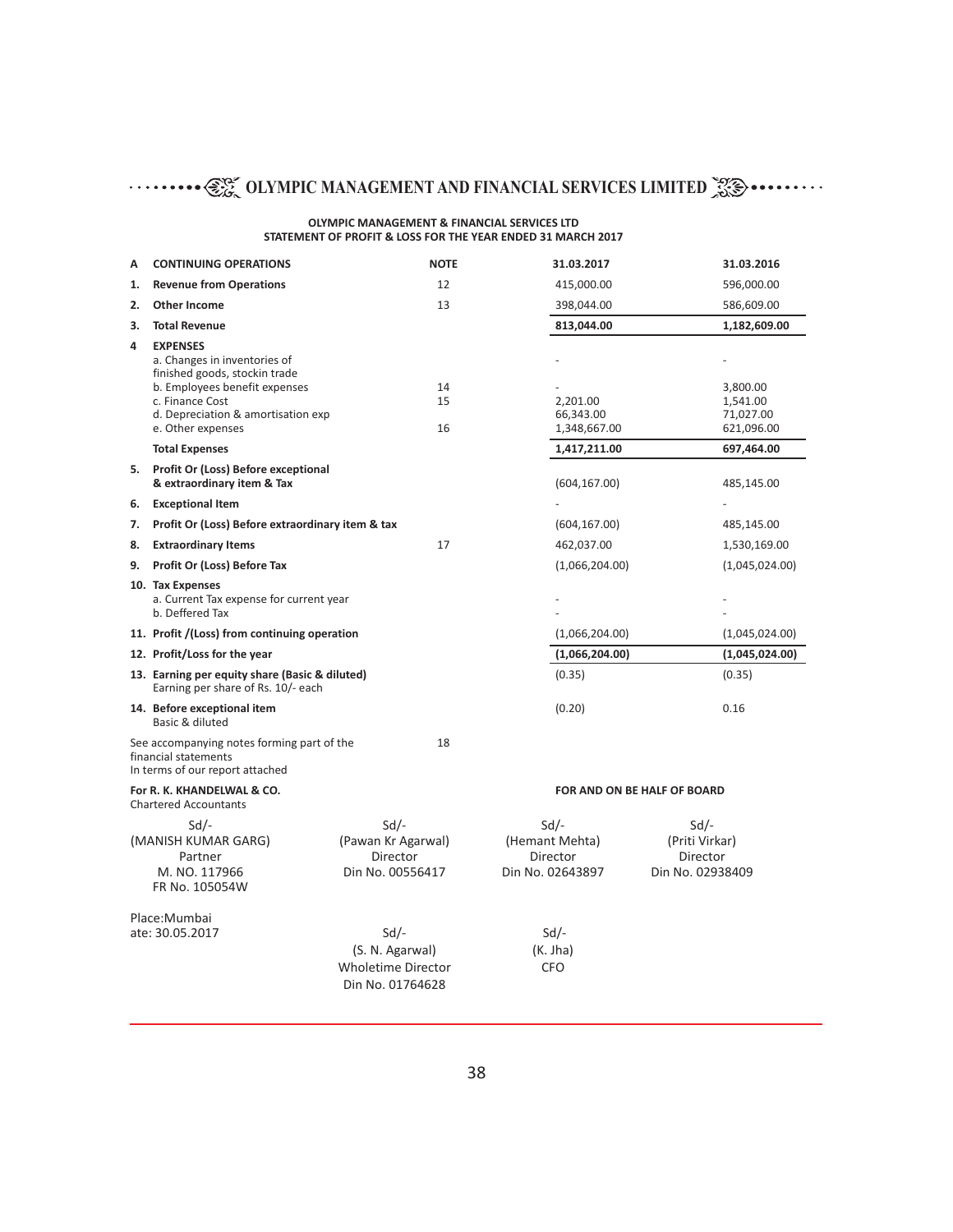#### **OLYMPIC MANAGEMENT & FINANCIAL SERVICES LTD NOTES FORMING PART OF THE FINANCIAL STATEMENT**

| <b>NOTE - 1 SHARE CAPITAL</b>         | 31.03.2017<br>(Amt. Rs.) | 31.03.2016<br>(Amt. Rs.) |
|---------------------------------------|--------------------------|--------------------------|
| <b>AUTHORISED CAPITAL</b><br>a)       |                          |                          |
| Equity Share of Rs. 10/- Each         |                          |                          |
| 3500000 equity Shares                 | 35,000,000.00            | 35,000,000.00            |
| <b>ISSUED CAPITAL</b>                 |                          |                          |
| Equity Share of Rs. 10/- Each         |                          |                          |
| 3006600 equity Shares                 | 30,066,000.00            | 30,066,000.00            |
| <b>SUBSCRIBED &amp; FULLY PAID UP</b> |                          |                          |
| Equity Share of Rs. 10/- Each         |                          |                          |
| 3006600 equity Shares                 | 30,066,000.00            | 30,066,000.00            |

#### **DETAILS OF SHARES HELD BY EACH SHAREHOLDER HOLDING MORE THAN 5% SHARES**

|                                      |                       | 31.03.2017                              |                       | 31.03.2016                              |  |
|--------------------------------------|-----------------------|-----------------------------------------|-----------------------|-----------------------------------------|--|
| Class of Shares/ Name of shareholder | No. of shares<br>held | % of holding<br>in that<br>class of shs | No. of shares<br>held | % of holding<br>in that<br>class of shs |  |
|                                      |                       |                                         |                       |                                         |  |
| Equity shares with voting rights     |                       |                                         |                       |                                         |  |
| PAWAN AGARWAL                        | 206350                | 6.86%                                   | 206350                | 6.86%                                   |  |
| KRATEE E COMMERCE AND CONSULTING LTD | 491300                | 16.34%                                  | 491300                | 16.34%                                  |  |
| LILAC FARMS (P) LTD                  | 205900                | 6.85%                                   | 205900                | 6.85%                                   |  |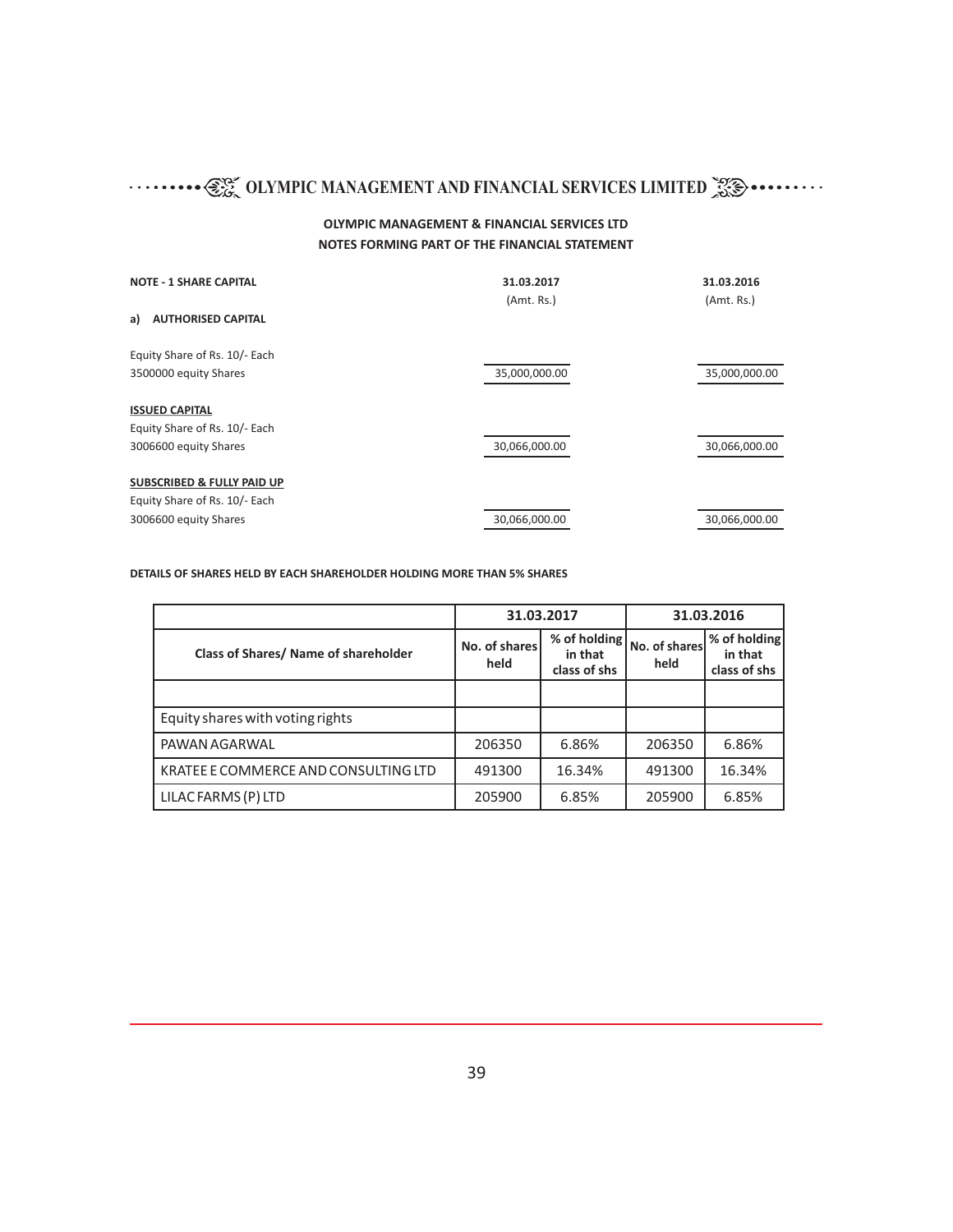| <b>NOTE - 2 RESERVES AND SURPLUS</b>                    | 31.03.2017               | 31.03.2016               |
|---------------------------------------------------------|--------------------------|--------------------------|
|                                                         | (Amt. Rs.)               | (Amt. Rs.)               |
| (A) Securities premium account                          |                          |                          |
| <b>Opening Balance</b>                                  | 5,016,500.00             | 5,016,500.00             |
| Add: Premium on shares issued during the yr             |                          |                          |
| Less: Utilised during the year                          |                          |                          |
| <b>Closing Balance</b>                                  | 5,016,500.00             | 5,016,500.00             |
| (B) Surplus / (Deficit) in Statement of Profit and Loss |                          |                          |
| <b>Opening Balance</b>                                  | (18,072,867.00)          | (17,027,843.00)          |
| Add: Profit/(Loss) for the year                         | (1,066,204.00)           | (1,045,024.00)           |
| <b>Closing Balance</b>                                  | (19, 139, 071.00)        | (18,072,867.00)          |
| TOTAL (A+B)                                             | (14, 122, 571.00)        | (13,056,367.00)          |
| <b>NOTE - 3 LONG TERM BORROWINGS</b>                    |                          |                          |
| <b>Deposits</b>                                         |                          |                          |
| Deposits received from director                         | 100,000.00<br>100,000.00 | 100,000.00<br>100,000.00 |
| <b>NOTE - 4 OTHER CURRENT LIABILITIES</b>               |                          |                          |
| <b>Other Payable</b>                                    |                          |                          |
| Providend Fund Payable                                  | 29,784.00                | 29,784.00                |
| Audit fees payable                                      | 40,410.00                | 20,610.00                |
| Audit fees payable for Limited Review                   | 3,450.00                 | 3,435.00                 |
| Listing Fees payable                                    | 21,366.00                | 131,012.00               |
| <b>TDS Payable</b>                                      | 104,854.00               | 9,124.00                 |
| Professional Fees payable                               | 117,573.00               | 125,373.00               |
| Sharex Dynamic (India) Pvt Ltd                          | 69,011.00                | 58,800.00                |
| Central Depository Services Pvt Ltd                     |                          | 21,103.00                |
| Dolphin Media                                           | 6,393.00                 | 6,878.00                 |
| Internal Audit Fees Payable                             | 8,000.00                 | 12,000.00                |
| <b>KJ Courier Services</b>                              |                          | 88,110.00                |
| Webtel Electrosoft Pvt Ltd                              | 6,900.00                 |                          |
|                                                         | 407,741.00               | 506,229.00               |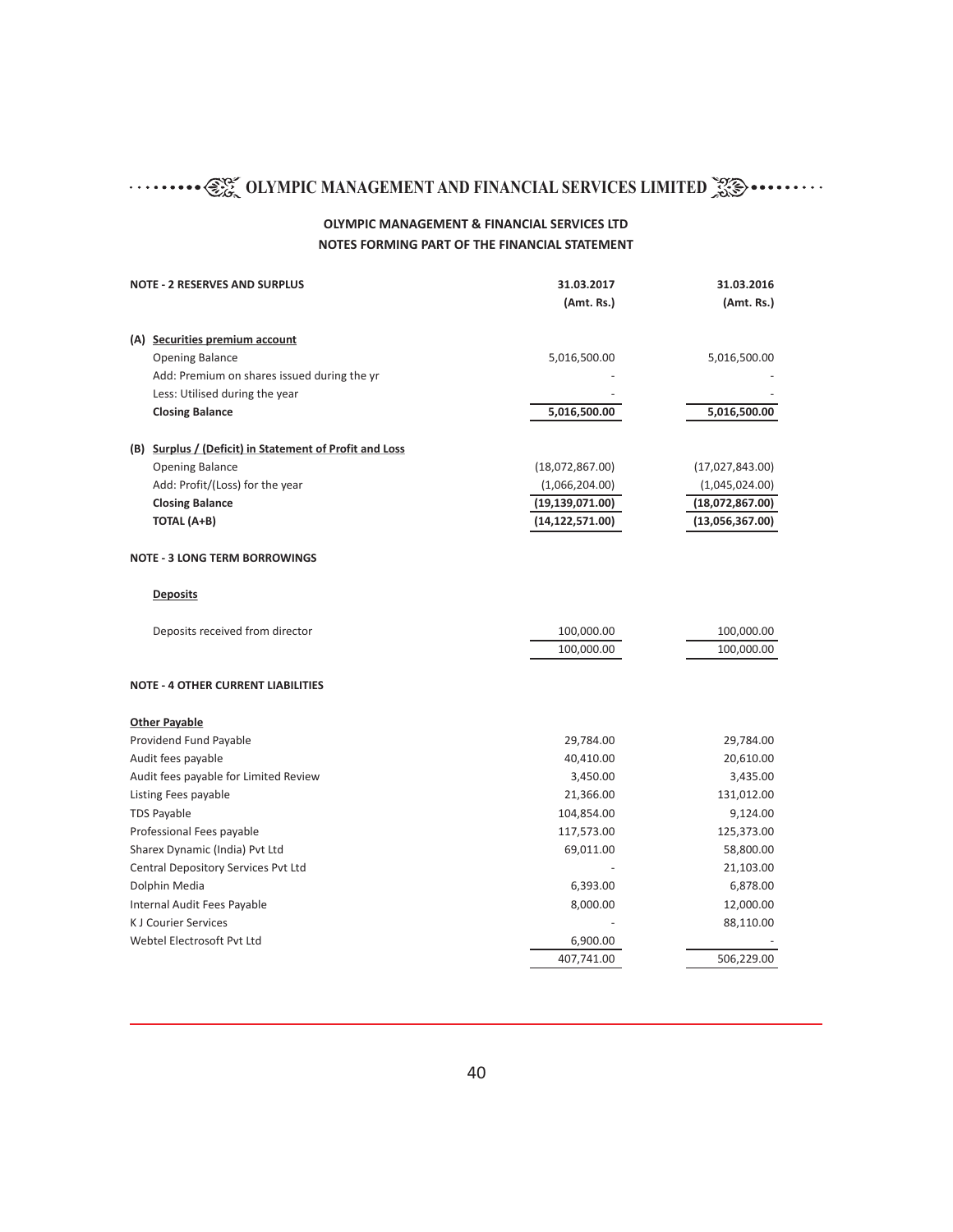| ······•• < EX OLYMPIC MANAGEMENT AND FINANCIAL SERVICES LIMITED ~ < < < < < < < < < < < < < < < < < |  |
|-----------------------------------------------------------------------------------------------------|--|
|                                                                                                     |  |

 $\ddot{\phantom{0}}$ 

# NOTE - 5

# **FIXED ASSETS AS O N 31.03.2017**

# **TA NGIBLE ASSETS**

| 31.03.2017<br>12,579<br>3,151,289<br>75,135<br>9,795,364<br>9,336<br>3,255,464<br>7,125<br><b>Balance</b><br>As At<br>21,556<br>66,343<br>27,175<br>2,224<br>12,579<br>2,809<br>For The<br>Year<br>01.04.2016<br>3,129,733<br>47,960<br>4,901<br>9,724,337<br>6,527<br>3,189,121<br><b>Balance</b><br>As At<br>180 Days   180 Days   31.03.2017<br>3,182,154<br>3,581,344<br>302,720<br>42,350<br>7,500<br>10,090,667<br>46,620<br><b>Balance</b><br>As At<br>More Than Less Than<br>Addition Addition<br>50,300<br>43,000<br>46,620<br>96,920<br>01.04.2016<br>252,420<br>3,484,424<br>3,182,154<br>10,047,667<br>7,500<br>42,350<br><b>Balance</b><br>As At<br>FURNITURE & FIXTURES<br>PARTICULARS<br>AIR CONDITIONER<br>PREVIOUS YEAR<br>MOBILE PHONE<br>COMPUTER<br>PRINTER<br>TOTAL |  |  |  | DEPRECIATION | <b>NET BLOCK</b> |                                  |
|------------------------------------------------------------------------------------------------------------------------------------------------------------------------------------------------------------------------------------------------------------------------------------------------------------------------------------------------------------------------------------------------------------------------------------------------------------------------------------------------------------------------------------------------------------------------------------------------------------------------------------------------------------------------------------------------------------------------------------------------------------------------------------------|--|--|--|--------------|------------------|----------------------------------|
|                                                                                                                                                                                                                                                                                                                                                                                                                                                                                                                                                                                                                                                                                                                                                                                          |  |  |  |              | 31.3.17          | Net Block   Net Block<br>31.3.16 |
|                                                                                                                                                                                                                                                                                                                                                                                                                                                                                                                                                                                                                                                                                                                                                                                          |  |  |  |              | 33,014           | 35,823                           |
|                                                                                                                                                                                                                                                                                                                                                                                                                                                                                                                                                                                                                                                                                                                                                                                          |  |  |  |              | 375              | 2,599                            |
|                                                                                                                                                                                                                                                                                                                                                                                                                                                                                                                                                                                                                                                                                                                                                                                          |  |  |  |              | 30,865           | 52,421                           |
|                                                                                                                                                                                                                                                                                                                                                                                                                                                                                                                                                                                                                                                                                                                                                                                          |  |  |  |              | 227,585          | 204,460                          |
|                                                                                                                                                                                                                                                                                                                                                                                                                                                                                                                                                                                                                                                                                                                                                                                          |  |  |  |              | 34,041           |                                  |
|                                                                                                                                                                                                                                                                                                                                                                                                                                                                                                                                                                                                                                                                                                                                                                                          |  |  |  |              | 325,880          | 295,303                          |
|                                                                                                                                                                                                                                                                                                                                                                                                                                                                                                                                                                                                                                                                                                                                                                                          |  |  |  | 71,027       | 295,303          | 323,330                          |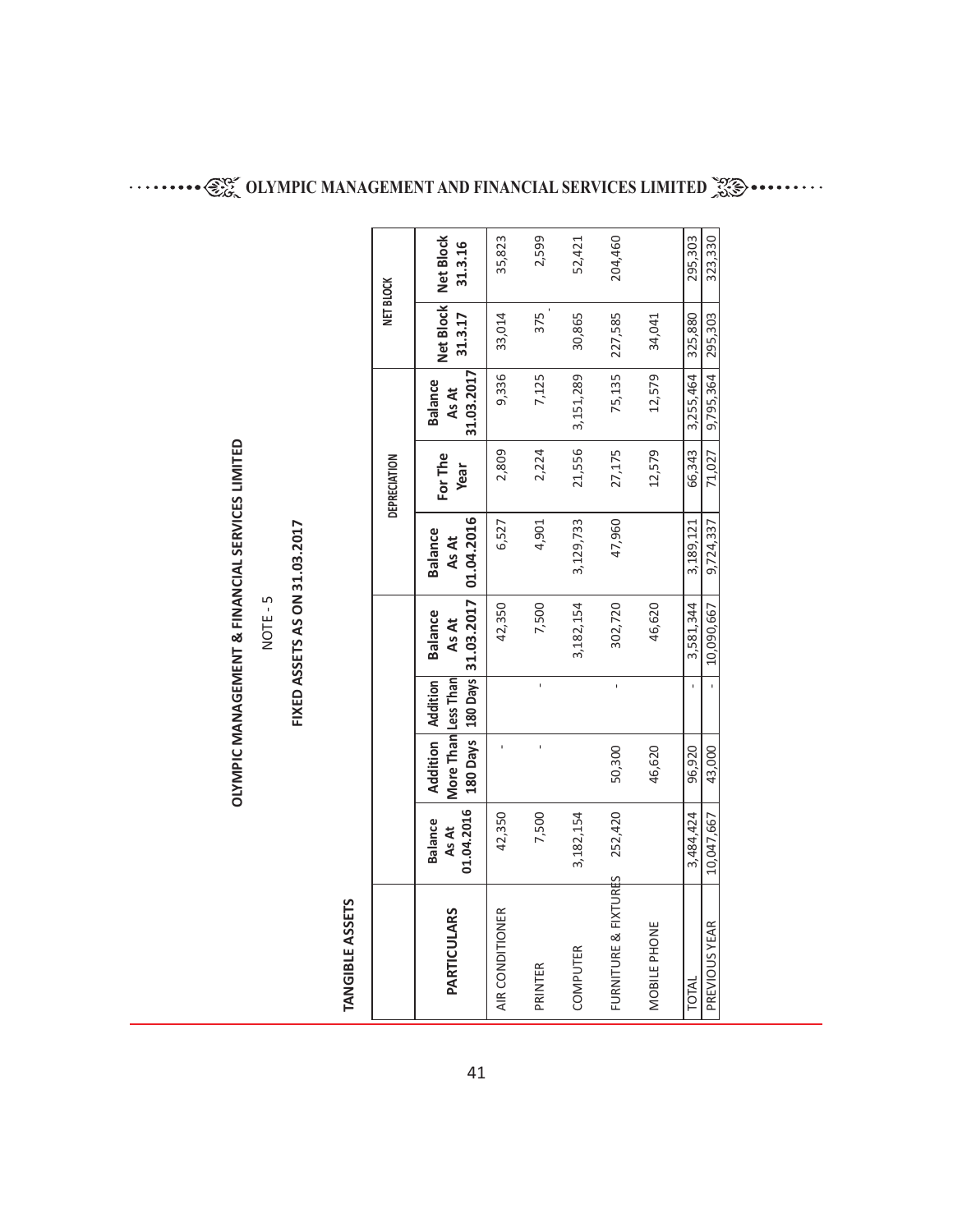|                                                           |              | 31.03.2017                     |                   | 31.03.2016               |
|-----------------------------------------------------------|--------------|--------------------------------|-------------------|--------------------------|
| <b>NOTE - 6 NON CURRENT INVESTMENTS</b>                   |              | (Amt. Rs.)                     |                   | (Amt. Rs.)               |
| <b>Investment in Equity Instruments</b>                   |              |                                |                   |                          |
|                                                           |              |                                |                   |                          |
| (1) In Equity Instruments quoted Fully Paid-up:           |              |                                |                   |                          |
| 3,900 Shares of Amit Securities Ltd.                      |              | 78,000.00                      |                   | 78,000.00                |
| 1,000 Shares of Voltas Ltd.                               |              | 119,850.00                     |                   | 119,850.00               |
| 250 Shares of Shree Cement Ltd.                           |              | 183,600.00                     |                   | 183,600.00               |
| 75 Shares of Essar Shipping Port & Logistics Ltd.         |              | 2,925.00                       |                   | 2,925.00                 |
| 3 Shares of Reliance Industries Ltd.                      |              | 1,050.00                       |                   | 1,050.00                 |
| 200 Shares of Jaykay Enterprises Ltd.                     |              | 1,410.00                       |                   | 1,410.00                 |
| 50 Shares of Wimco Ltd.                                   |              | 2,550.00                       |                   | 2,550.00                 |
| 100 Shares of Suraj Diamond & Jewellary Ltd.              |              | 4,600.00                       |                   | 4,600.00                 |
| 100 Shares of Chennai Petroleum Corp. Ltd.                |              | 22,000.00                      |                   | 22,000.00                |
| 40 Shares of J K Cement Ltd.                              |              | 6,000.00                       |                   | 6,000.00                 |
| 10 Shares of Pacific Industries Ltd.                      |              | 1,910.00                       |                   | 1,910.00                 |
| 1 Shares of ITC Ltd.                                      |              | 325.00                         |                   | 325.00                   |
| <b>TOTAL</b>                                              |              | 424,220.00                     |                   | 424,220.00               |
|                                                           |              |                                |                   |                          |
| (2) In Equity Instruments unquoted Fully Paid-up :        |              |                                |                   |                          |
| 60,000 Shares of Triple Nine Fashion (P) Ltd.             |              | 600,000.00                     |                   | 600,000.00               |
| 50,000 Shares of Rose Petal Leasing & Fin. Ltd.           |              | 500,000.00                     |                   | 500,000.00               |
| 1,50,000 Shares of Cosmic Biotech & Herbals Ltd.          |              | 1,500,000.00                   |                   | 1,500,000.00             |
| 4,529 Shares of Olympic Advertising Ltd.                  |              | 2,102,200.00                   |                   | 2,102,200.00             |
| (5,129 Shares of Olympic Advertising Ltd.)                |              |                                |                   |                          |
|                                                           |              | 4,702,200.00                   |                   | 4,702,200.00             |
| Aggregate amount of Investments and market value thereof: |              |                                |                   |                          |
|                                                           |              | AS AT 31.03.2017               |                   | AS AT 31.03.2016         |
|                                                           |              | (Amtount Rs.)                  |                   | (Amtount Rs.)            |
|                                                           |              | <b>Book Value Market Value</b> | <b>Book Value</b> | Market Value             |
| <b>Quoted Investments</b>                                 | 4,24,220     | 47,83,559                      | 4,24,220          | 34,71,276                |
| Unquoted Investments                                      | 47,02,200    |                                | 47,02,200         | $\overline{\phantom{a}}$ |
|                                                           | 51,26,420    |                                | 51,26,420         |                          |
| <b>NOTE - 7 LONG TERM LOANS &amp; ADVANCES</b>            |              |                                |                   |                          |
| <b>Other loans and advances</b>                           |              |                                |                   |                          |
| <b>Other Loans (Unsecured considered good)</b>            | 1,334,000.00 |                                | 1,684,000.00      |                          |
|                                                           |              |                                |                   |                          |
|                                                           | 1,334,000.00 |                                | 1,684,000.00      |                          |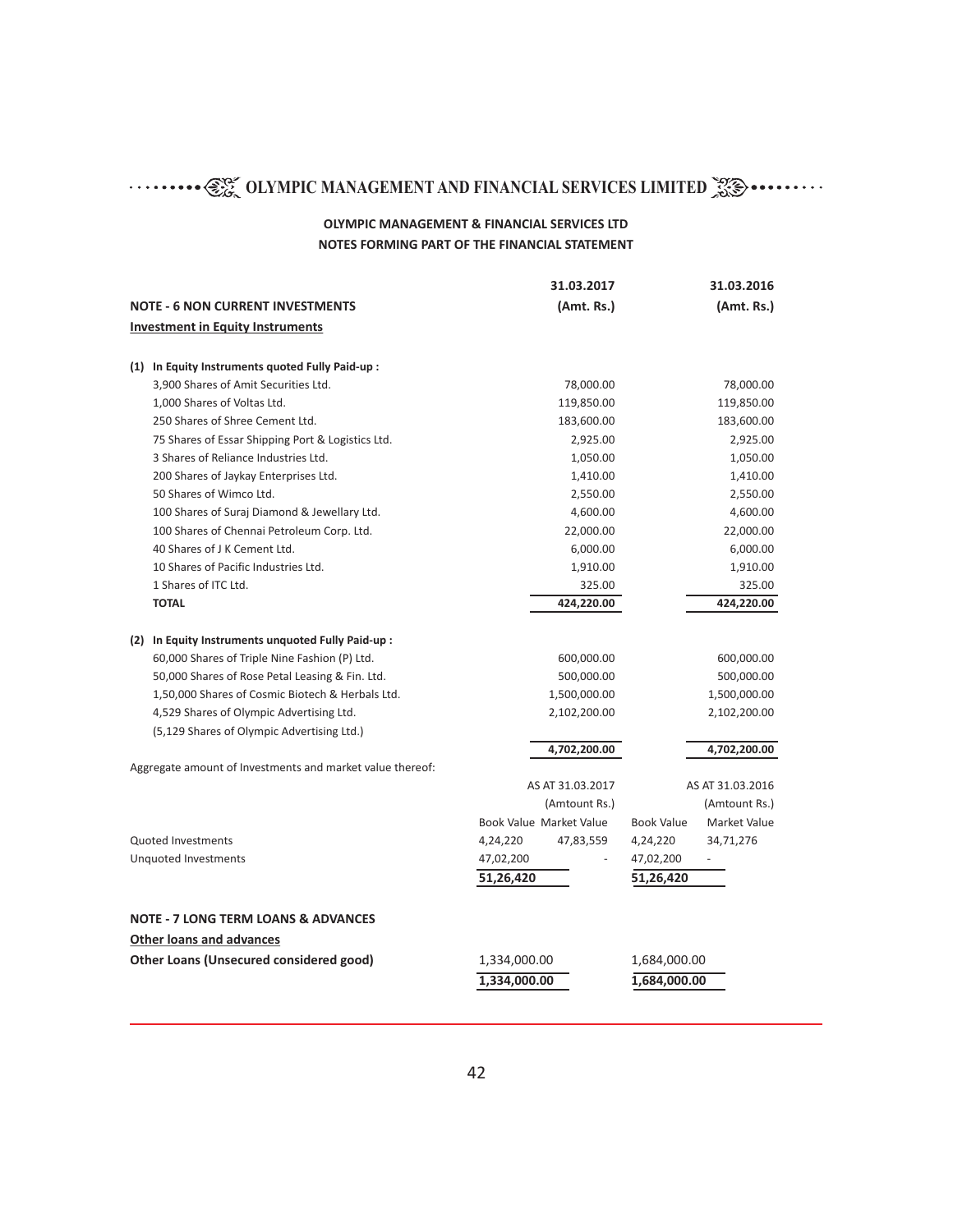| <b>NOTE - 8 TRADE RECEIVABLE</b>                                                                          | 31.03.2017<br>(Amt. Rs.) | 31.03.2016<br>(Amt. Rs.) |
|-----------------------------------------------------------------------------------------------------------|--------------------------|--------------------------|
|                                                                                                           |                          |                          |
| Trade receivable outstanding for a period exceeding<br>six months from the date they were due for payment |                          |                          |
| Unsecured considered good                                                                                 | 5,480,969.00             | 5,532,569.00             |
| <b>Other Trade Receivables</b>                                                                            |                          |                          |
| Unsecured considered good                                                                                 | 180,000.00               | 988,500.00               |
|                                                                                                           | 5,660,969.00             | 6,521,069.00             |
| <b>NOTE - 9 CASH AND CASH EQUIVALENTS</b>                                                                 |                          |                          |
| Cash on hand                                                                                              | 76,644.00                | 545,579.00               |
| <b>Balances with banks</b>                                                                                |                          |                          |
| In current account                                                                                        | 1,956.00                 | 1,929.00                 |
|                                                                                                           | 78,600.00                | 547,508.00               |
| <b>NOTE - 10 SHORT-TERM LOANS &amp; ADVANCES</b>                                                          |                          |                          |
| <b>Other loans and advances</b>                                                                           |                          |                          |
| Unsecured considered goods                                                                                | 3,859,256.00             | 2,928,080.00             |
|                                                                                                           | 3,859,256.00             | 2,928,080.00             |
| <b>NOTE - 11 OTHER CURRENT ASSETS</b>                                                                     |                          |                          |
| <b>Prepaid Taxes</b>                                                                                      |                          | 462,037.00               |
| <b>TDS Receivable</b>                                                                                     | 66,045.00                | 51,445.00                |
|                                                                                                           | 66,045.00                | 513,482.00               |
| <b>NOTE - 12 REVENUE FROM OPERATIONS</b>                                                                  |                          |                          |
| Service Charges Recd                                                                                      | 415,000.00               | 596,000.00               |
|                                                                                                           | 415,000.00               | 596,000.00               |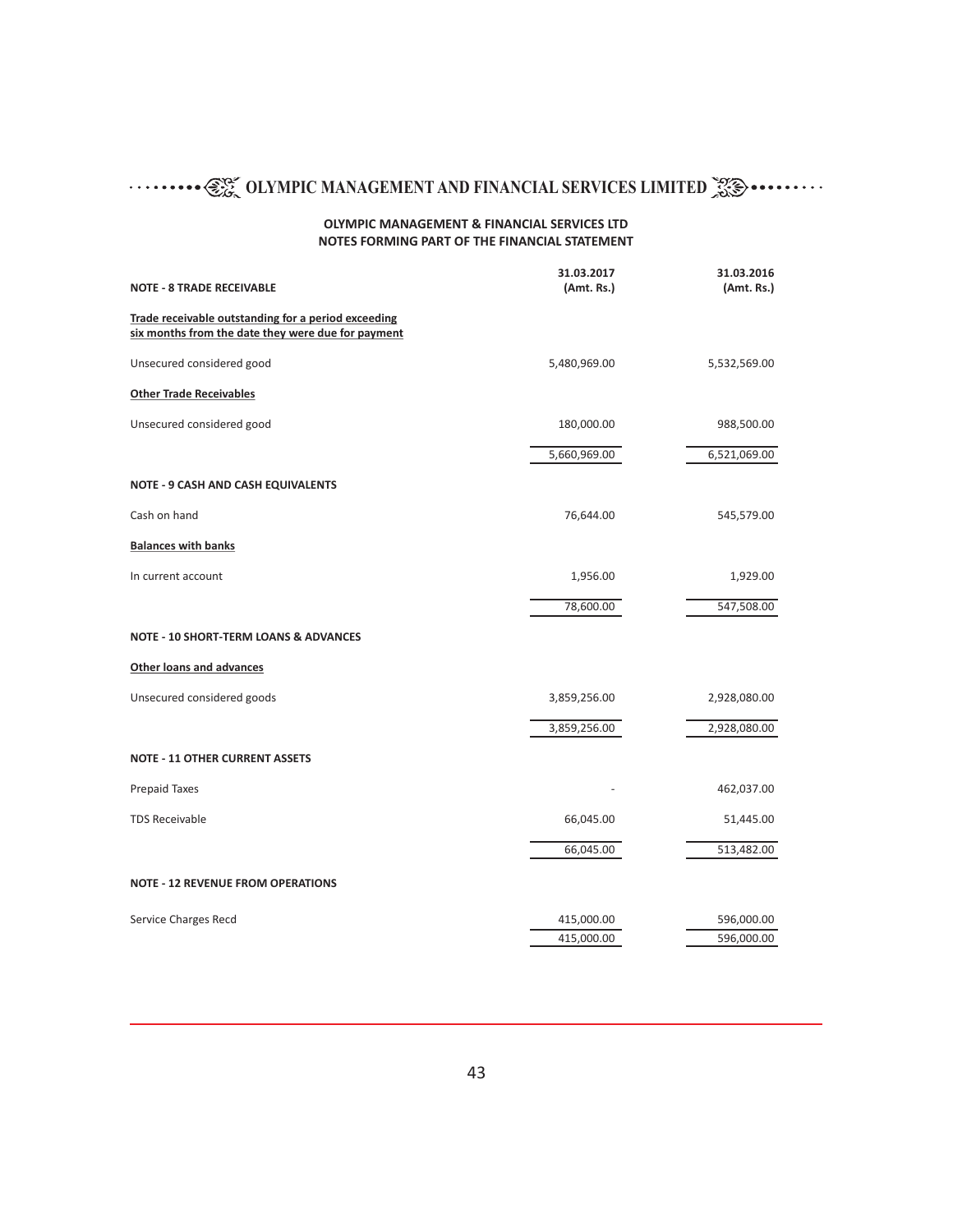| <b>NOTE - 13 OTHER INCOME</b>               | 31.03.2017<br>(Amt. Rs.) | 31.03.2016<br>(Amt. Rs.) |
|---------------------------------------------|--------------------------|--------------------------|
| <b>Interest Income</b>                      |                          |                          |
| Interest on Loans & Advances                | 380,776.00               | 313,723.00               |
| <b>Dividend Income</b>                      |                          |                          |
| Dividend from Long-term investment          | 414.00                   | 2,886.00                 |
| Net gain on sale of investment              |                          |                          |
| Net profit on sale of investment            |                          | 270,000.00               |
| <b>Other Income</b>                         |                          |                          |
| Sundry Balance W/off                        | 16,854.00                |                          |
|                                             | 398,044.00               | 586,609.00               |
|                                             |                          |                          |
| <b>NOTE - 14 EMPLOYEE BENEFITS EXPENSES</b> |                          |                          |
| <b>Staff Welfare</b>                        |                          | 3,800.00                 |
|                                             |                          | 3,800.00                 |
| <b>NOTE - 15 FINANCE COSTS</b>              |                          |                          |
| <b>Bank Charges</b>                         | 2,201.00                 | 1,541.00                 |
|                                             | 2,201.00                 | 1,541.00                 |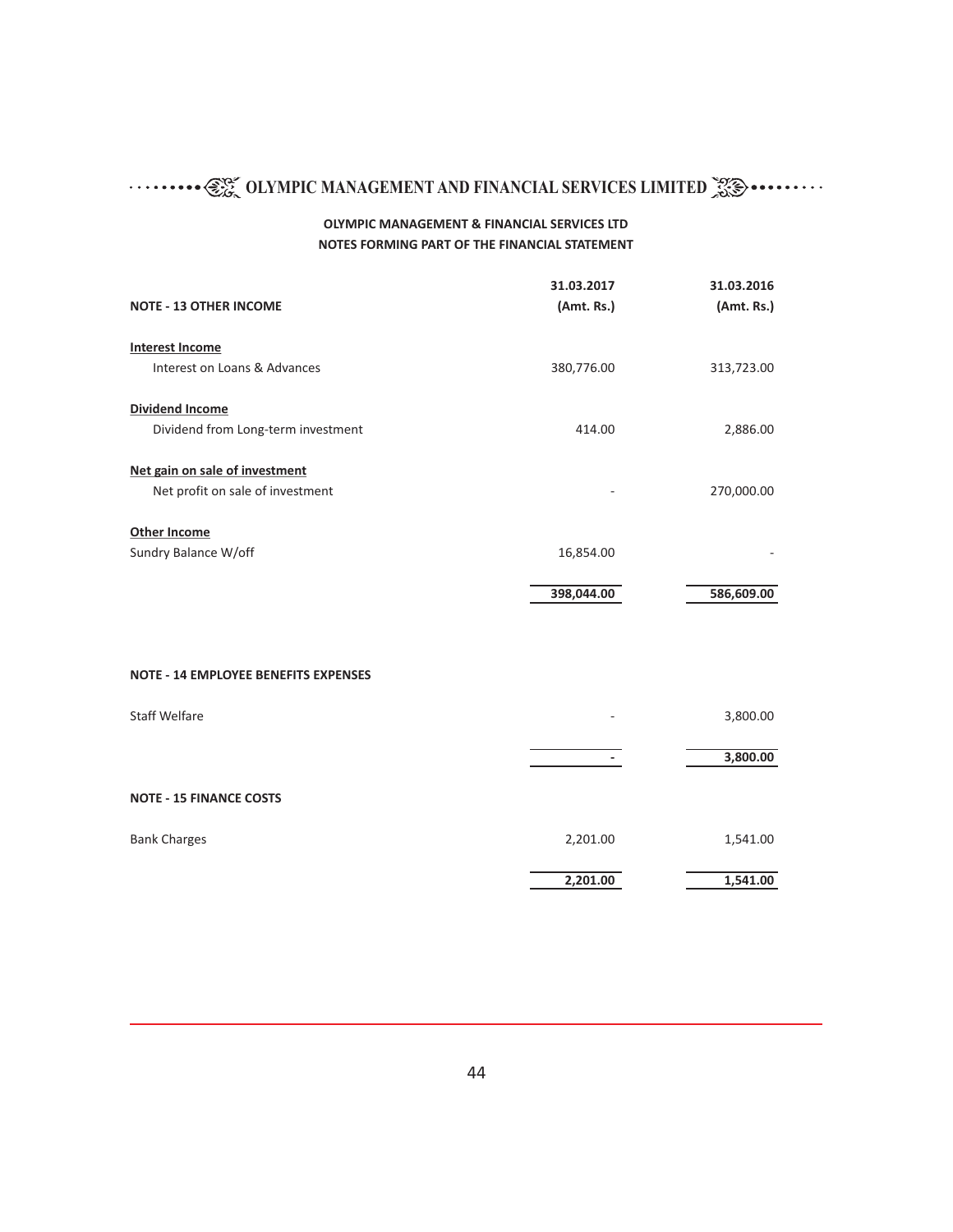|                                  | 31.03.2017   | 31.03.2016   |
|----------------------------------|--------------|--------------|
|                                  | (Amt. Rs.)   | (Amt. Rs.)   |
| <b>NOTE - 16 OTHER EXPENSES</b>  |              |              |
| <b>Professional Tax</b>          | 1,000.00     |              |
| <b>Printing &amp; Stationery</b> | 52,713.00    | 66,628.00    |
| Legal & Professional fees        | 60,000.00    | 130,046.00   |
| <b>Audit Fees</b>                | 23,000.00    | 20,610.00    |
| Advertisement                    | 33,605.00    | 39,376.00    |
| <b>AGM Expenses</b>              | 13,580.00    | 7,026.00     |
| <b>Depository Expenses</b>       | 10,305.00    | 10,513.00    |
| <b>Computer Expenses</b>         | 2,350.00     | 12,950.00    |
| Conveyance                       | 3,500.00     | 31,500.00    |
| Interest paid on Income Tax/TDS  | 541.00       | 1,321.00     |
| <b>Electricity Charges</b>       | 10,120.00    | 17,955.00    |
| <b>Limited review Audit Fees</b> | 13,785.00    | 13,646.00    |
| <b>Listing Fees</b>              | 917,903.00   | 14,326.00    |
| E-voting Charges                 | 24,169.00    | 24,031.00    |
| Demat Charges                    |              | 800.00       |
| Misc. Expenses                   | 1,250.00     | 16,510.00    |
| <b>Office Expenses</b>           | 4,500.00     | 16,900.00    |
| Processig fees (Bse)             | 28,750.00    |              |
| <b>Internal Audit Fees</b>       | 8,000.00     | 12,000.00    |
| <b>Share Transfer Expenses</b>   | 62,062.00    | 69,433.00    |
| Postage & Courier charges        | 60,000.00    | 89,000.00    |
| <b>Telephone Expenses</b>        | 3,784.00     | 15,100.00    |
| Web-site charges                 | 13,750.00    | 11,425.00    |
|                                  | 1,348,667.00 | 621,096.00   |
|                                  |              |              |
| NOTE - 17 Extraordinary Item     |              |              |
| Sundry Balance W/off             | 462,037.00   | 1,519,219.00 |
| Prior Period Expenditure         |              | 10,950.00    |
|                                  | 462,037.00   | 1,530,169.00 |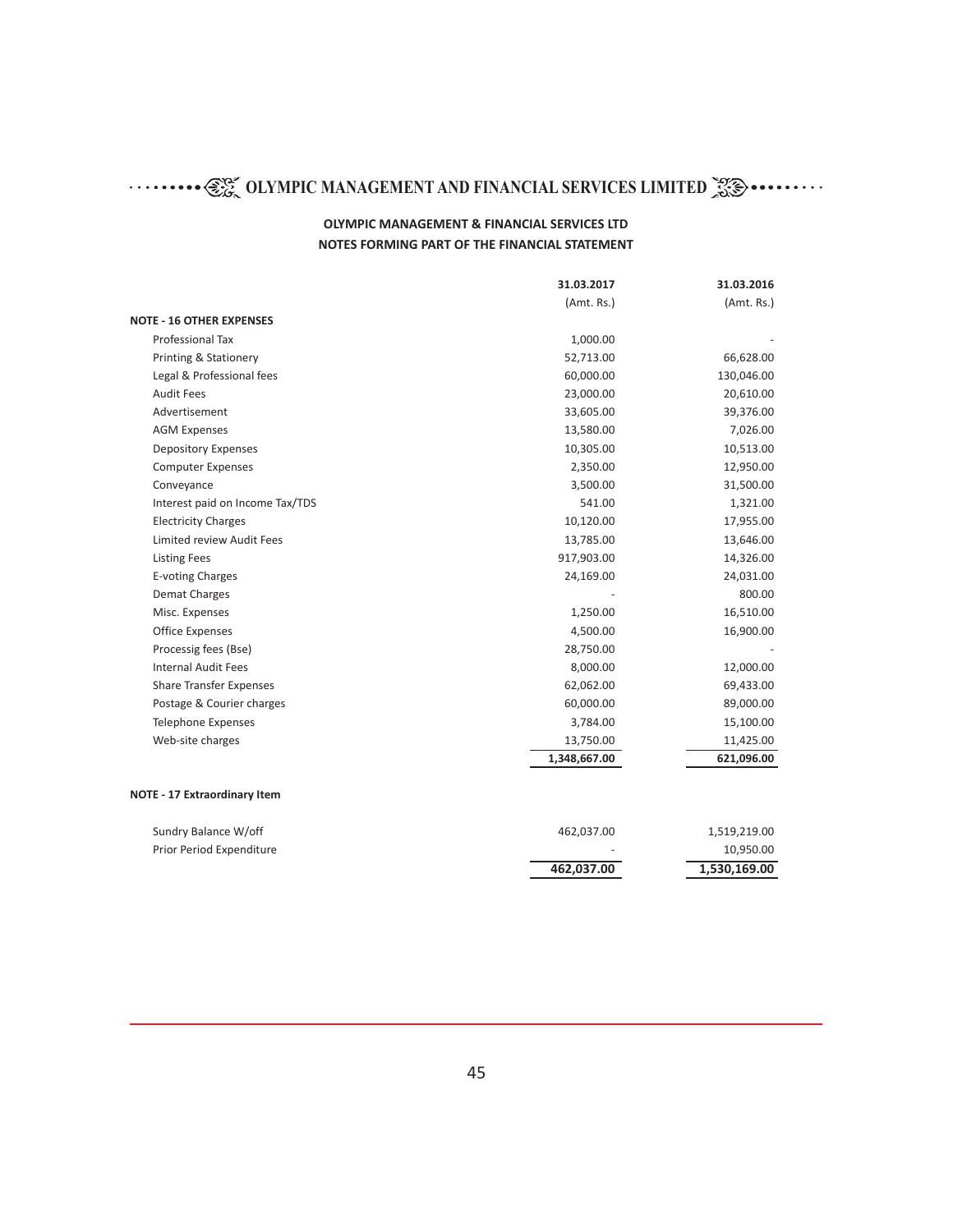#### OLYMPIC MANAGEMENT & FINANCIAL SERVICES LTD.

#### **ACCOUNTING POLICIES AND NOTES FORMING PART OF THE BALANCE SHEET AS AT AND PROFIT AND LOSS ACCOUNT FOR THE YEAR ENDED 31ST MARCH 2017**

#### **NOTE - 18**

#### 1) ACCOUNTING POLICIES:

#### **A) Basis of Accounting:**

The accounts are prepared under historical cost convention and as per mercantile system.

#### **B) Fixed Assets:**

Fixed Assets are stated at cost less depreciation, costs comprise purchase price and attributable cost.

#### **C) Depreciation**

Depreciation on Fixed Assets is provided for in accordance with Schedule II of the Companies Act, 2013. In respect of additions made during the year, Depreciation is charged on prorate basis from the date of addition.

#### **D) Investment**

Investments are stated at cost. The company has not provided for any diminution in the value of investment as the investments are for long term and market value cannot be ascertained.

#### **E) Contingent Liability**

Contingent Liability not provided for are disclosed in notes to the account.

#### **F) NOTE TO THE ACCOUNTS:**

1. Previous Year's figures have been regrouped/rearranged wherever necessary.

|                       | For the Year For the Year |         |
|-----------------------|---------------------------|---------|
|                       | 31-3-17                   | 31-3-16 |
| 2. Capital Commitment | nil                       | nil     |

3. No person was in service of the company either throughout the year or at part of the year whose remuneration was more than a sum of Rs. 25,000/- per month or Rs. 3,00,000/- per annum.

| 4. Earning in foreign currency on<br>Consultancy fees amounting to | Rs. NIL | Rs. NIL         |
|--------------------------------------------------------------------|---------|-----------------|
| 5. Expenditure in foreign currency                                 |         | Rs. NIL Rs. NIL |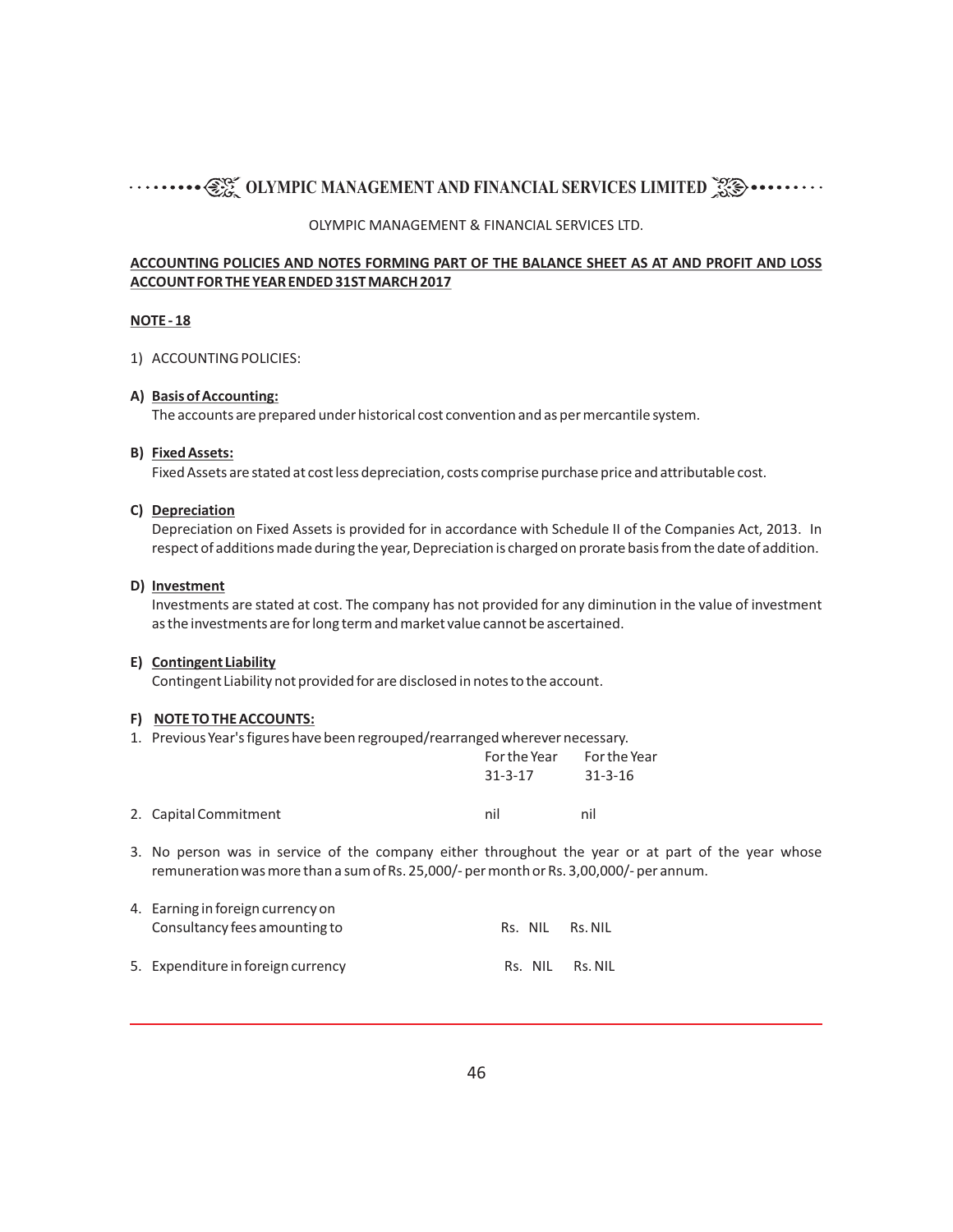- 6. Remuneration to Auditors as Auditor Rs.23,000/- ( Previous year Rs. 20,610/-) In other capacity Rs. 13,785/- (Previous year Rs. 13,646/-)
- 7. In the opinion of Board, Current Assets, Loans and advances are approximately of the value, which are stated in the balance sheet if realized in the ordinary course of business.
- 8. There is no outstanding of more than one lacs rupees payable to a Small Scale Industry.
- 9. The Company is Operating in single segment
- 10. No provision for disputed Income Tax liability of Rs. 21,21,965/- (Rs. 29,47,580/- less taxes paid Rs. 825615/- =21,21,965/-) has been made in the books of accounts as in the opinion of directors, after the disposal of appeal, there will be no liability towards Income Tax.

#### **11. TAX ON INCOME**

#### **a) DEFERRED TAXES**

The Company has unabsorbed carry forward losses/depreciation available for set-off under the Income Tax Act, 1961. However, in view of present un-certainty regarding generation of sufficient future income, net deferred tax Liabilities / assets at the year end including related credits/ charge for the year have not been recognised in these accounts on prudent basis.

#### **b) CURRENT TAXES**

The provision for current tax liability for the financial year 2016-2017 (Assessment year - 2017-2018) is Nil.

#### 12.Contingent Liabilities are in the respect of (In Rs.)

|                        | For the year | For the year |
|------------------------|--------------|--------------|
|                        | 31-3-2017    | 31-3-2016    |
| a) Disputed Income Tax |              |              |
| matters                | 21.21.965/-  | 21.21.965/-  |

#### 13.Related Party Transactions

As per provision of AS18 issue by the Institute of Chartered Accountants Of India, the details of related party transaction is mentioned below:-

• Related Parties

Associates : COSMIC BIOTECH & HERBALS LTD ROSE PETAL LEASING & FINANCE LTD. KRATEE E-COMMERCE & CONSULTING LTD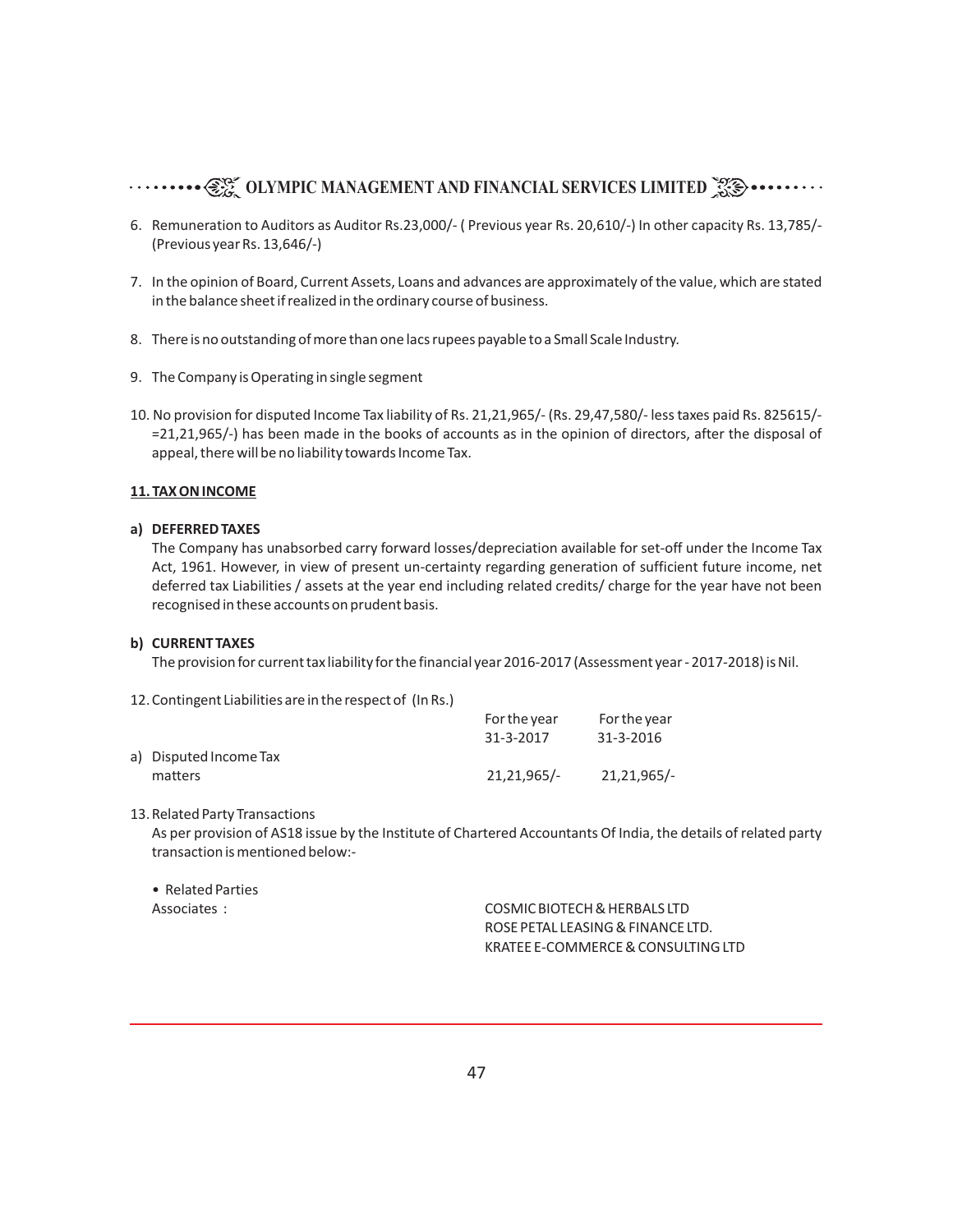• Transaction during the year

NATURE OF TRASACTIONS ASSOCIATE COMPANIES Nil Nil

14.Earning Per Share

Earning Per Share (EPS) computed in accordance with Accounting Standard 20 issued by the Institute of Chartered Accountants of India.

|                                                                      | 2016-2017 | 2015-2016 |
|----------------------------------------------------------------------|-----------|-----------|
| Net profit (Loss) as per Profit & Loss Account                       | (1066204) | (1045024) |
| Weighted average number of Equity shares outstanding during the year | 3006600   | 3006600   |
| Basic and diluted Earning Per Share                                  | (0.35)    | (0.35)    |

15.As required by MCA notification G.S.R. 308(E) dated 31/03/2017 on the details of Specified Bank Notes (SBN) held and transacted during the period from 08/11/2016 to 30/12/2016, the details of denomination wise SBNs and other notes is given below:

| <b>Particulars</b>                    | <b>Specified</b><br><b>Bank Notes</b> | Other<br><b>Denomination</b><br><b>Notes</b> | <b>Total</b> |
|---------------------------------------|---------------------------------------|----------------------------------------------|--------------|
| Closing balance as on 08/11/2016      | 1,77,000                              | 1,32,382                                     | 3,09,382     |
| (+) Permitted receipt                 |                                       | 7.500                                        | 7,500        |
| (-) Permitted payment                 | 1,000                                 | 0                                            | 1,000        |
| (-) Amount Deposited in Banks         | 1,76,000                              |                                              | 1,76,000     |
| Closing cash in hand as on 30/12/2016 |                                       | 1,39,882                                     | 1,39,882     |

16.Disclosure as per Section 186 (4) of Companies Act, 2013

| <b>Particulars</b> | <b>Name of the Party</b> | Amount As At 31.03.2017 | <b>Purpose</b>                     |
|--------------------|--------------------------|-------------------------|------------------------------------|
| Investment Made    | Quoted                   | 424220.00               | Investment in Equity               |
|                    | Unquoted                 | 4702200.00              | Investment in Equity               |
| Loans given        | Companies                | 410000.00               | Loan given is payable<br>on demand |
|                    | Non-Companies            | 4483256.00              | Loan given is payable<br>on demand |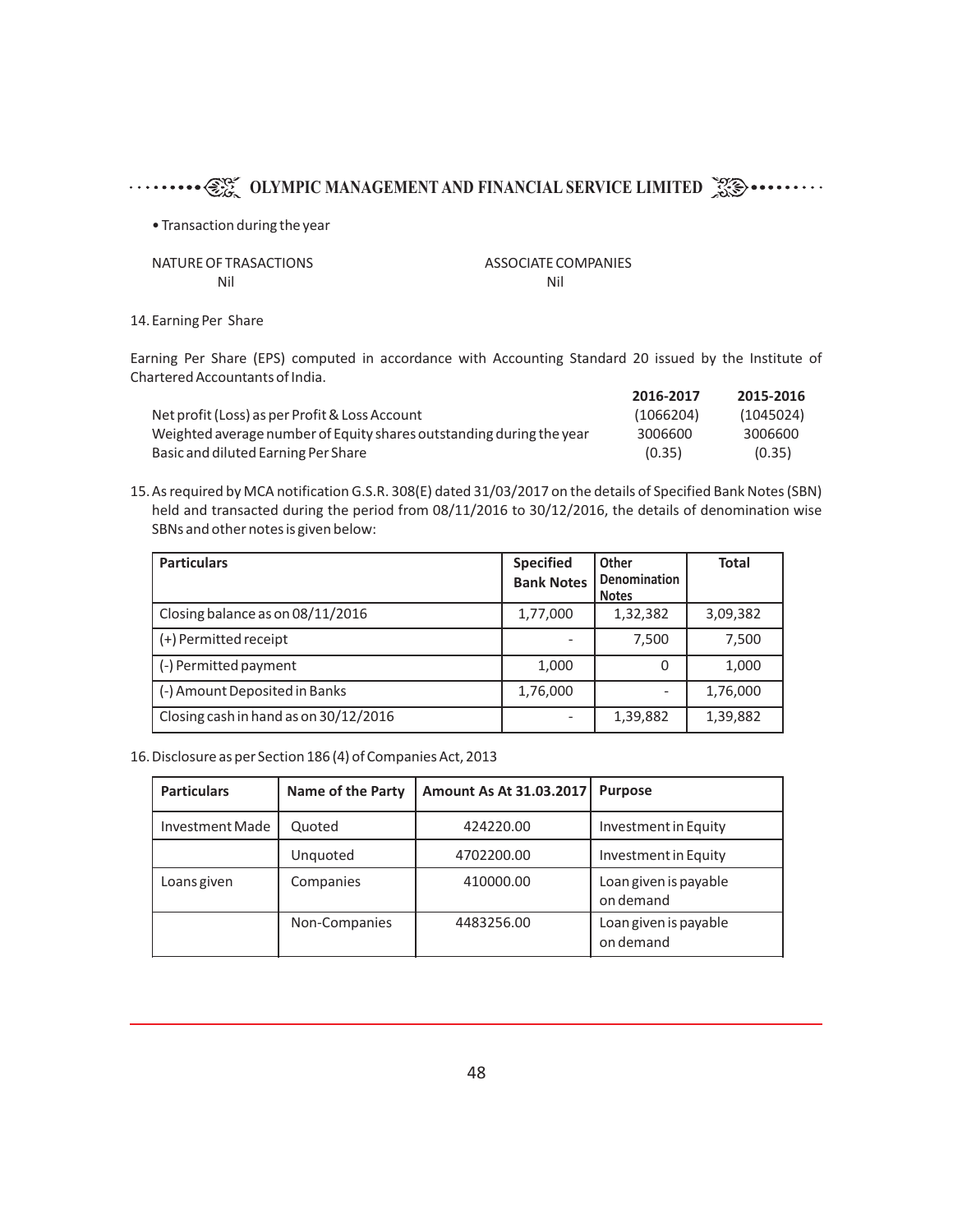SIGNATURE TO NOTE 1 TO 18 AS PER OUR REPORT OF EVEN DATE

# **CHARTERED ACCOUNTANTS**

#### **For R. K. KHANDELWAL & CO. For And on Behalf of Board of Directors**

 Sd/- Sd/- Sd/- Sd/ M. NO. 117966 Din No. 00556417 Din No. 02643897 FR No. 105054W

(MANISH KUMAR GARG) (Pawan Kr Agarwal) (Hemant Mehta) (K. Jha) PARTNER Director Director CFO

 $Sd$ - $Sd$ -(Priti Virkar) (S. N. Agarwal) Director Wholetime Director Din No. 02938409 Din No. 01764628

Place : Mumbai Date : 30/05/2017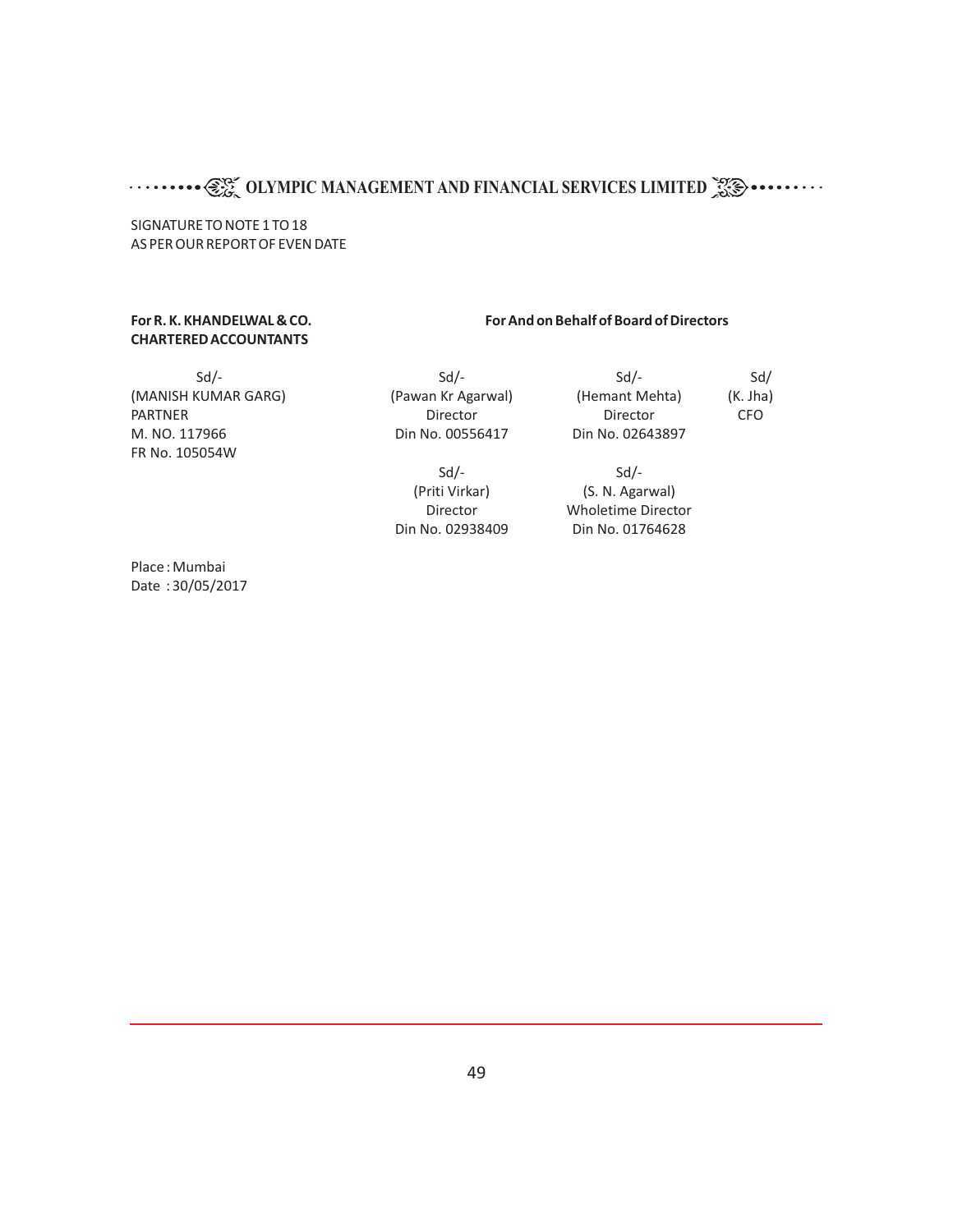|                                                                  | CASH FLOW STATEMENT FOR COMPANIES OTHER THAN FINANCE COMPANIES       |                    |                |                    |                |  |  |
|------------------------------------------------------------------|----------------------------------------------------------------------|--------------------|----------------|--------------------|----------------|--|--|
| Name of the Company: OLYMPIC MANAGEMENT & FINANCIAL SERVICES LTD |                                                                      |                    |                |                    |                |  |  |
|                                                                  | Cash Flow Statement for the year ended 31 March, 2017<br>AS 3.18 (b) |                    |                |                    |                |  |  |
| Ref No.<br><b>Particulars</b><br>GI3                             |                                                                      | For the year ended |                | For the year ended |                |  |  |
| GN 6.10                                                          |                                                                      |                    | 31 March, 2017 |                    | 31 March, 2016 |  |  |
| GI <sub>4</sub><br>GN 6.14                                       |                                                                      | ₹                  | ₹              | ₹                  | ₹              |  |  |
| AS 3.8                                                           | A. Cash flow from operating activities                               |                    |                |                    |                |  |  |
| AS 3.20                                                          |                                                                      |                    |                |                    |                |  |  |
|                                                                  | Net Profit / (Loss) before extraordinary items and tax               |                    | (604167.00)    |                    | 485145.00      |  |  |
|                                                                  | Adjustments for:                                                     |                    |                |                    |                |  |  |
|                                                                  | Depreciation and amortisation                                        | 66,343.00          |                | 71027              |                |  |  |
|                                                                  | Finance costs                                                        | 2,201.00           |                | 1541               |                |  |  |
|                                                                  | Interest income                                                      | (380776.00)        |                | (313, 723.00)      |                |  |  |
|                                                                  | Dividend income                                                      | (414.00)           |                | (2886.00)          |                |  |  |
|                                                                  | Net (gain) / loss on sale of investments                             | 0.00               |                | (270000.00)        |                |  |  |
|                                                                  | Other income/ Sundry Bal. W/off                                      | 0.00               |                | 0.00               |                |  |  |
|                                                                  |                                                                      |                    | (312, 646.00)  |                    | (514041.00)    |  |  |
|                                                                  | Operating profit / (loss) before working capital changes             |                    | (916, 813.00)  |                    | (28896.00)     |  |  |
|                                                                  | Changes in working capital:                                          |                    |                |                    |                |  |  |
|                                                                  | Adjustments for (increase) / decrease in operating assets:           |                    |                |                    |                |  |  |
|                                                                  | Inventories                                                          |                    |                |                    |                |  |  |
|                                                                  | Trade receivables                                                    | 860,100.00         |                | (314508.00)        |                |  |  |
|                                                                  | Short-term loans and advances                                        | (931, 176.00)      |                | (683723.00)        |                |  |  |
|                                                                  | Long-term loans and advances                                         | 350,000.00         |                | 839,699.00         |                |  |  |
|                                                                  | Other current assets                                                 | 447,437.00         |                |                    |                |  |  |
|                                                                  | Other non-current assets                                             |                    | 726,361.00     | 0                  | (158532.00)    |  |  |
|                                                                  |                                                                      |                    | (190, 452.00)  |                    | (187428.00)    |  |  |
|                                                                  | Adjustments for increase / (decrease) in operating liabilities:      |                    |                |                    |                |  |  |
|                                                                  | Trade payables                                                       |                    |                | 0                  |                |  |  |
|                                                                  | Other current liabilities                                            | (98488.00)         |                | 265022.00          |                |  |  |
|                                                                  | Long-term Borrowings                                                 |                    |                | 100000             |                |  |  |
|                                                                  | Short-term provisions                                                |                    |                |                    |                |  |  |
|                                                                  | Long-term provisions                                                 | $\bf 0$            | (98, 488.00)   |                    |                |  |  |
|                                                                  |                                                                      |                    |                |                    | 365022.00      |  |  |
|                                                                  |                                                                      |                    | (288,940.00)   |                    | 177,594.00     |  |  |
| AS 3.28                                                          | Cash flow from extraordinary items                                   |                    | (462,037.00)   |                    | (1,530,169.00) |  |  |
|                                                                  | Cash generated from operations                                       |                    | (750, 977.00)  |                    | (1,352,575.00) |  |  |
| AS 3.34                                                          | Net income tax (paid) / refunds                                      |                    |                |                    |                |  |  |
| AS 3.35                                                          |                                                                      |                    |                |                    |                |  |  |
|                                                                  | Net cash flow from / (used in) operating activities (A)              |                    | (750, 977.00)  |                    | (1,352,575.00) |  |  |
|                                                                  |                                                                      |                    |                |                    |                |  |  |
|                                                                  |                                                                      |                    |                |                    |                |  |  |
|                                                                  |                                                                      |                    |                |                    |                |  |  |
|                                                                  |                                                                      |                    |                |                    |                |  |  |
|                                                                  |                                                                      |                    |                |                    |                |  |  |
|                                                                  |                                                                      |                    |                |                    |                |  |  |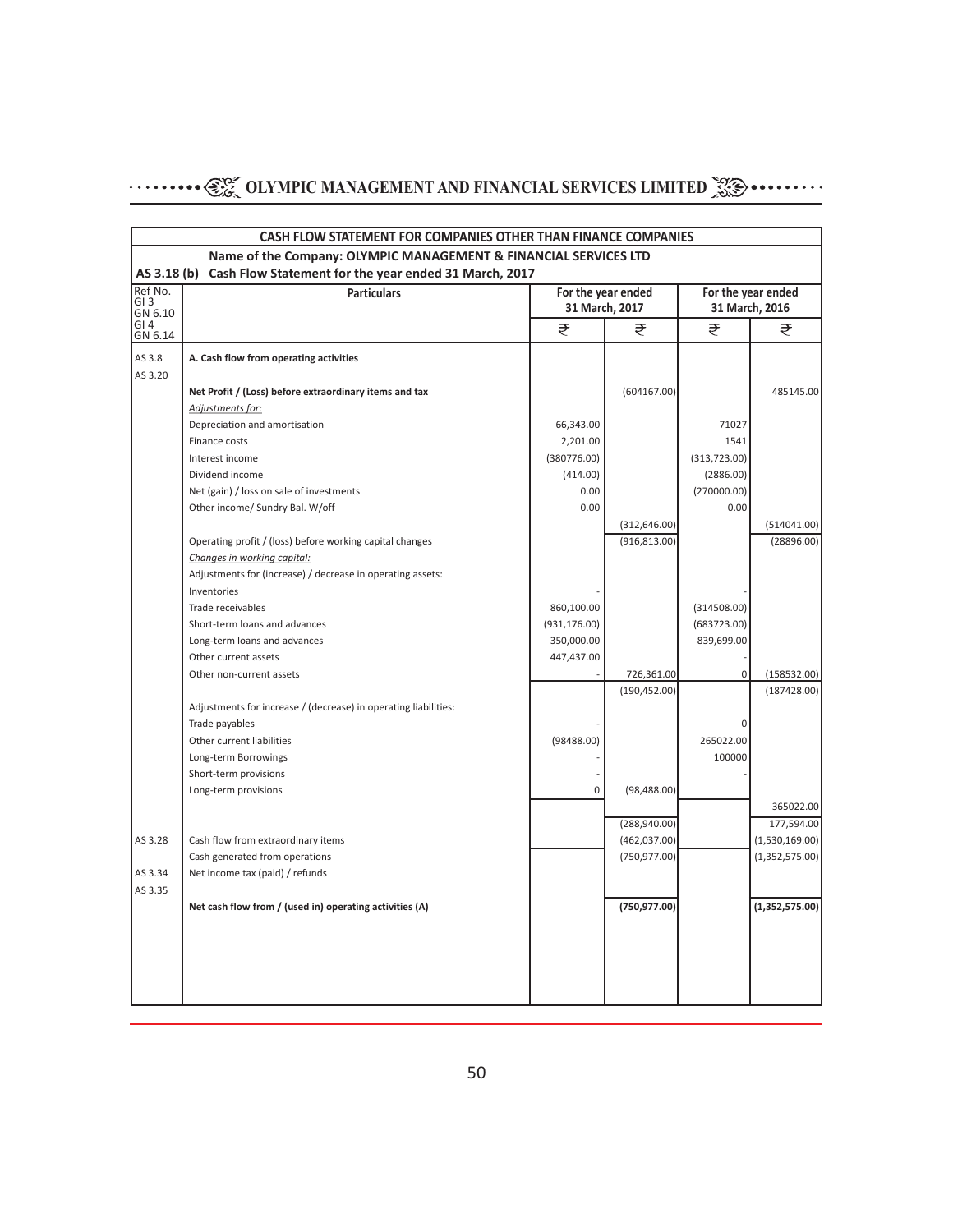|                                                                              | <b>CASH FLOW STATEMENT FOR COMPANIES OTHER THAN FINANCE COMPANIES</b>                                 |                   |           |                 |                    |  |  |
|------------------------------------------------------------------------------|-------------------------------------------------------------------------------------------------------|-------------------|-----------|-----------------|--------------------|--|--|
| Name of the Company: OLYMPIC MANAGEMENT & FINANCIAL SERVICES LTD             |                                                                                                       |                   |           |                 |                    |  |  |
| Cash Flow Statement for the year ended 31 March, 2017 (Contd.)<br>AS 3.18(b) |                                                                                                       |                   |           |                 |                    |  |  |
| Ref No.<br><b>Particulars</b><br>For the year ended                          |                                                                                                       |                   |           |                 | For the year ended |  |  |
| GI <sub>3</sub><br>GN 6.10                                                   |                                                                                                       | 31 March, 2017    |           |                 | 31 March, 2016     |  |  |
| GI <sub>4</sub><br>GN 6.14                                                   |                                                                                                       | ₹                 | ₹         | ₹               | ₹                  |  |  |
| AS 3.8                                                                       | B. Cash flow from investing activities                                                                |                   |           |                 |                    |  |  |
| AS 3.15                                                                      |                                                                                                       |                   |           |                 |                    |  |  |
|                                                                              | Capital expenditure on fixed assets, including capital advances<br>Proceeds from sale of fixed assets | (96, 920.00)<br>0 |           | (43000.00)<br>0 |                    |  |  |
| AS 3.22.b                                                                    | Inter-corporate deposits (net)                                                                        | 0                 |           | 0               |                    |  |  |
|                                                                              | Bank balances not considered as Cash and cash equivalents                                             |                   |           |                 |                    |  |  |
|                                                                              | - Placed<br>- Matured                                                                                 | 0<br>0            |           | 0<br>0          |                    |  |  |
|                                                                              | Current investments not considered as Cash and cash equivalents                                       |                   |           |                 |                    |  |  |
|                                                                              | - Purchased                                                                                           | 0                 |           | 0               |                    |  |  |
|                                                                              | - Proceeds from sale<br>Purchase of long-term investments                                             | 0                 |           | 0<br>0.00       |                    |  |  |
| "AS 3.36                                                                     |                                                                                                       |                   |           |                 |                    |  |  |
| AS 3.37"                                                                     | - Subsidiaries                                                                                        | 0                 |           | 0               |                    |  |  |
| AS 3.36<br>AS 3.36                                                           | - Associates<br>- Joint ventures                                                                      | 0<br>0            |           | $\Omega$<br>0   |                    |  |  |
| AS 3.37                                                                      | - Business units                                                                                      | 0                 |           | 0               |                    |  |  |
|                                                                              | - Others                                                                                              | 0                 |           | 0               |                    |  |  |
| AS 3.37                                                                      | Proceeds from sale of long-term investments<br>- Subsidiaries                                         | 0                 |           | 630000<br>0     |                    |  |  |
|                                                                              | - Associates                                                                                          | 0                 |           | 0               |                    |  |  |
|                                                                              | - Joint ventures                                                                                      | 0                 |           | 0               |                    |  |  |
| AS 3.37                                                                      | - Business units<br>- Others                                                                          | 0<br>0            |           | 0<br>$\Omega$   |                    |  |  |
|                                                                              | Loans given                                                                                           |                   |           |                 |                    |  |  |
| AS 3.36                                                                      | - Subsidiaries                                                                                        | 0                 |           |                 |                    |  |  |
| AS 3.36<br>AS 3.36                                                           | - Associates<br>- Joint ventures                                                                      | 0<br>0            |           |                 |                    |  |  |
|                                                                              | - Others                                                                                              |                   |           |                 |                    |  |  |
|                                                                              | Loans realised                                                                                        |                   |           |                 |                    |  |  |
| AS 3.36<br>AS 3.36                                                           | - Subsidiaries<br>- Associates                                                                        | 0<br>0            |           | 0<br>0          |                    |  |  |
| AS 3.36                                                                      | - Joint ventures                                                                                      | 0                 |           | $\Omega$        |                    |  |  |
|                                                                              | - Others                                                                                              | 0                 |           | 0               |                    |  |  |
| AS 3.30<br>AS 3.36                                                           | Interest received<br>- Subsidiaries                                                                   | 380776<br>0       |           | 313723<br>0     |                    |  |  |
| AS 3.36                                                                      | - Associates                                                                                          | 0                 |           | 0               |                    |  |  |
| AS 3.36                                                                      | - Joint ventures                                                                                      | $\mathbf 0$       |           | 0               |                    |  |  |
|                                                                              | - Others<br>Dividend received                                                                         | 0<br>414          |           | 0<br>2886       |                    |  |  |
| AS 3.36                                                                      | - Subsidiaries                                                                                        | 0                 |           | 0               |                    |  |  |
| AS 3.36                                                                      | - Associates                                                                                          | 0                 |           | 0               |                    |  |  |
| AS 3.36                                                                      | - Joint ventures<br>- Others                                                                          | 0<br>0            |           | 0<br>0          |                    |  |  |
|                                                                              | Rental income from investment properties                                                              | 0                 |           | 0               |                    |  |  |
|                                                                              | Rental income from operating leases                                                                   | 0                 |           | 0               |                    |  |  |
|                                                                              | Amounts received from partnership firms<br>Amounts received from AOPs                                 | 0<br>0            |           | 0<br>0          |                    |  |  |
|                                                                              | Amounts received from LLPs                                                                            | 0                 | 284270.00 | $\Omega$        | 903609.00          |  |  |
|                                                                              |                                                                                                       | 284270.00         |           | 903609.00       |                    |  |  |
| AS 3.28                                                                      | Cash flow from extraordinary items                                                                    |                   | 0         |                 | $\overline{0}$     |  |  |
| "AS 3.34                                                                     |                                                                                                       |                   |           |                 |                    |  |  |
| AS 3.35"                                                                     | Net income tax (paid) / refunds                                                                       |                   | 0         |                 | 0                  |  |  |
|                                                                              | Net cash flow from / (used in) investing activities (B)                                               |                   | 284270.00 |                 | 903609.00          |  |  |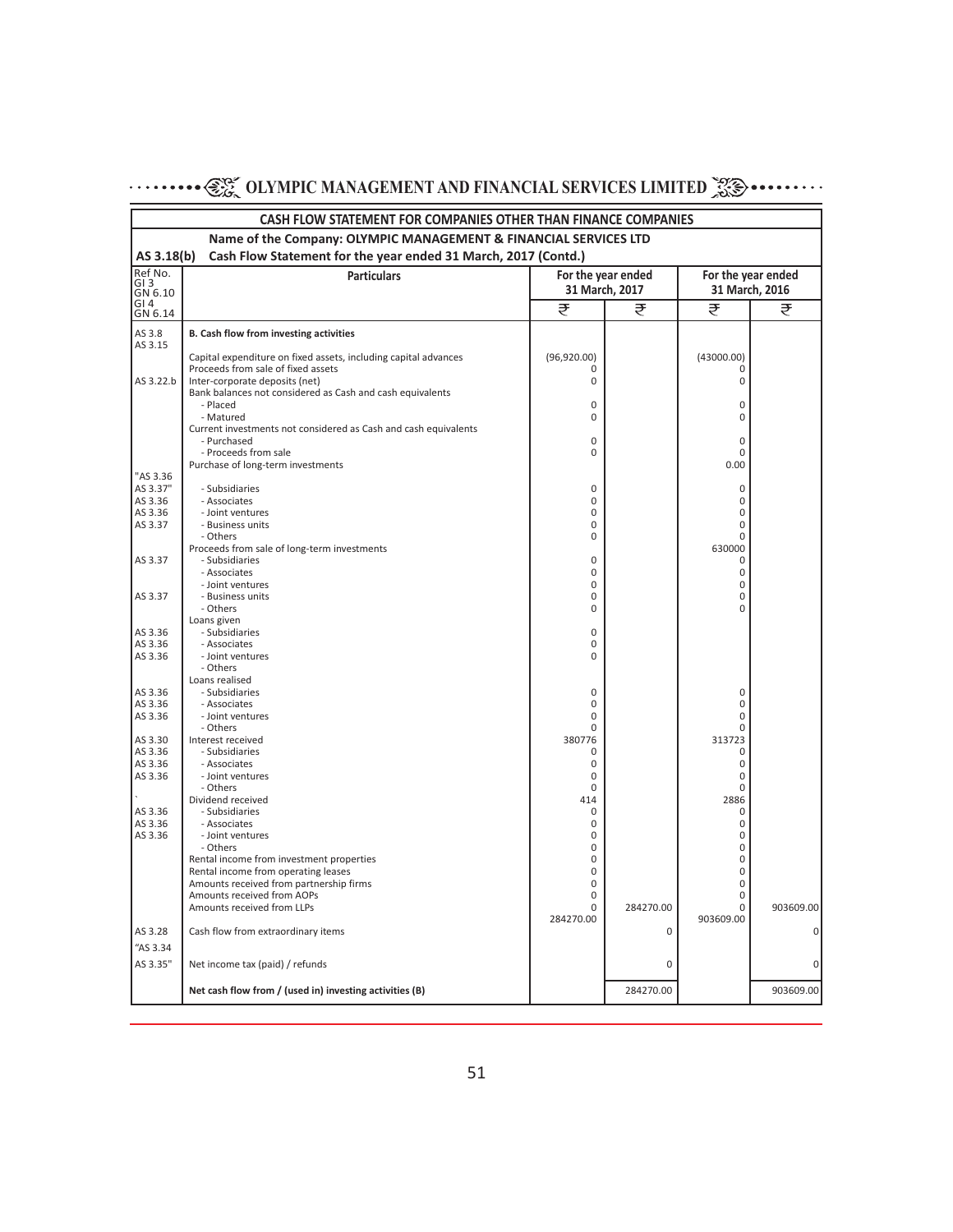|                                                     | CASH FLOW STATEMENT FOR COMPANIES OTHER THAN FINANCE COMPANIES                                                                                                                                |               |                                      |              |                                      |  |  |
|-----------------------------------------------------|-----------------------------------------------------------------------------------------------------------------------------------------------------------------------------------------------|---------------|--------------------------------------|--------------|--------------------------------------|--|--|
|                                                     | Name of the Company: OLYMPIC MANAGEMENT & FINANCIAL SERVICES LTD                                                                                                                              |               |                                      |              |                                      |  |  |
| AS 3.18(b)<br>Ref No.<br>GI <sub>3</sub><br>GN 6.10 | Cash Flow Statement for the year ended 31 March, 2017 (Contd.)<br><b>Particulars</b>                                                                                                          |               | For the year ended<br>31 March, 2017 |              | For the year ended<br>31 March. 2016 |  |  |
| GI4<br>GN 6.14                                      |                                                                                                                                                                                               | ₹             | ₹                                    | ₹            | ₹                                    |  |  |
| AS 3.8<br>AS 3.17<br>AS 3.30                        | C. Cash flow from financing activities<br>Finance cost                                                                                                                                        | (2201.00)     |                                      | (1541.00)    |                                      |  |  |
| AS 3.30<br>AS 3.30                                  | Dividends paid<br>Tax on dividend                                                                                                                                                             | O<br>$\Omega$ | (2201.00)                            | <sup>0</sup> | (1541.00)                            |  |  |
| AS 3.28                                             | Cash flow from extraordinary items                                                                                                                                                            |               |                                      |              | ΟI                                   |  |  |
|                                                     | Net cash flow from / (used in) financing activities (c)                                                                                                                                       |               | (2201.00)                            |              | (1541.00)                            |  |  |
| AS 3.25                                             | Net increase / (decrease) in Cash and cash equivalents (A+B+C)<br>Cash and cash equivalents at the beginning of the year<br>Effect of exchange differences on restatement of foreign currency |               | (468,908.00)<br>547,508.00           |              | (450, 507.00)<br>998,015.00          |  |  |
|                                                     | Cash and cash equivalents                                                                                                                                                                     |               | 0.00                                 |              |                                      |  |  |
| AS 3.42                                             | Cash and cash equivalents at the end of the year<br>Reconciliation of Cash and cash equivalents with the Balance Sheet:                                                                       |               | 78,600.00                            |              | 547,508.00                           |  |  |
|                                                     | Cash and cash equivalents as per Balance Sheet (Refer Note 18)<br>Less: Bank balances not considered as Cash and cash equivalents as                                                          |               | 78,600.00                            |              | 547,508.00                           |  |  |
|                                                     | defined in AS 3 Cash Flow Statements (give details)                                                                                                                                           |               |                                      |              | $\overline{0}$                       |  |  |
|                                                     | Net Cash and cash equivalents (as defined in AS 3 Cash Flow Statements)<br>included in Note 19                                                                                                |               | 78,600.00                            |              | 547,508.00                           |  |  |
|                                                     | Cash and cash equivalents at the end of the year *                                                                                                                                            |               | 78,600.00                            |              | 547,508.00                           |  |  |
| AS 3.42                                             | *Comprises:<br>(a) Cash on hand<br>(b) Cheques, drafts on hand<br>(c) Balances with banks                                                                                                     |               | 76,644.00                            |              | 545,579.00                           |  |  |
|                                                     | (i) In current accounts<br>(ii) In EEFC accounts<br>(e) Current investments considered as part of Cash and cash equivalents                                                                   |               | 1,956.00                             |              | 1,929.00                             |  |  |
|                                                     | (Refer Note (ii) to Note 16 Current investments)                                                                                                                                              |               | 78.600.00                            |              | $\Omega$<br>547.508.00               |  |  |

Notes : (i) The Cash Flow Statement reflects the combined cash flows pertaining to continuing and discounting operations. (ii) These earmarked account balances with banks can be utilised only for the specific identified purposes.

#### **See accompanying notes forming part of the financial statements** In terms of our report attached.

Date : 30.05.2017

 Place : Mumbai For **R. K. KHANDELWAL & CO.** Chartered Accountants **Sd/- (MANISH KUMAR GARG)** Partner M. No. 117966 FR No. 105054W **Sd/- (Pawan Kr Agarwal)** Director Din No. 00556417

**Sd/- (Hemant Mehta)** Director Din No. 02643897

**Sd/- (Priti Virkar)** Director Din No. 02938409

**Sd/-<br>
<b>(S. N. Agarwal)**<br>
Wholetime Director<br>
Din No. 01764628

**Sd/- (K. Jha)** CFO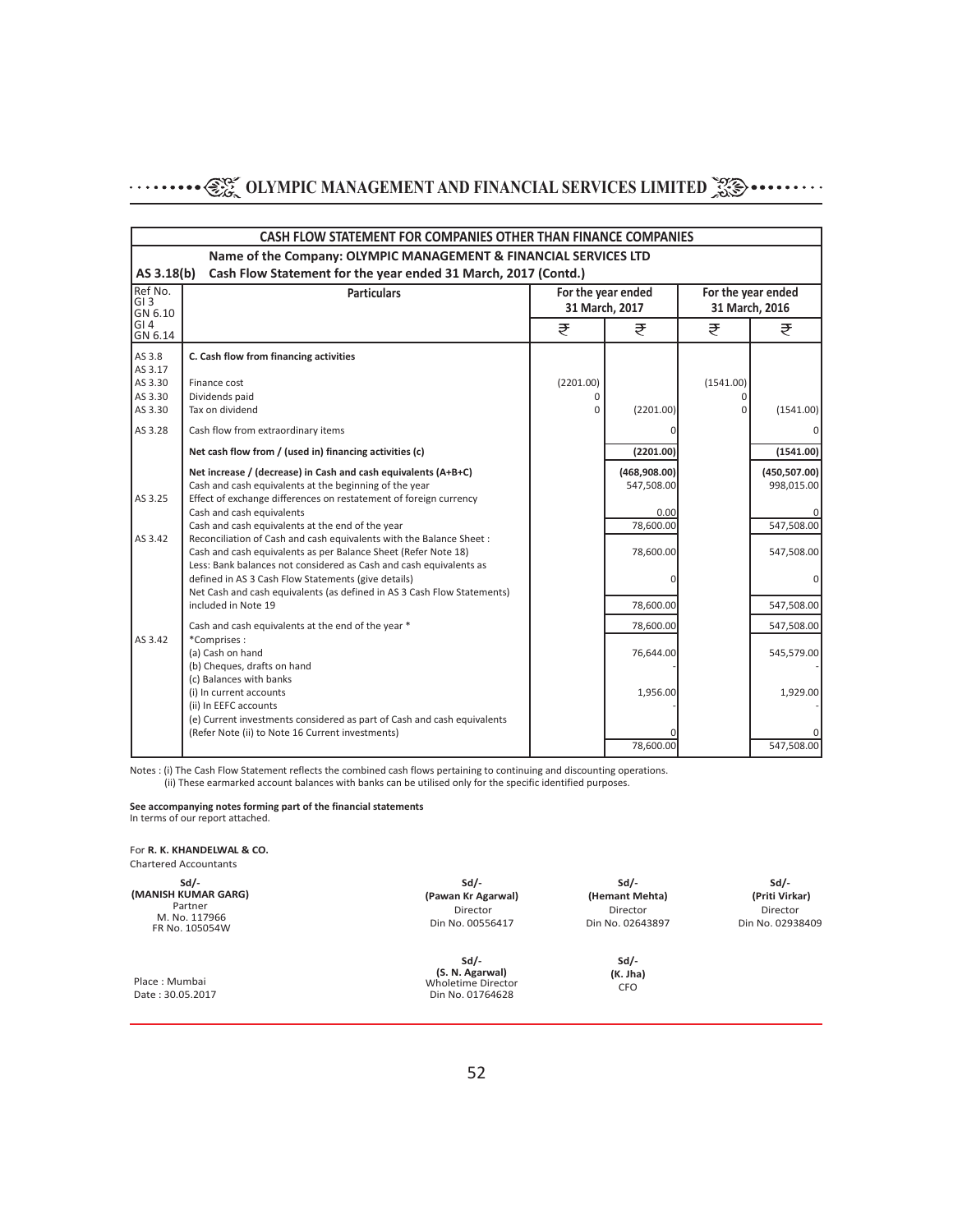#### **Form No. MGT-11**

#### **PROXY FORM**

[Pursuant to section 105(6) of the Companies Act, 2013 and rule 19(3) of the Companies (Management and Administration) Rules, 2014]

#### **OLYMPIC MANAGEMENT AND FINANCIAL SERVICES LIMITED**

Corporate Identification Number: L65990MH1984PLC033825 Regd. Office: 42, Gopal Bhavan, 199 Princess Street, Mumbai – 400 002 **33rd Annual General Meeting – September 28, 2017**

| Name of the member (s):    |
|----------------------------|
| <b>Registered address:</b> |
| E-mail Id:                 |
| Folio No/ Client Id:       |
| DP ID:                     |

as my / our proxy to attend and vote (on a poll) for me / us and on my / our behalf at the 33rd Annual General Meeting of the company, to be held on Thursday, 28th September, 2017 at 10.30 A.M. at \_\_\_\_\_\_\_ and at any adjournment thereof in respect of such resolutions as are indicated below: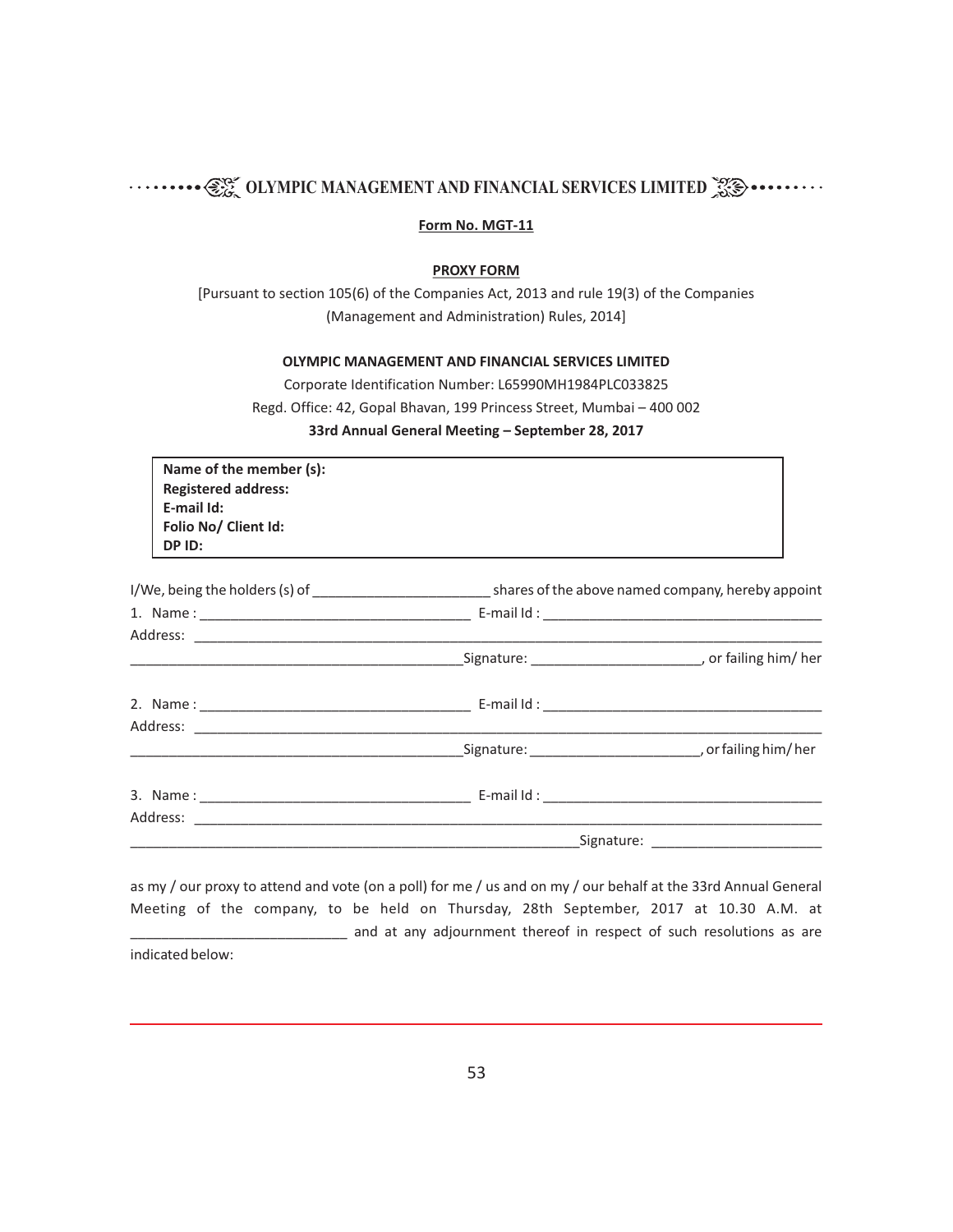| Sr. No. | <b>Particulars</b>                                                                        |
|---------|-------------------------------------------------------------------------------------------|
|         | ORDINARY BUSINESS                                                                         |
|         | To receive, consider, approve and adopt the Audited Financial Statements for the year     |
|         | ended March 31, 2017, the Directors Report and Auditors' Report thereon.                  |
| 2.      | To appoint a Director in place of Mr. S. N. AGARWAL (DIN: 01764628) who retires by        |
|         | rotation and being eligible, offered himself for re appointment.                          |
| 3.      | To re-appoint M/s. RK Khandelwal. & Co. as Statutory Auditors of the Company to hold      |
|         | office from the conclusion of this Meeting till the conclusion of the next Annual General |
|         | Meeting of the Company and to fix their remuneration.                                     |

Signed this\_\_\_\_\_\_\_\_\_\_\_\_\_\_\_ day of\_\_\_\_\_\_\_\_\_\_\_\_\_\_\_ 2017 Signature of shareholder: \_\_\_\_\_\_\_\_\_\_\_\_\_\_\_\_\_\_\_\_\_\_\_\_\_\_\_\_ Signature of Proxy holder(s) \_\_\_\_\_\_\_\_\_\_\_\_\_\_\_\_\_\_\_\_\_\_\_\_\_\_ **Note: This form of proxy in order to be effective should be duly completed and deposited at the Registered Office of the Company, not less than 48 hours before the commencement of the Meeting. Affix Revenue Stamp of Re. 1/-**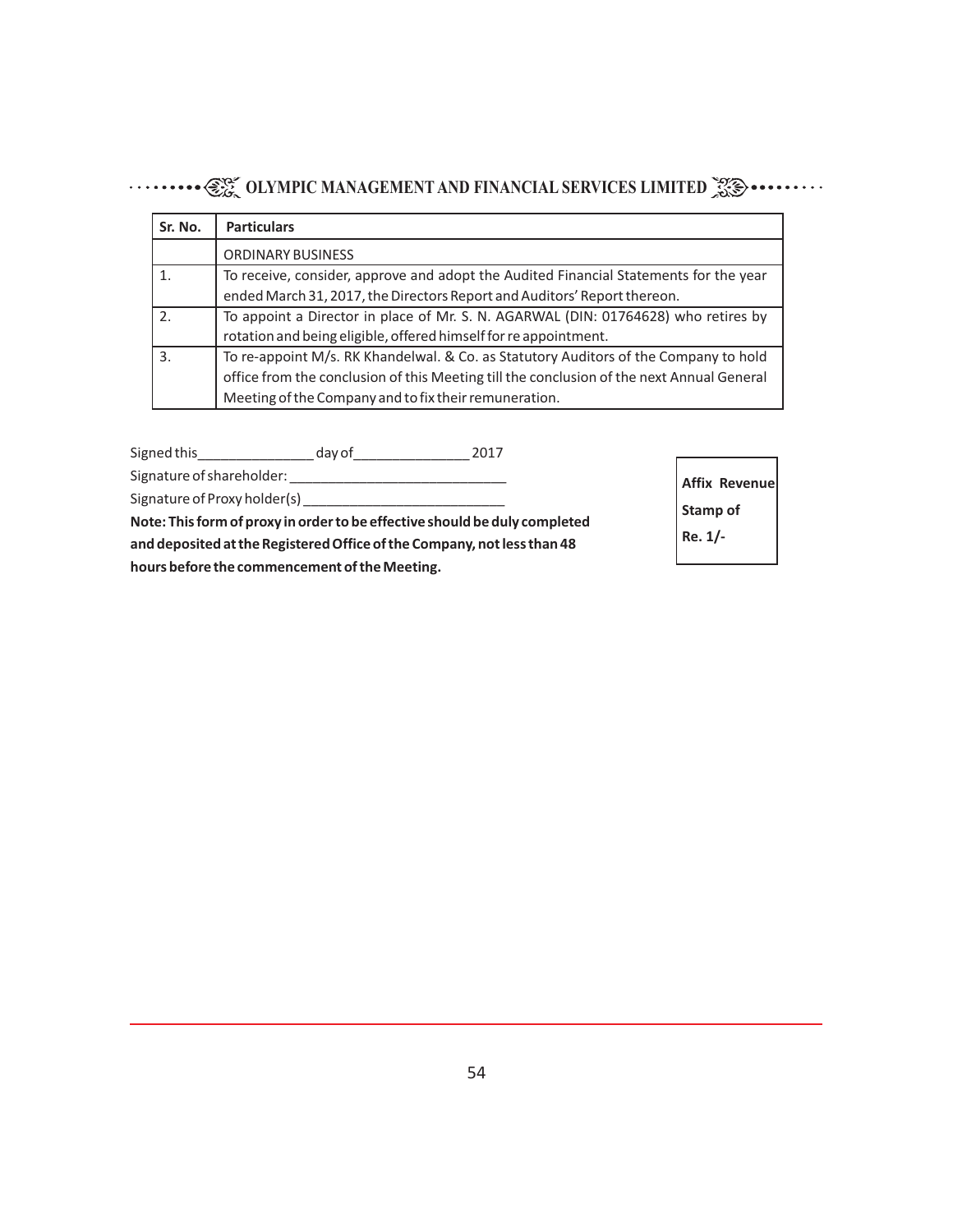#### **ATTENDANCE SLIP**

Please complete this attendance slip and hand it over at the entrance of the meeting hall. Joint Shareholders may obtain additional attendance slips on request. (Folio No.s, DP ID\*, Client ID\* & Name of the Shareholder/ Joint holder/s/ Proxy in BLOCK LETTERS to be furnished below)

| <b>Name of Share</b><br>holder/ Proxy | DP ID* | Client ID* | <b>Folio</b> | No. of shares held |
|---------------------------------------|--------|------------|--------------|--------------------|
|                                       |        |            |              |                    |
|                                       |        |            |              |                    |
|                                       |        |            |              |                    |

I hereby record my presence at the 33rd Annual General Meeting of the company, to be held on Thursday, 28th September, 2017 at 10.30 A.M. at Silk Merchant Association, 480 Kalbadevi Road, Mumbai – 400 002.

Signature of the Shareholder/ Proxy: \_\_\_\_\_\_\_\_\_\_\_\_\_\_\_\_\_\_\_\_\_

Notes:

- 1. Shareholders/ Proxy holders are requested to bring the Attendance Slip with them when they come to the Meeting and hand it over at the gate after affixing their signature on it.
- 2. Shareholders are requested to advise, indicating their Folio No.s, DP ID\*, Client ID\* and the change in their address, if any, to the Registrar & Share Transfer Agents at Sharex Dynamic (India) Pvt. Ltd.

Tel. : 28515606/ 28515644 Fax: 91-22-28512885 Email: sharexindia@vsnl.com

\*Applicable for investors holding shares in Electronic (Demat) Form.